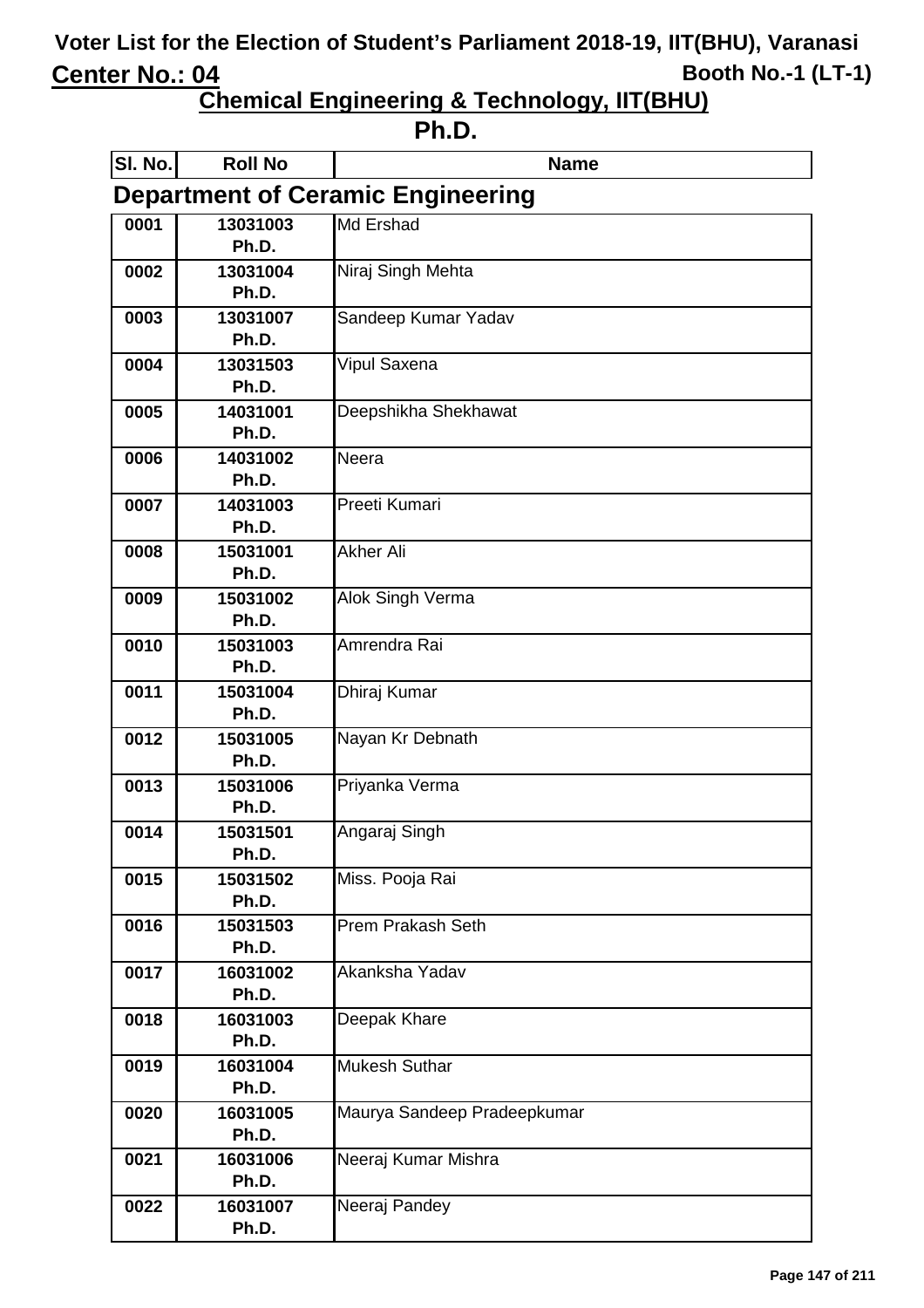| . .<br>ш |
|----------|
|----------|

| SI. No.                                  | <b>Roll No</b>    | <b>Name</b>                |  |
|------------------------------------------|-------------------|----------------------------|--|
| <b>Department of Ceramic Engineering</b> |                   |                            |  |
| 0023                                     | 16031008          | <b>Rakesh Mondal</b>       |  |
|                                          | Ph.D.             |                            |  |
| 0024                                     | 16031010          | Sandeep Kumar Gautam       |  |
|                                          | Ph.D.             |                            |  |
| 0025                                     | 16031011          | Sushma Yadav               |  |
|                                          | Ph.D.             |                            |  |
| 0026                                     | 16031502          | Aman Singh                 |  |
|                                          | Ph.D.             |                            |  |
| 0027                                     | 17031001<br>Ph.D. | Abhishek Kumar Singh       |  |
|                                          | 17031002          | Akanksha Singh             |  |
| 0028                                     | Ph.D.             |                            |  |
| 0029                                     | 17031003          | Anurag Kumar               |  |
|                                          | Ph.D.             |                            |  |
| 0030                                     | 17031004          | Asim Aftab                 |  |
|                                          | Ph.D.             |                            |  |
| 0031                                     | 17031006          | <b>Kovid Saini</b>         |  |
|                                          | Ph.D.             |                            |  |
| 0032                                     | 17031007          | Lakshya Mathur             |  |
|                                          | Ph.D.             |                            |  |
| 0033                                     | 17031008          | Neeraj Gupta               |  |
|                                          | Ph.D.             |                            |  |
| 0034                                     | 17031009          | Neeraj Singh               |  |
|                                          | Ph.D.             |                            |  |
| 0035                                     | 17031010          | Pankaj Chaurashiya         |  |
|                                          | Ph.D.             |                            |  |
| 0036                                     | 17031011<br>Ph.D. | <b>Rahul Singh</b>         |  |
| 0037                                     | 17031012          | Sanjay Kumar               |  |
|                                          | Ph.D.             |                            |  |
| 0038                                     | 17031013          | <b>Sk Saddam Hossain</b>   |  |
|                                          | Ph.D.             |                            |  |
| 0039                                     | 17031014          | Vaibhav Singh              |  |
|                                          | Ph.D.             |                            |  |
| 0040                                     | 17031015          | Vardhaman Vallabh Khedekar |  |
|                                          | Ph.D.             |                            |  |
| 0041                                     | 17031501          | Ashutosh Gupta             |  |
|                                          | Ph.D.             |                            |  |
| 0042                                     | 17031502          | <b>Harsh Jain</b>          |  |
|                                          | Ph.D.             |                            |  |
| 0043                                     | 17031503          | Satyendra Kumar Satyarthi  |  |
|                                          | Ph.D.             |                            |  |
| 0044                                     | 17031504          | Vaibhav Pandey             |  |
|                                          | Ph.D.             |                            |  |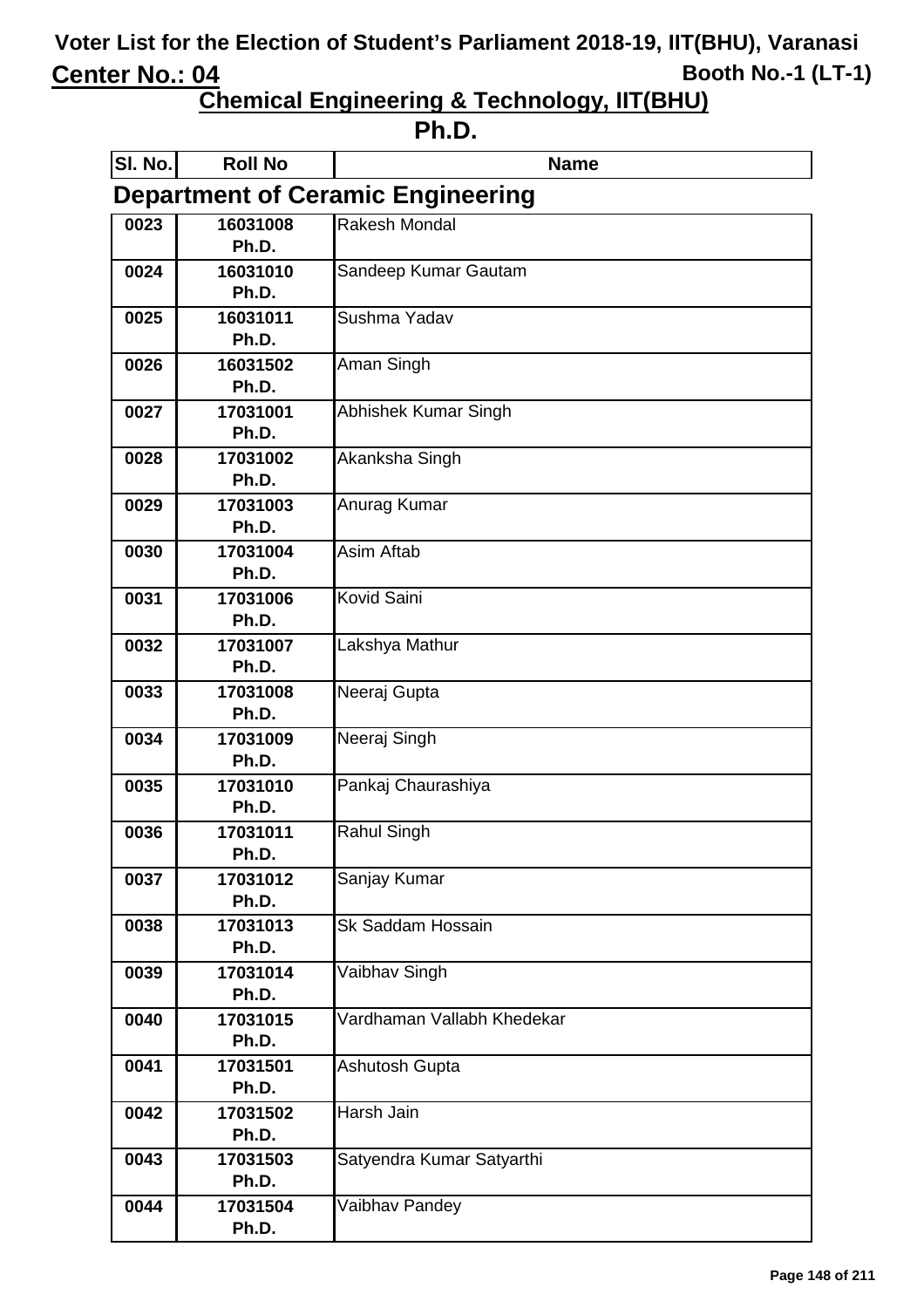| Ph.D.                                     |                                          |                            |  |  |
|-------------------------------------------|------------------------------------------|----------------------------|--|--|
| SI. No.                                   | <b>Roll No</b>                           | <b>Name</b>                |  |  |
|                                           | <b>Department of Ceramic Engineering</b> |                            |  |  |
| 0045                                      | 17031505<br>Ph.D.                        | Vishwa Pratap Singh        |  |  |
| 0046                                      | 12601EN003<br>Ph.D.                      | Brij Bansh Nath Anchal     |  |  |
| 0047                                      | 12601EN004<br>Ph.D.                      | <b>Shukdev Pandey</b>      |  |  |
| <b>Department of Chemical Engineering</b> |                                          |                            |  |  |
| 0048                                      | 13041002<br>Ph.D.                        | Deepika Kushwaha           |  |  |
| 0049                                      | 13041005<br>Ph.D.                        | Mahendra Ram               |  |  |
| 0050                                      | 13041007<br>Ph.D.                        | Nirupama Patra             |  |  |
| 0051                                      | 13041008<br>Ph.D.                        | Pawan Kumar                |  |  |
| 0052                                      | 13041009<br>Ph.D.                        | Pramendra Gaurh            |  |  |
| 0053                                      | 13041012<br>Ph.D.                        | Sudhakar Saroj             |  |  |
| 0054                                      | 13041501<br>Ph.D.                        | <b>Ankit Kumar</b>         |  |  |
| 0055                                      | 13041502<br>Ph.D.                        | Dilip Kumar                |  |  |
| 0056                                      | 13041503<br>Ph.D.                        | Munna Kumar                |  |  |
| 0057                                      | 13041504<br>Ph.D.                        | Neha Agarwal               |  |  |
| 0058                                      | 13041505<br>Ph.D.                        | Renu Bala                  |  |  |
| 0059                                      | 13041506<br>Ph.D.                        | Kumar Rohit Srivastava     |  |  |
| 0060                                      | 13041507<br>Ph.D.                        | <b>Shailesh Kumar</b>      |  |  |
| 0061                                      | 13041508<br>Ph.D.                        | <b>Tarun Kumar Dixit</b>   |  |  |
| 0062                                      | 14041001<br>Ph.D.                        | Rohit Pratap Singh Kushwah |  |  |
| 0063                                      | 14041003<br>Ph.D.                        | Zahoor Alam                |  |  |
| 0064                                      | 14041004<br>Ph.D.                        | Amrita Shahi               |  |  |
| 0065                                      | 14041005<br>Ph.D.                        | Poornima Pandey            |  |  |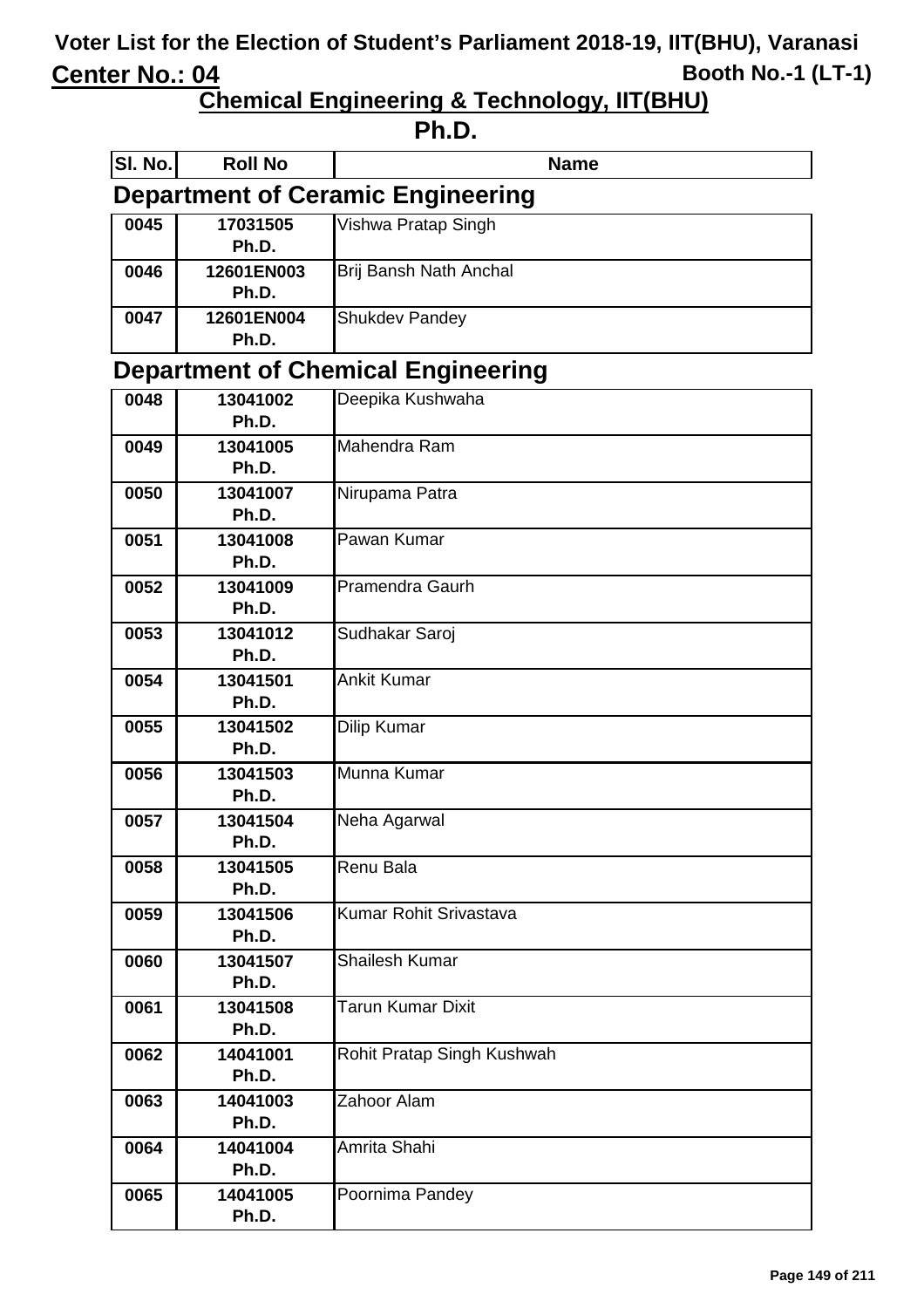| ╻<br>ш |
|--------|
|--------|

| SI. No.                                   | <b>Roll No</b>    | <b>Name</b>                 |  |
|-------------------------------------------|-------------------|-----------------------------|--|
| <b>Department of Chemical Engineering</b> |                   |                             |  |
| 0066                                      | 14041006          | Suverna Trivedi             |  |
|                                           | Ph.D.             |                             |  |
| 0067                                      | 14041007          | Anuj Kumar Prajapati        |  |
|                                           | Ph.D.             |                             |  |
| 0068                                      | 14041008          | <b>Uday Kumar Gupta</b>     |  |
|                                           | Ph.D.             |                             |  |
| 0069                                      | 15041001          | Abhay Kumar Choudhary       |  |
|                                           | Ph.D.             |                             |  |
| 0070                                      | 15041003          | <b>Bineeta Singh</b>        |  |
|                                           | Ph.D.             |                             |  |
| 0071                                      | 15041004          | Deoashish Panjiara          |  |
|                                           | Ph.D.             |                             |  |
| 0072                                      | 15041005<br>Ph.D. | Sachin Rameshrao Geed       |  |
| 0073                                      | 15041006          | <b>Goutam Kishore Gupta</b> |  |
|                                           | Ph.D.             |                             |  |
| 0074                                      | 15041007          | Naresh Kumar Sethy          |  |
|                                           | Ph.D.             |                             |  |
| 0075                                      | 15041009          | Rahul Kumar Sahu            |  |
|                                           | Ph.D.             |                             |  |
| 0076                                      | 15041010          | Satyansh Singh              |  |
|                                           | Ph.D.             |                             |  |
| 0077                                      | 15041011          | <b>Shobhit Dixit</b>        |  |
|                                           | Ph.D.             |                             |  |
| 0078                                      | 15041012          | <b>Vivek Kumar Pandey</b>   |  |
|                                           | Ph.D.             |                             |  |
| 0079                                      | 15041013          | <b>Vivek Kumar Patel</b>    |  |
|                                           | Ph.D.             |                             |  |
| 0080                                      | 15041014          | Zeenat Arif                 |  |
| 0081                                      | Ph.D.<br>15041501 |                             |  |
|                                           | Ph.D.             | Durga Prasad A              |  |
| 0082                                      | 16041001          | Diwakar Pandey              |  |
|                                           | Ph.D.             |                             |  |
| 0083                                      | 16041002          | <b>Kedar Sahoo</b>          |  |
|                                           | Ph.D.             |                             |  |
| 0084                                      | 16041003          | <b>Mohit Kumar</b>          |  |
|                                           | Ph.D.             |                             |  |
| 0085                                      | 16041004          | <b>Neha</b>                 |  |
|                                           | Ph.D.             |                             |  |
| 0086                                      | 16041005          | Priti Yadav                 |  |
|                                           | Ph.D.             |                             |  |
| 0087                                      | 16041006          | Ravi Kumar Sonwani          |  |
|                                           | Ph.D.             |                             |  |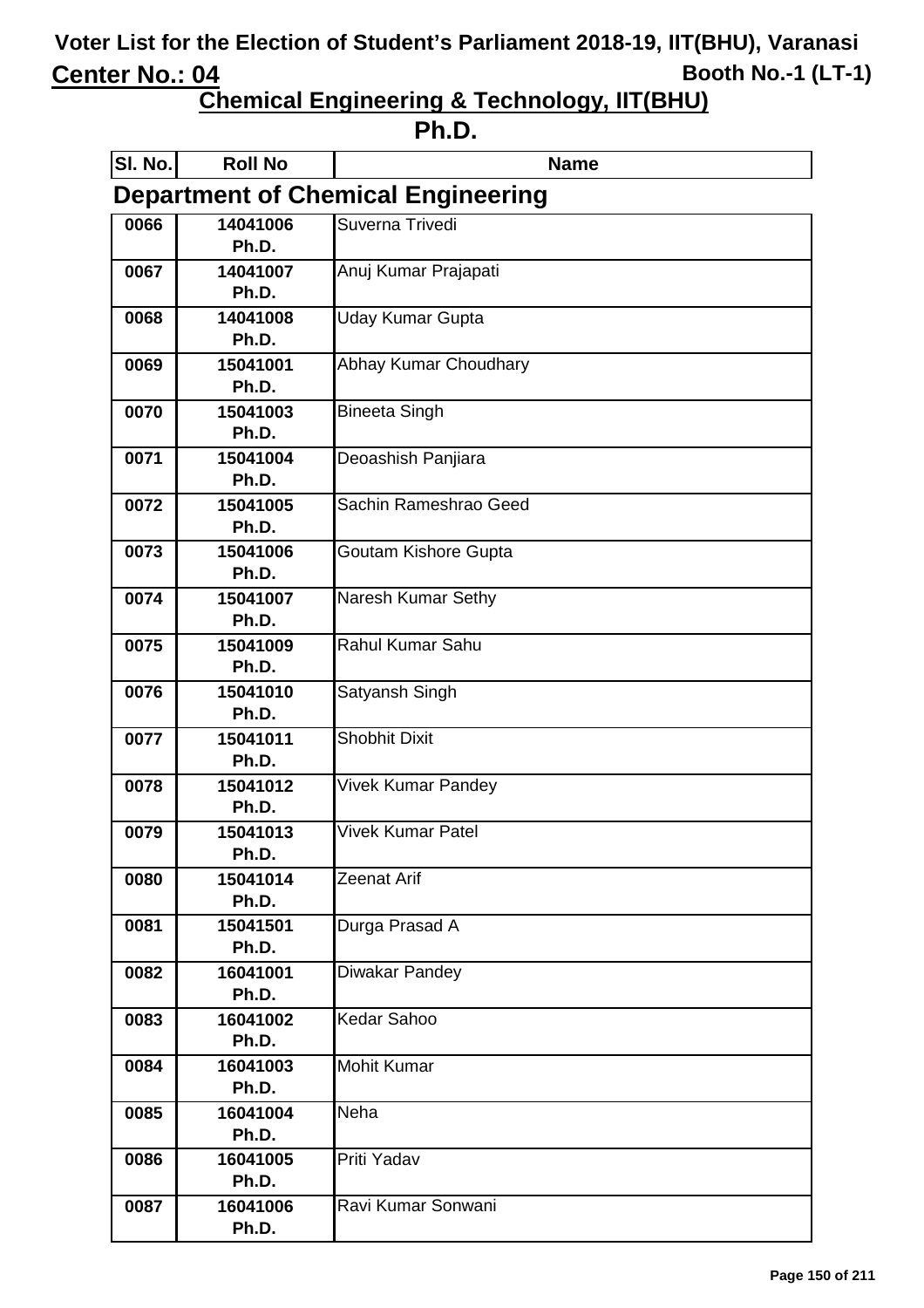| . .<br>٠ |
|----------|
|----------|

| SI. No.                                   | <b>Roll No</b>      | <b>Name</b>              |  |
|-------------------------------------------|---------------------|--------------------------|--|
| <b>Department of Chemical Engineering</b> |                     |                          |  |
| 0088                                      | 16041007            | Shivesh Sabbarwal        |  |
|                                           | Ph.D.               |                          |  |
| 0089                                      | 16041008<br>Ph.D.   | Shubham Mishra           |  |
| 0090                                      | 16041009            | <b>Upender Kumar</b>     |  |
|                                           | Ph.D.               |                          |  |
| 0091                                      | 16041010            | Vasu Chaudhary           |  |
|                                           | Ph.D.               |                          |  |
| 0092                                      | 16041502            | Tapas Das                |  |
|                                           | Ph.D.               |                          |  |
| 0093                                      | 16041503            | Shreya Srivastava        |  |
|                                           | Ph.D.               |                          |  |
| 0094                                      | 17041001<br>Ph.D.   | <b>Ganesh Swain</b>      |  |
| 0095                                      | 17041002            | Anjali Verma             |  |
|                                           | Ph.D.               |                          |  |
| 0096                                      | 17041003            | Juhi Singh               |  |
|                                           | Ph.D.               |                          |  |
| 0097                                      | 17041004            | Anuj Chaturvedi          |  |
|                                           | Ph.D.               |                          |  |
| 0098                                      | 17041005            | Devesh Kumar Shrivastava |  |
|                                           | Ph.D.<br>17041006   | Ashwani Kumar            |  |
| 0099                                      | Ph.D.               |                          |  |
| 0100                                      | 17041007            | Arun Kumar Pal           |  |
|                                           | Ph.D.               |                          |  |
| 0101                                      | 17041008            | Abhay Pratap Singh       |  |
|                                           | Ph.D.               |                          |  |
| 0102                                      | 17041501            | <b>Ahmad Nawaz</b>       |  |
|                                           | Ph.D.               |                          |  |
| 0103                                      | 17041502<br>Ph.D.   | <b>Anand Gupta</b>       |  |
| 0104                                      | 17041503            | Shyam Sunder Rao         |  |
|                                           | Ph.D.               |                          |  |
| 0105                                      | 17041504            | Swati Suman              |  |
|                                           | Ph.D.               |                          |  |
| 0106                                      | 17041505            | Vikas Kumar Pandey       |  |
|                                           | Ph.D.               |                          |  |
| 0107                                      | 12602EN003          | Vineeta Gautam           |  |
|                                           | Ph.D.               |                          |  |
| 0108                                      | 12602EN008<br>Ph.D. | Ilame Susmit Ajabrao     |  |
| 0109                                      | 12602EN010          | Chandradhwaj Nayak       |  |
|                                           | Ph.D.               |                          |  |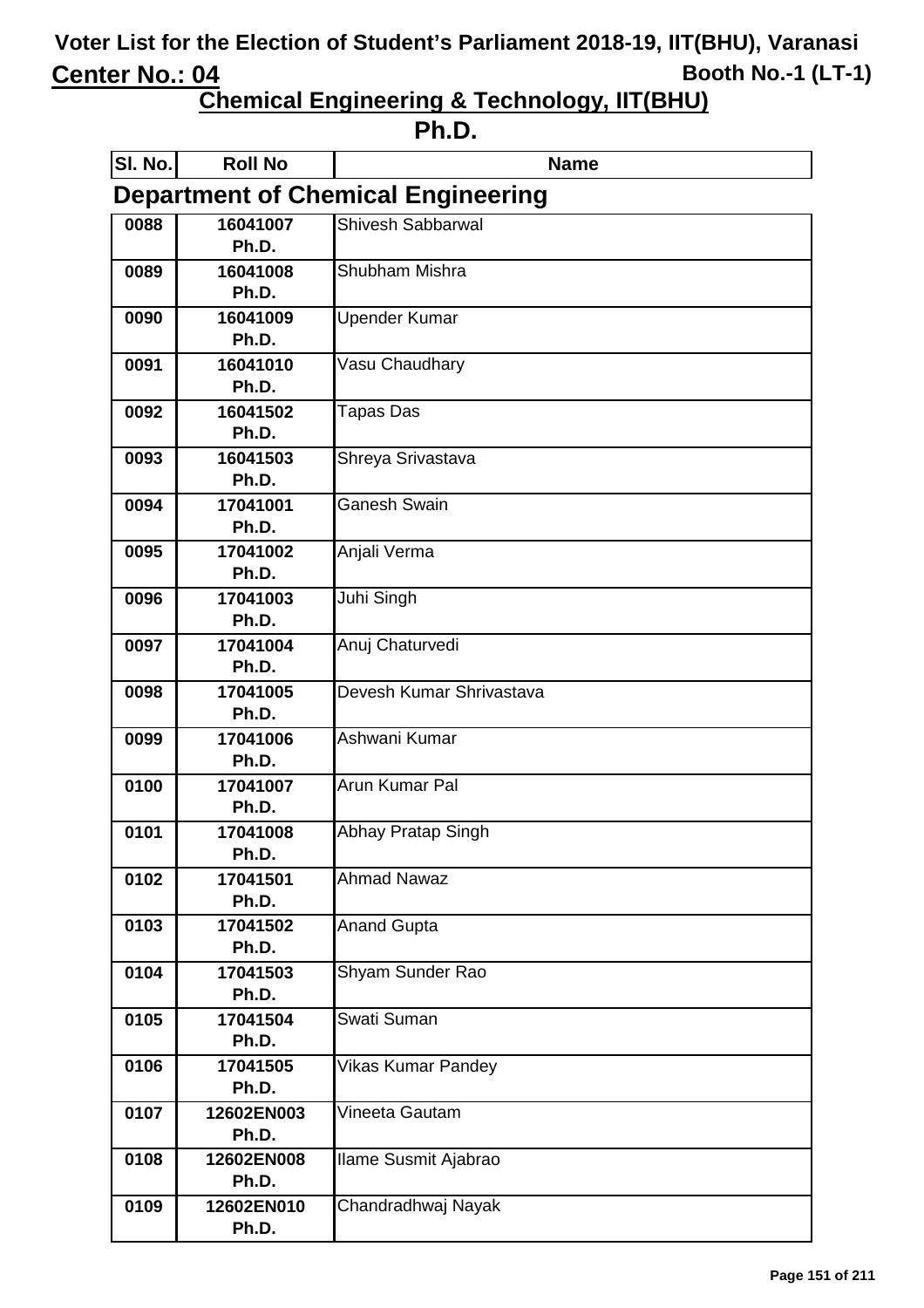**Chemical Engineering & Technology, IIT(BHU)**

#### **Ph.D.**

| SI. No.                                   | <b>Roll No</b>                 | <b>Name</b>         |  |  |  |
|-------------------------------------------|--------------------------------|---------------------|--|--|--|
| <b>Department of Chemical Engineering</b> |                                |                     |  |  |  |
| 0110                                      | 12602EN012<br>Ph.D.            | <b>Arvind Singh</b> |  |  |  |
| 0111                                      | 12602EN015<br>Ph.D.            | Rajiv Ranjan        |  |  |  |
|                                           | <b>Department of Chemistry</b> |                     |  |  |  |
| 0112                                      | 13051002                       | Shraddha Awasthi    |  |  |  |
|                                           | Ph.D.                          |                     |  |  |  |
| 0113                                      | 13051005                       | Sachin Mishra       |  |  |  |
|                                           | Ph.D.                          |                     |  |  |  |
| 0114                                      | 13051010                       | Rakesh Kumar Madri  |  |  |  |
|                                           | Ph.D.                          |                     |  |  |  |
| 0115                                      | 13051503                       | Ankush Mishra       |  |  |  |
|                                           | Ph.D.                          |                     |  |  |  |
| 0116                                      | 14051001<br>Ph.D.              | Neeraj Kumar Gupta  |  |  |  |
| 0117                                      | 14051002                       | Surabhi Gupta       |  |  |  |
|                                           | Ph.D.                          |                     |  |  |  |
| 0118                                      | 14051004                       | Vikas Kumar Singh   |  |  |  |
|                                           | Ph.D.                          |                     |  |  |  |
| 0119                                      | 14051005                       | Meena Yadav         |  |  |  |
|                                           | Ph.D.                          |                     |  |  |  |
| 0120                                      | 14051007                       | Priyanka Chaudhary  |  |  |  |
|                                           | Ph.D.                          |                     |  |  |  |
| 0121                                      | 14051008                       | Shubhangi Shukla    |  |  |  |
|                                           | Ph.D.                          |                     |  |  |  |
| 0122                                      | 15051001<br>Ph.D.              | Ankita Ojha         |  |  |  |
| 0123                                      | 15051002                       | Shwarnima Singh     |  |  |  |
|                                           | Ph.D.                          |                     |  |  |  |
| 0124                                      | 15051004                       | Swati Chauhan       |  |  |  |
|                                           | Ph.D.                          |                     |  |  |  |
| 0125                                      | 15051005                       | Sunil Kumar         |  |  |  |
|                                           | Ph.D.                          |                     |  |  |  |
| 0126                                      | 15051006                       | Shaili Pal          |  |  |  |
|                                           | Ph.D.                          |                     |  |  |  |
| 0127                                      | 15051008                       | Adesh Kumar Singh   |  |  |  |
|                                           | Ph.D.                          |                     |  |  |  |
| 0128                                      | 15051009                       | Pratibha Verma      |  |  |  |
|                                           | Ph.D.                          |                     |  |  |  |
| 0129                                      | 15051010                       | Dinesh Kumar Verma  |  |  |  |
| 0130                                      | Ph.D.                          | Jiyaul Haque        |  |  |  |
|                                           | 15051011<br>Ph.D.              |                     |  |  |  |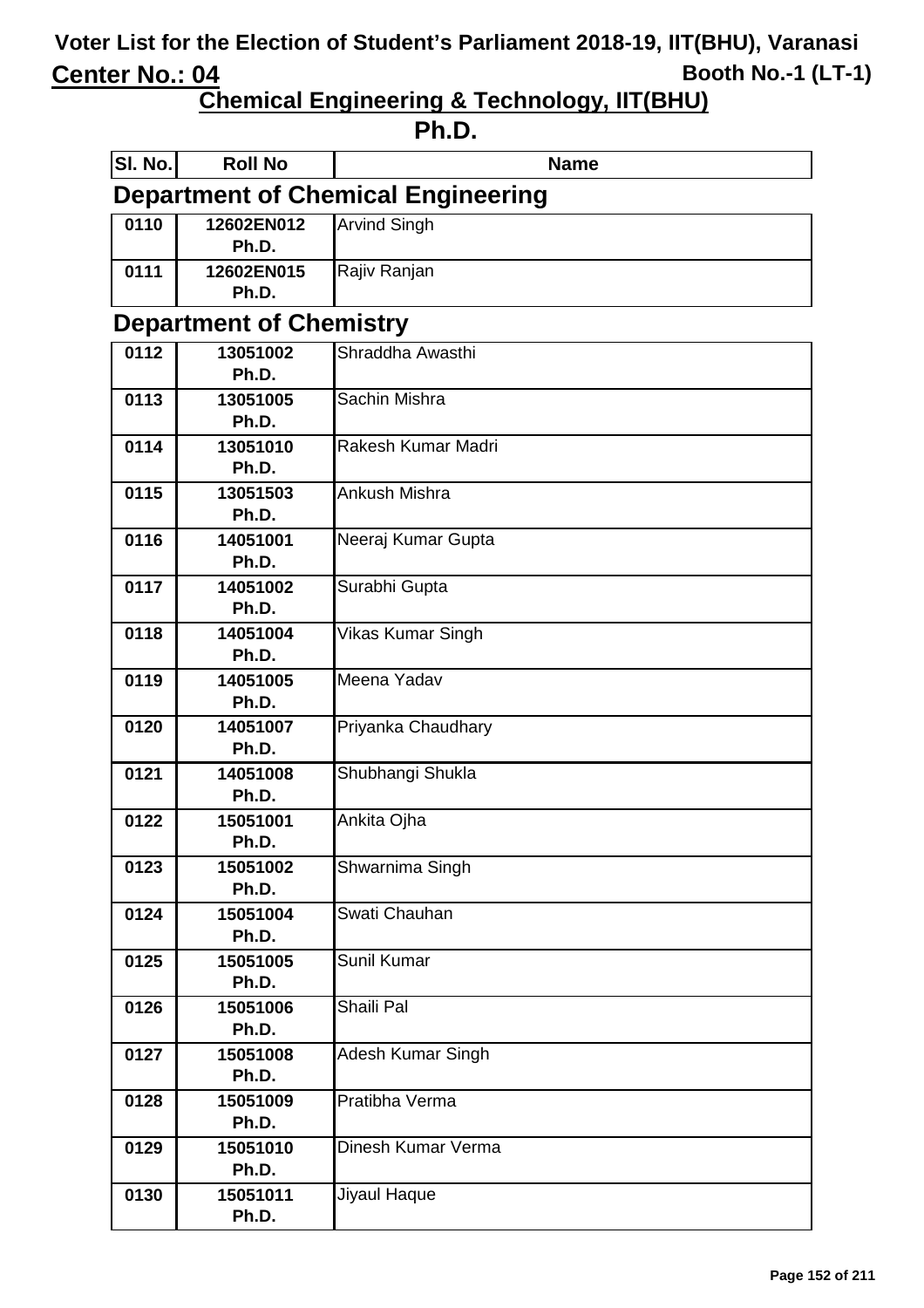| . .<br>ш |
|----------|
|----------|

| SI. No.                        | <b>Roll No</b>    | <b>Name</b>                |  |
|--------------------------------|-------------------|----------------------------|--|
| <b>Department of Chemistry</b> |                   |                            |  |
| 0131                           | 15051012          | Daraksha Bano              |  |
|                                | Ph.D.             |                            |  |
| 0132                           | 15051013          | Atendra Kumar              |  |
|                                | Ph.D.             |                            |  |
| 0133                           | 15051501          | <b>Dhirendra Kumar</b>     |  |
|                                | Ph.D.             | Shalini Sahani             |  |
| 0134                           | 15051502<br>Ph.D. |                            |  |
| 0135                           | 16051001          | Reena Singh                |  |
|                                | Ph.D.             |                            |  |
| 0136                           | 16051002          | Savita Kumari              |  |
|                                | Ph.D.             |                            |  |
| 0137                           | 16051004          | Sadaf Azeez                |  |
|                                | Ph.D.             |                            |  |
| 0138                           | 16051009          | Varsha Tiwari              |  |
|                                | Ph.D.             |                            |  |
| 0139                           | 16051010          | Vinod Kumar                |  |
|                                | Ph.D.             |                            |  |
| 0140                           | 16051501          | Tania Roy                  |  |
|                                | Ph.D.             |                            |  |
| 0141                           | 16051502          | Manish K Verma             |  |
|                                | Ph.D.             |                            |  |
| 0142                           | 16051503<br>Ph.D. | <b>Bharat Kumar</b>        |  |
| 0143                           | 16051504          | Jyoti Kuntail              |  |
|                                | Ph.D.             |                            |  |
| 0144                           | 17051001          | Siddharth Baranwal         |  |
|                                | Ph.D.             |                            |  |
| 0145                           | 17051002          | Santosh Pandey             |  |
|                                | Ph.D.             |                            |  |
| 0146                           | 17051003          | Alok Kumar Singh           |  |
|                                | Ph.D.             |                            |  |
| 0147                           | 17051004          | <b>Suresh Kumar Pandey</b> |  |
|                                | Ph.D.             |                            |  |
| 0148                           | 17051005          | Triza Pal                  |  |
|                                | Ph.D.             |                            |  |
| 0149                           | 17051006          | Nivedita Shukla            |  |
|                                | Ph.D.             | Murli Dhar Mitra           |  |
| 0150                           | 17051007<br>Ph.D. |                            |  |
| 0151                           | 17051008          | Suresh Kumar Maury         |  |
|                                | Ph.D.             |                            |  |
| 0152                           | 17051009          | Arsala Kamal               |  |
|                                | Ph.D.             |                            |  |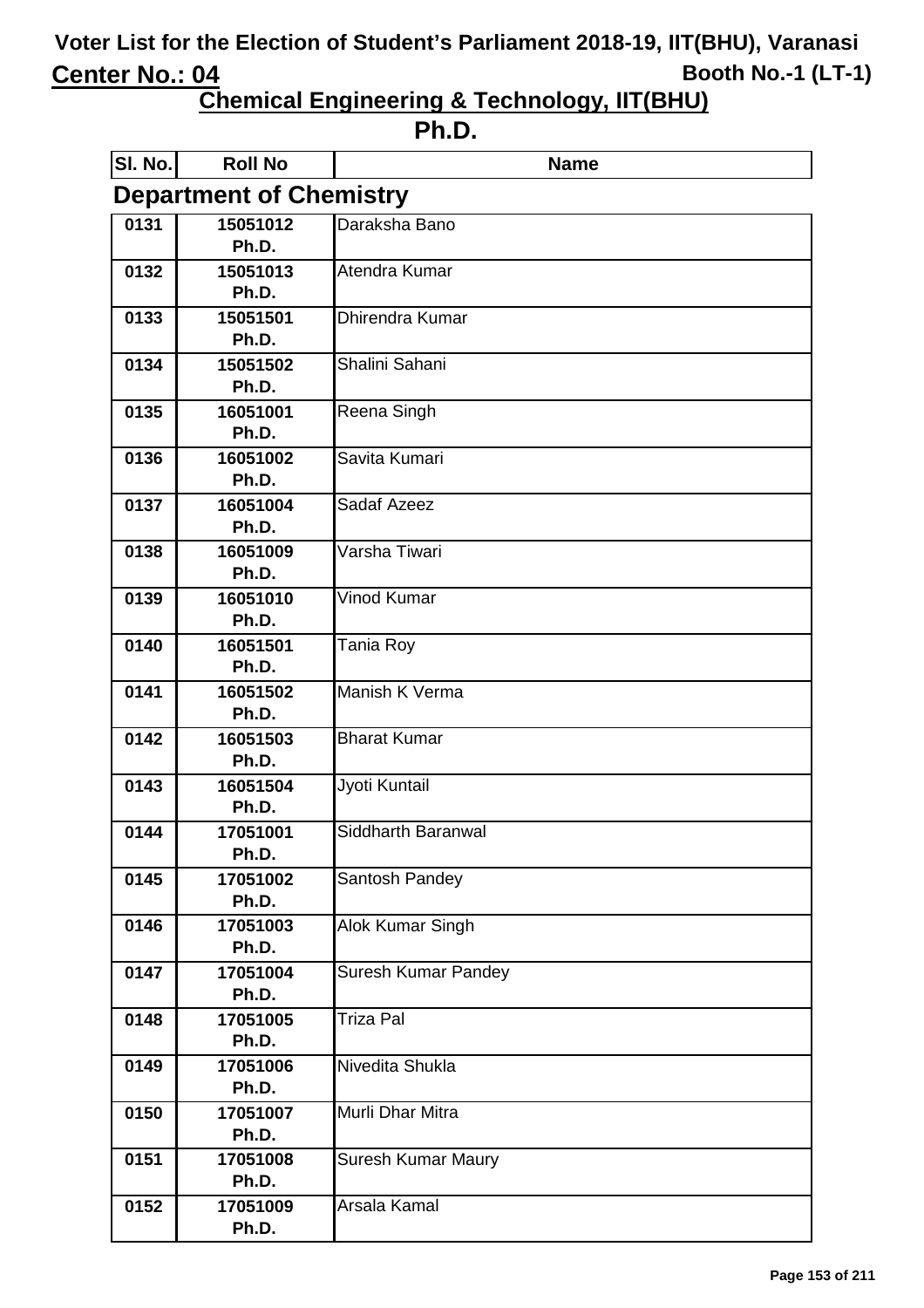**Chemical Engineering & Technology, IIT(BHU)**

#### **Ph.D.**

| SI. No.                        | <b>Roll No</b> | <b>Name</b>           |
|--------------------------------|----------------|-----------------------|
| <b>Department of Chemistry</b> |                |                       |
| 0153                           | 17051010       | Pradeep Kumar Yadav   |
|                                | Ph.D.          |                       |
| 0154                           | 17051011       | Shruti Singh          |
|                                | Ph.D.          |                       |
| 0155                           | 17051012       | Subhash Chandra       |
|                                | Ph.D.          |                       |
| 0156                           | 17051013       | Kavita                |
|                                | Ph.D.          |                       |
| 0157                           | 17051015       | Arup Kumar De         |
|                                | Ph.D.          |                       |
| 0158                           | 17051016       | Manish Kumar Tripathi |
|                                | Ph.D.          |                       |
| 0159                           | 17051017       | Himanshu Kumar Singh  |
|                                | Ph.D.          |                       |
| 0160                           | 17051018       | Gitanjali Pradhan     |
|                                | Ph.D.          |                       |
| 0161                           | 17051501       | Mohammad Salman       |
|                                | Ph.D.          |                       |
| 0162                           | 17051502       | Neha Jatav            |
|                                | Ph.D.          |                       |
| 0163                           | 17051503       | Siddhi Jaiswal        |
|                                | Ph.D.          |                       |
| 0164                           | 17051504       | Vishal Kumar Kushwaha |
|                                | Ph.D.          |                       |
| 0165                           | 12611EN012     | Shashikala Jaiswar    |
|                                | Ph.D.          |                       |

#### **Department of Civil Engineering**

| 0166 | 13061001 | Subhashish Dey             |
|------|----------|----------------------------|
|      | Ph.D.    |                            |
| 0167 | 13061002 | Arunabh Pandey             |
|      | Ph.D.    |                            |
| 0168 | 13061003 | Satya Prakash Maurya       |
|      | Ph.D.    |                            |
| 0169 | 13061004 | <b>Ganesh Chandra Dhal</b> |
|      | Ph.D.    |                            |
| 0170 | 14061001 | Chayan Gupta               |
|      | Ph.D.    |                            |
| 0171 | 14061002 | Shiwanshu Shekhar          |
|      | Ph.D.    |                            |
| 0172 | 14061003 | Shashi Kumar               |
|      | Ph.D.    |                            |
| 0173 | 14061006 | Sonali Saxena              |
|      | Ph.D.    |                            |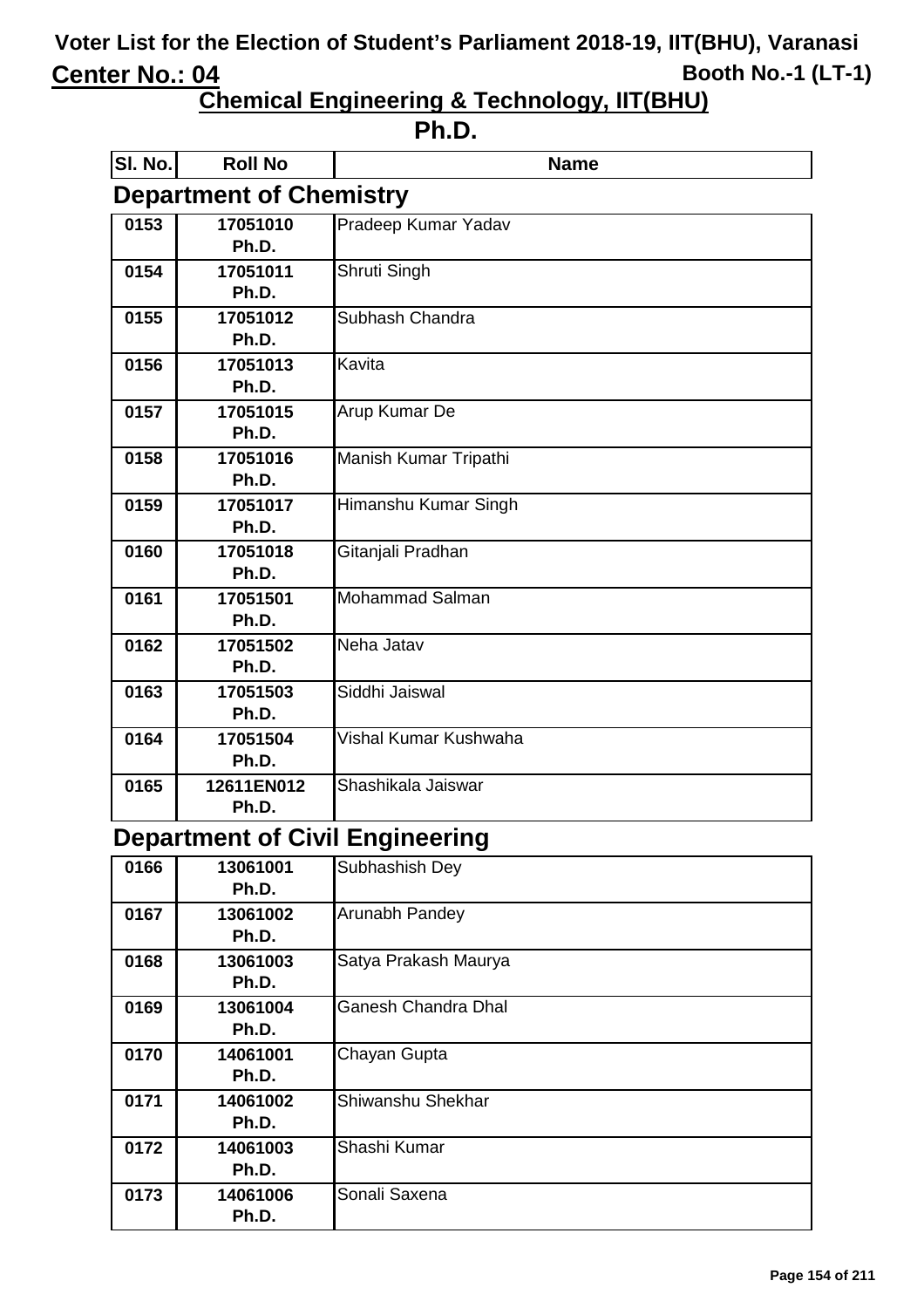| . .<br>٠ |
|----------|
|----------|

| SI. No.                                | <b>Roll No</b>    | <b>Name</b>             |  |
|----------------------------------------|-------------------|-------------------------|--|
| <b>Department of Civil Engineering</b> |                   |                         |  |
| 0174                                   | 14061007          | Sujeet Kumar            |  |
|                                        | Ph.D.             |                         |  |
| 0175                                   | 15061002          | Ankita Singh            |  |
|                                        | Ph.D.             |                         |  |
| 0176                                   | 15061004<br>Ph.D. | Ashwani Kumar Agnihotri |  |
| 0177                                   | 15061005          | <b>Atul Kumar Rahul</b> |  |
|                                        | Ph.D.             |                         |  |
| 0178                                   | 15061007          | Deep Jyoti Singh        |  |
|                                        | Ph.D.             |                         |  |
| 0179                                   | 15061008          | Jayvant Choudhary       |  |
|                                        | Ph.D.             |                         |  |
| 0180                                   | 15061009<br>Ph.D. | Manish Kumar Mandal     |  |
| 0181                                   | 15061010          | Manish Ranjan           |  |
|                                        | Ph.D.             |                         |  |
| 0182                                   | 15061012          | <b>Nikita Shivhare</b>  |  |
|                                        | Ph.D.             |                         |  |
| 0183                                   | 15061013          | Nitesh Gupta            |  |
|                                        | Ph.D.             |                         |  |
| 0184                                   | 15061014          | Padam Jee Omar          |  |
|                                        | Ph.D.             |                         |  |
| 0185                                   | 15061015<br>Ph.D. | Rahul Singh             |  |
| 0186                                   | 15061016          | Rashmi Shrivas          |  |
|                                        | Ph.D.             |                         |  |
| 0187                                   | 15061501          | Satyajit Mondal         |  |
|                                        | Ph.D.             |                         |  |
| 0188                                   | 15061502          | Shruti                  |  |
|                                        | Ph.D.             |                         |  |
| 0189                                   | 16061001          | <b>Abhishek Sharma</b>  |  |
|                                        | Ph.D.             |                         |  |
| 0190                                   | 16061002<br>Ph.D. | Alim Rawsan             |  |
| 0191                                   | 16061003          | Amiya Abhash            |  |
|                                        | Ph.D.             |                         |  |
| 0192                                   | 16061004          | Bhupendra Singh Rana    |  |
|                                        | Ph.D.             |                         |  |
| 0193                                   | 16061005          | Dheeresh Kumar Nayak    |  |
|                                        | Ph.D.             |                         |  |
| 0194                                   | 16061006          | <b>Gaurav Pandey</b>    |  |
|                                        | Ph.D.             |                         |  |
| 0195                                   | 16061007<br>Ph.D. | Gaurav Verma            |  |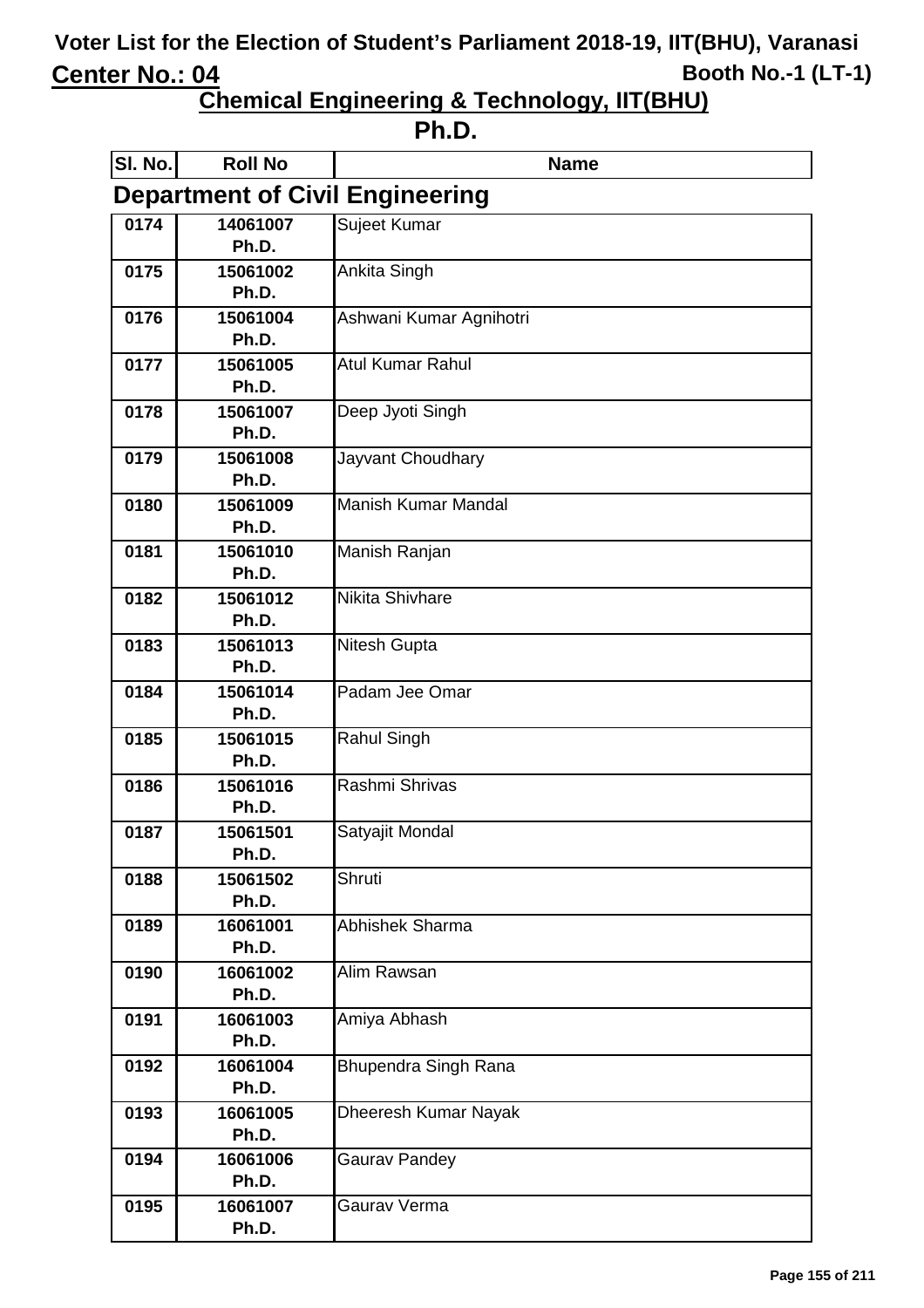| ιг<br>٠<br>ı<br>ı |
|-------------------|
|-------------------|

| SI. No.                                | <b>Roll No</b>    | <b>Name</b>               |  |
|----------------------------------------|-------------------|---------------------------|--|
| <b>Department of Civil Engineering</b> |                   |                           |  |
| 0196                                   | 16061008          | Manish Srivastava         |  |
|                                        | Ph.D.             |                           |  |
| 0197                                   | 16061010<br>Ph.D. | Nikhilesh Singh           |  |
| 0198                                   | 16061011          | Nilendu Das               |  |
|                                        | Ph.D.             |                           |  |
| 0199                                   | 16061012          | Niteesh Singh Bonal       |  |
|                                        | Ph.D.             |                           |  |
| 0200                                   | 16061016<br>Ph.D. | Ravi Ranjan Kumar         |  |
| 0201                                   | 16061017          | <b>Shailesh Kumar</b>     |  |
|                                        | Ph.D.             |                           |  |
| 0202                                   | 16061019<br>Ph.D. | Shivani Gond              |  |
| 0203                                   | 16061501          | Ahin Banerjee             |  |
|                                        | Ph.D.             |                           |  |
| 0204                                   | 16061502          | Anjani Kumar Shukla       |  |
|                                        | Ph.D.             |                           |  |
| 0205                                   | 16061503          | <b>Ankita Sonker</b>      |  |
|                                        | Ph.D.             |                           |  |
| 0206                                   | 16061504<br>Ph.D. | Priya Singh               |  |
| 0207                                   | 16061505          | Ranjeesh R                |  |
|                                        | Ph.D.             |                           |  |
| 0208                                   | 17061001          | Abhijit Debnath           |  |
|                                        | Ph.D.             |                           |  |
| 0209                                   | 17061002          | Karam Singh Yadav         |  |
|                                        | Ph.D.             |                           |  |
| 0210                                   | 17061003<br>Ph.D. | Narayan                   |  |
| 0211                                   | 17061004          | Pratigya Pathak           |  |
|                                        | Ph.D.             |                           |  |
| 0212                                   | 17061005          | Ravinder Kumar Agrahari   |  |
|                                        | Ph.D.             |                           |  |
| 0213                                   | 17061006<br>Ph.D. | Raviranjan Kumar Sharma   |  |
| 0214                                   | 17061007          | Sandeep Kumar Maddheshiya |  |
|                                        | Ph.D.             |                           |  |
| 0215                                   | 17061008          | Sourav Sarkar             |  |
|                                        | Ph.D.             |                           |  |
| 0216                                   | 17061009          | Surender                  |  |
|                                        | Ph.D.             |                           |  |
| 0217                                   | 17061010<br>Ph.D. | Surya Dev Prasad          |  |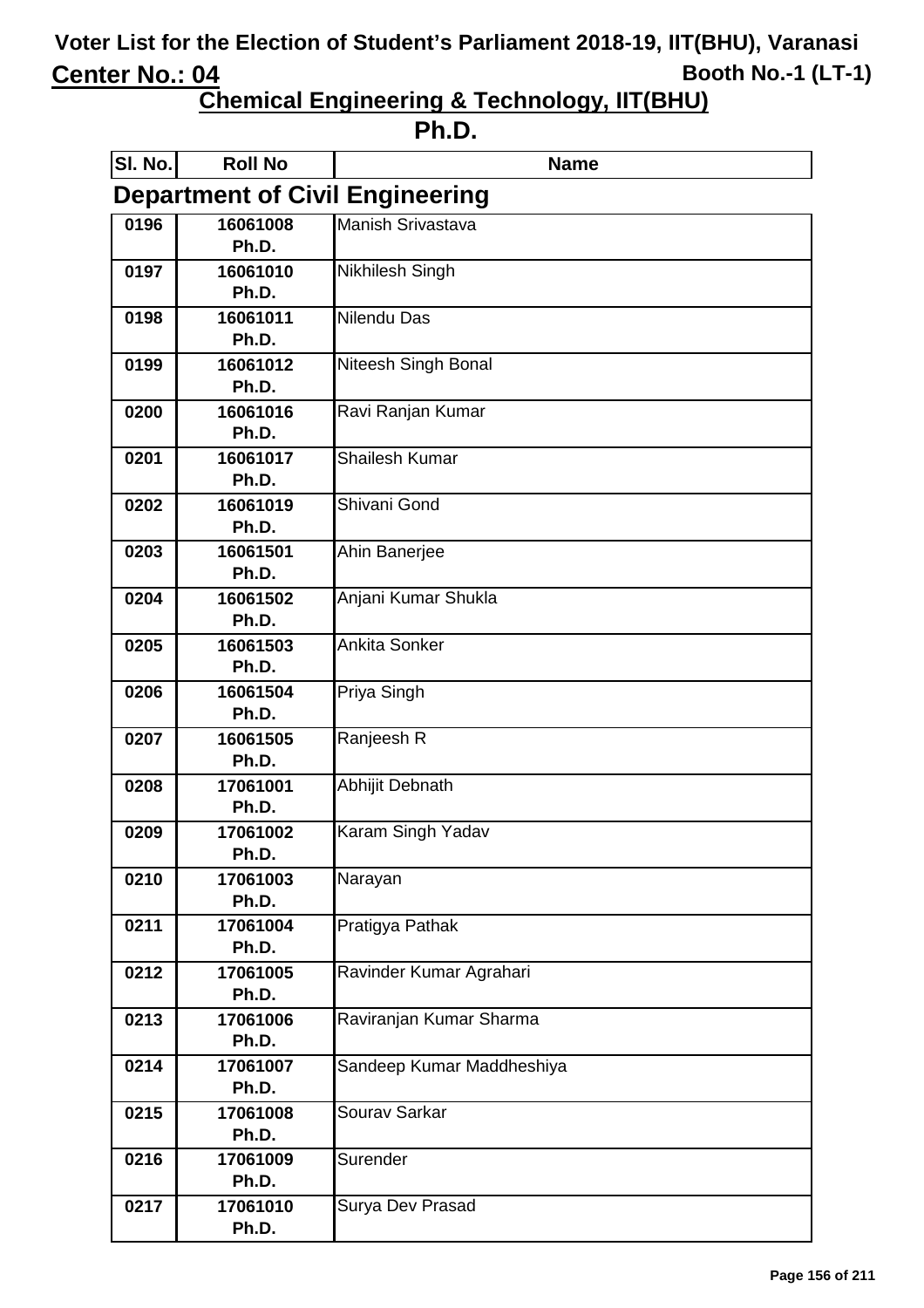**Chemical Engineering & Technology, IIT(BHU)**

#### **Ph.D.**

| SI. No.                                               | <b>Roll No</b>    | <b>Name</b>              |
|-------------------------------------------------------|-------------------|--------------------------|
| <b>Department of Civil Engineering</b>                |                   |                          |
| 0218                                                  | 17061011          | <b>Vikas Pandey</b>      |
|                                                       | Ph.D.             |                          |
| 0219                                                  | 17061501          | <b>Ankit Tewari</b>      |
|                                                       | Ph.D.             |                          |
| 0220                                                  | 17061502          | Sonam                    |
|                                                       | Ph.D.             |                          |
| 0221                                                  | 17061503<br>Ph.D. | Abhay Kumar Verma        |
| 0222                                                  | 17061504          | <b>Dhirendra Patel</b>   |
|                                                       | Ph.D.             |                          |
| <b>Department of Computer Science and Engineering</b> |                   |                          |
| 0223                                                  | 13071010          | Kuldeep Singh            |
|                                                       | Ph.D.             |                          |
| 0224                                                  | 13071501          | Vibhav Prakash Singh     |
|                                                       | Ph.D.             |                          |
| 0225                                                  | 14071001          | Ashish Kumar Maurya      |
|                                                       | Ph.D.             |                          |
| 0226                                                  | 16071001          | Rajesh Kumar Mundotiya   |
|                                                       | Ph.D.             |                          |
| 0227                                                  | 16071002          | Shashank Sheshar Singh   |
|                                                       | Ph.D.             |                          |
| 0228                                                  | 16071003<br>Ph.D. | Surbhi Saraswat          |
| 0229                                                  | 16071004          | Shri Prakash Dwivedi     |
|                                                       | Ph.D.             |                          |
| 0230                                                  | 16071005          | Ajay Kumar               |
|                                                       | Ph.D.             |                          |
| 0231                                                  | 16071006          | Anita Saroj              |
|                                                       | Ph.D.             |                          |
| 0232                                                  | 16071009          | Gargi Srivastava         |
|                                                       | Ph.D.             |                          |
| 0233                                                  | 16071501<br>Ph.D. | Sushant K Pandey         |
| 0234                                                  | 16071502          | Anshul                   |
|                                                       | Ph.D.             |                          |
| 0235                                                  | 16071503          | Shivang Agarwal          |
|                                                       | Ph.D.             |                          |
| 0236                                                  | 16071504          | Ashish Gupta             |
|                                                       | Ph.D.             |                          |
| 0237                                                  | 16071505          | <b>Tribikram Pradhan</b> |
|                                                       | Ph.D.             |                          |
| 0238                                                  | 16071506          | Roshan Singh             |
|                                                       | Ph.D.             |                          |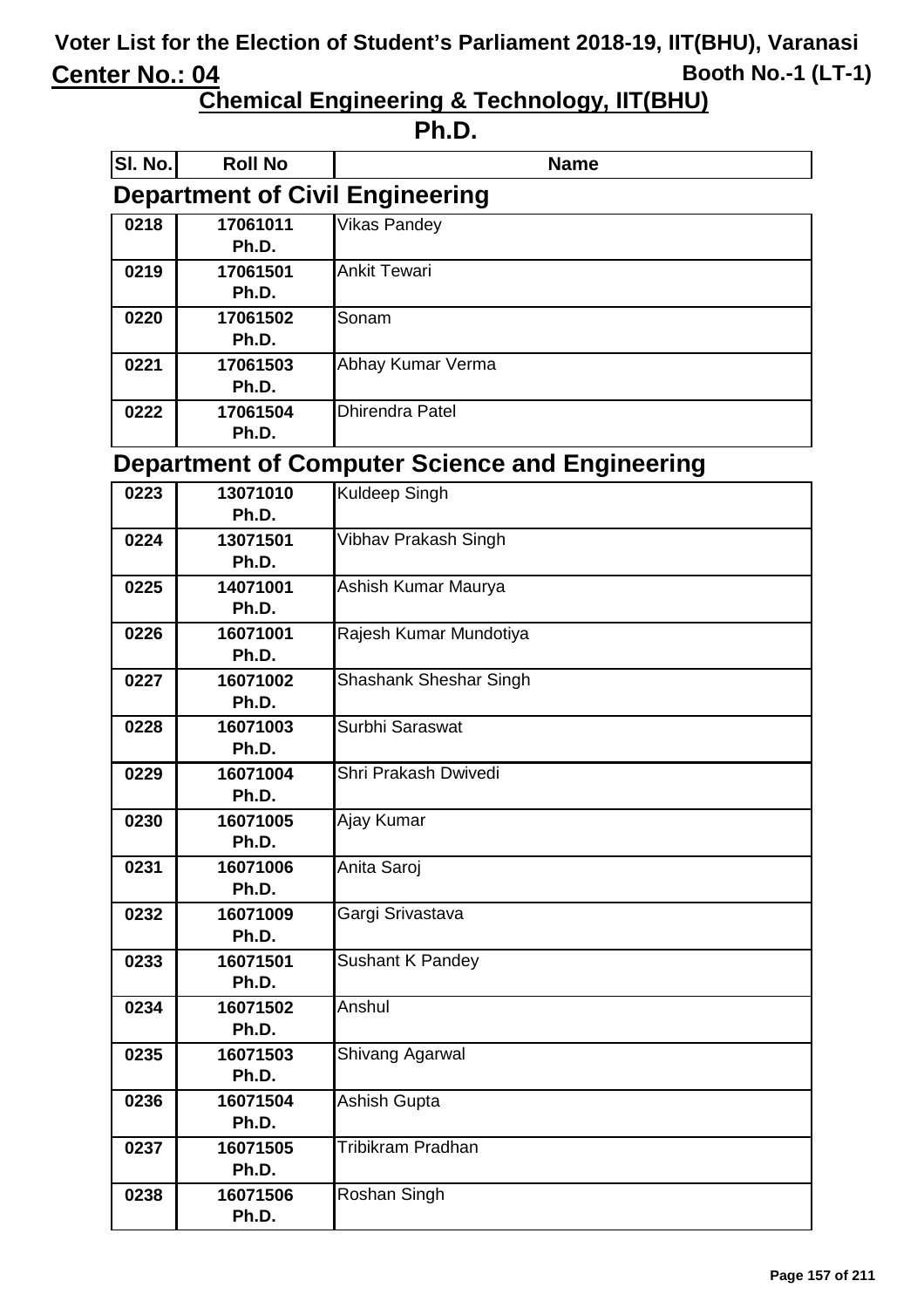**Chemical Engineering & Technology, IIT(BHU)**

**Ph.D.**

| SI. No.                                               | <b>Roll No</b>    | <b>Name</b>              |
|-------------------------------------------------------|-------------------|--------------------------|
| <b>Department of Computer Science and Engineering</b> |                   |                          |
| 0239                                                  | 17071001          | Dipty Tripathi           |
|                                                       | Ph.D.             |                          |
| 0240                                                  | 17071002          | Surya Kant Singh         |
|                                                       | Ph.D.             |                          |
| 0241                                                  | 17071003          | Anurag Banerjee          |
|                                                       | Ph.D.             |                          |
| 0242                                                  | 17071004          | <b>Rahul Mishra</b>      |
|                                                       | Ph.D.             |                          |
| 0243                                                  | 17071005          | Bhavana Srivastava       |
|                                                       | Ph.D.             |                          |
| 0244                                                  | 17071006          | Manisha Singla           |
|                                                       | Ph.D.             |                          |
| 0245                                                  | 17071007<br>Ph.D. | Sumit Kumar              |
| 0246                                                  | 17071008          | Swati Gupta              |
|                                                       | Ph.D.             |                          |
| 0247                                                  | 17071009          | Sneha Mishra             |
|                                                       | Ph.D.             |                          |
| 0248                                                  | 17071010          | Sanjay Kumar Gupta       |
|                                                       | Ph.D.             |                          |
| 0249                                                  | 17071011          | Vandana Bharti           |
|                                                       | Ph.D.             |                          |
| 0250                                                  | 17071012          | Siba Sankar Sahu         |
|                                                       | Ph.D.             |                          |
| 0251                                                  | 17071013          | Ankit Kumar Jaiswal      |
|                                                       | Ph.D.             |                          |
| 0252                                                  | 17071014<br>Ph.D. | Ashwini Kumar Singh      |
| 0253                                                  | 17071015          | Manoj Kumar Sah          |
|                                                       | Ph.D.             |                          |
| 0254                                                  | 17071016          | Randheer Bagi            |
|                                                       | Ph.D.             |                          |
| 0255                                                  | 17071017          | Chintoo Kumar            |
|                                                       | Ph.D.             |                          |
| 0256                                                  | 17071018          | <b>Amit Kumar</b>        |
|                                                       | Ph.D.             |                          |
| 0257                                                  | 17071019          | Preti Kumari             |
|                                                       | Ph.D.             |                          |
| 0258                                                  | 17071020          | Anviti Pandey            |
|                                                       | Ph.D.             |                          |
| 0259                                                  | 17071021          | Abhinav                  |
|                                                       | Ph.D.             |                          |
| 0260                                                  | 17071022<br>Ph.D. | <b>Vishal Srivastava</b> |
|                                                       |                   |                          |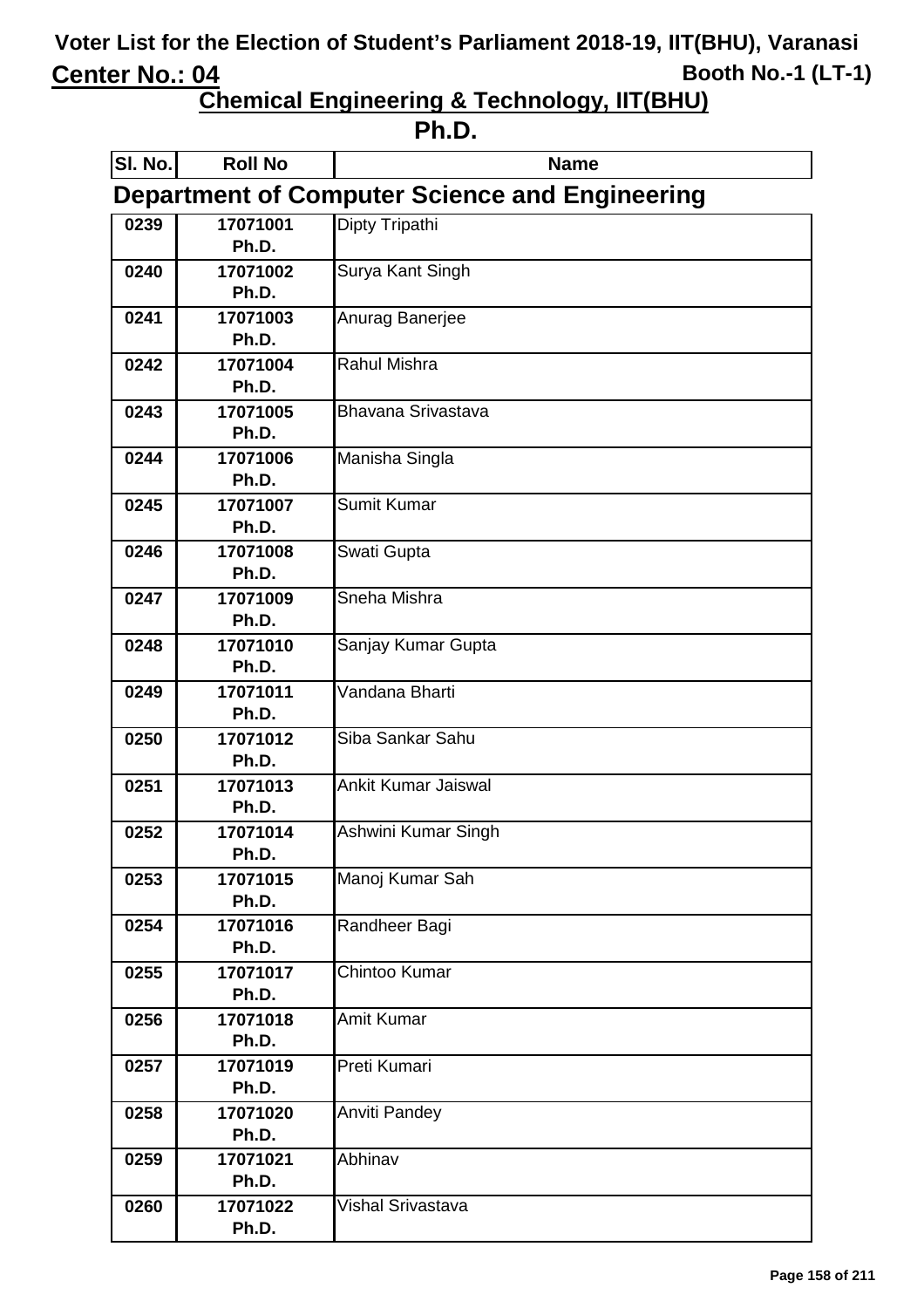| . . |
|-----|
|-----|

| SI. No.                                        | <b>Roll No</b>    | <b>Name</b>             |
|------------------------------------------------|-------------------|-------------------------|
| Department of Computer Science and Engineering |                   |                         |
| 0261                                           | 17071023          | Navin Mani Upadhyay     |
|                                                | Ph.D.             |                         |
| 0262                                           | 17071024          | Nigmendra Pratap Yadav  |
|                                                | Ph.D.             |                         |
| 0263                                           | 17071025          | <b>Atul Chaudhary</b>   |
|                                                | Ph.D.             |                         |
| 0264                                           | 17071026          | Jani Kuntesh Ketan      |
|                                                | Ph.D.             |                         |
| 0265                                           | 17071027          | Udmale Sandeep Sambhaji |
|                                                | Ph.D.             |                         |
| 0266                                           | 17071501          | Anurag Tiwari           |
|                                                | Ph.D.             |                         |
| 0267                                           | 17071502          | Vaibhav Padhye          |
|                                                | Ph.D.             |                         |
| 0268                                           | 17071503          | Shruti Bajpai           |
|                                                | Ph.D.             |                         |
| 0269                                           | 17071504<br>Ph.D. | Akanksha Mishra         |
|                                                |                   | Saurabh Arora           |
| 0270                                           | 17071505<br>Ph.D. |                         |
| 0271                                           | 17071506          | Monika                  |
|                                                | Ph.D.             |                         |
| 0272                                           | 17071507          | Pratishtha Verma        |
|                                                | Ph.D.             |                         |
| 0273                                           | 17071508          | Shashank Kumar Singh    |
|                                                | Ph.D.             |                         |
| 0274                                           | 17071509          | Nirbhay Kumar Tagore    |
|                                                | Ph.D.             |                         |
| 0275                                           | 17071510          | <b>Amit Biswas</b>      |
|                                                | Ph.D.             |                         |
| 0276                                           | 17071511          | Ashish Kumar Sharma     |
|                                                | Ph.D.             |                         |
| 0277                                           | 17071512          | Chitranjan Singh        |
|                                                | Ph.D.             |                         |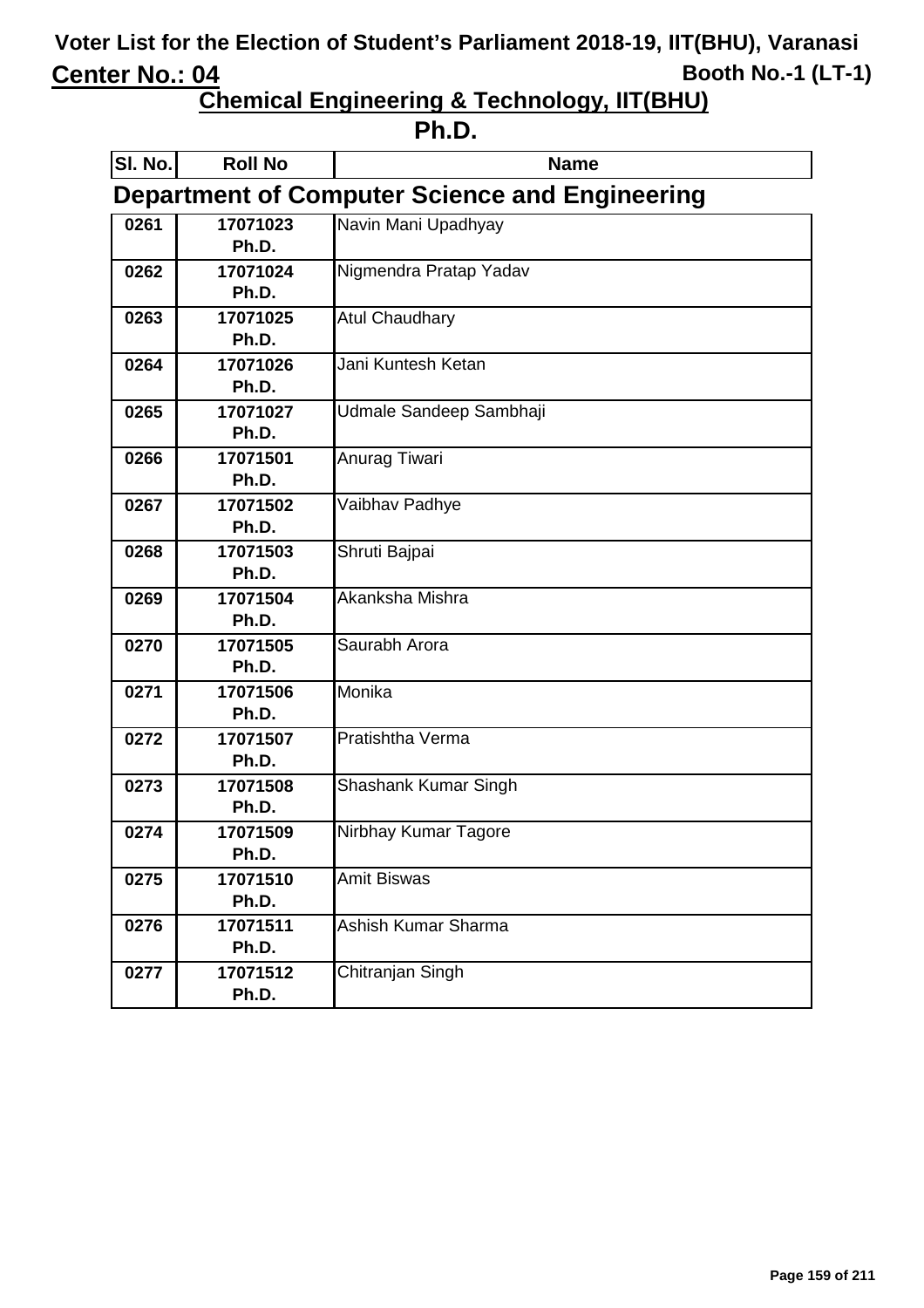| . . | I |
|-----|---|
|-----|---|

| SI. No.                                     | <b>Roll No</b>    | <b>Name</b>              |
|---------------------------------------------|-------------------|--------------------------|
| <b>Department of Electrical Engineering</b> |                   |                          |
| 0278                                        | 13081001          | Amit Singh               |
|                                             | Ph.D.             |                          |
| 0279                                        | 13081002          | <b>Md Motiur Reza</b>    |
|                                             | Ph.D.             |                          |
| 0280                                        | 13081003          | Pankaj Sahu              |
|                                             | Ph.D.             |                          |
| 0281                                        | 13081004<br>Ph.D. | Sunil Kumar Singh        |
| 0282                                        | 13081006          | Sanjay Kumar             |
|                                             | Ph.D.             |                          |
| 0283                                        | 13081007          | Anish Ahmad              |
|                                             | Ph.D.             |                          |
| 0284                                        | 13081008          | Pilli Naresh Kumar       |
|                                             | Ph.D.             |                          |
| 0285                                        | 13081009          | Santosh Kumar Verma      |
|                                             | Ph.D.             |                          |
| 0286                                        | 13081010          | Om Prakash Bharti        |
|                                             | Ph.D.             |                          |
| 0287                                        | 13081011          | <b>Avneet Kumar</b>      |
|                                             | Ph.D.             |                          |
| 0288                                        | 13181001          | Tarun Maini              |
| 0289                                        | Ph.D.             |                          |
|                                             | 13181002<br>Ph.D. | Arpita Roy               |
| 0290                                        | 13181003          | Abhishek Kumar           |
|                                             | Ph.D.             |                          |
| 0291                                        | 14081001          | Deepak Kumar             |
|                                             | Ph.D.             |                          |
| 0292                                        | 14081002          | Praveen Kumar            |
|                                             | Ph.D.             |                          |
| 0293                                        | 14081003          | Shailendra Kumar Gupta   |
|                                             | Ph.D.             |                          |
| 0294                                        | 14081005          | <b>Bussa Vinod Kumar</b> |
|                                             | Ph.D.             |                          |
| 0295                                        | 14081006<br>Ph.D. | Abhinandan Routray       |
| 0296                                        | 14081007          | M Raghuram               |
|                                             | Ph.D.             |                          |
| 0297                                        | 14081008          | Alok Jain                |
|                                             | Ph.D.             |                          |
| 0298                                        | 14081010          | Vijay Babu P             |
|                                             | Ph.D.             |                          |
| 0299                                        | 14081011          | Shailendra Singh         |
|                                             | Ph.D.             |                          |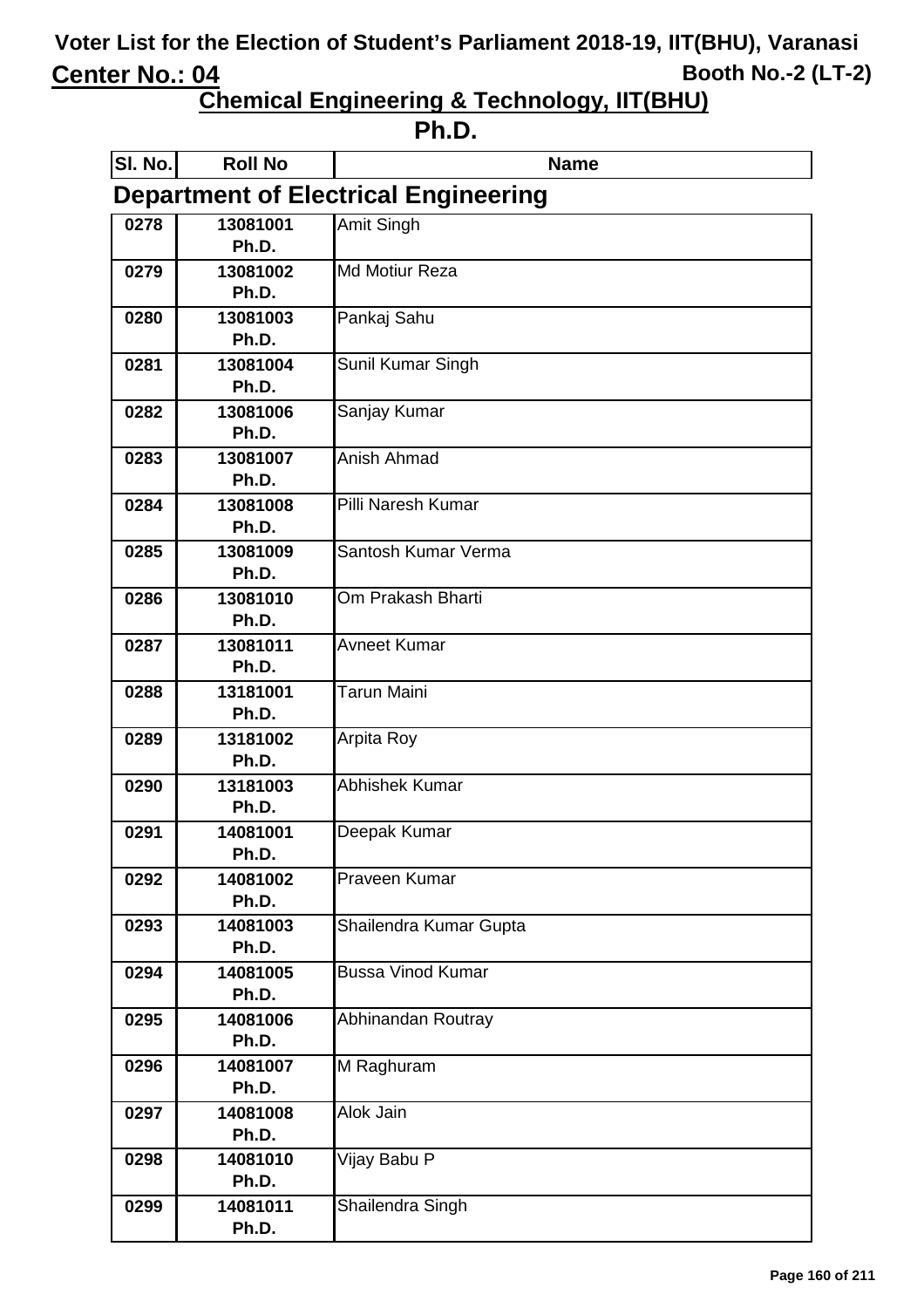| . .<br>٧ |  |
|----------|--|
|----------|--|

| SI. No.                                     | <b>Roll No</b>    | <b>Name</b>            |  |
|---------------------------------------------|-------------------|------------------------|--|
| <b>Department of Electrical Engineering</b> |                   |                        |  |
| 0300                                        | 14081012          | Vipin Kumar            |  |
|                                             | Ph.D.             |                        |  |
| 0301                                        | 15081001          | Devesh Shukla          |  |
|                                             | Ph.D.             |                        |  |
| 0302                                        | 15081003          | Sharat Chandra Mahto   |  |
|                                             | Ph.D.             |                        |  |
| 0303                                        | 15081004          | Ram Kumar              |  |
|                                             | Ph.D.             |                        |  |
| 0304                                        | 15081005<br>Ph.D. | Amit Kumar Thakur      |  |
| 0305                                        | 15081006          | <b>Ankit Sachan</b>    |  |
|                                             | Ph.D.             |                        |  |
| 0306                                        | 15081008          | Bablesh Kumar Jha      |  |
|                                             | Ph.D.             |                        |  |
| 0307                                        | 15081011          | Anand Kumar K. S.      |  |
|                                             | Ph.D.             |                        |  |
| 0308                                        | 15081502          | <b>B Uday Kumar</b>    |  |
|                                             | Ph.D.             |                        |  |
| 0309                                        | 15181001          | Tripurari Das Gupta    |  |
|                                             | Ph.D.             |                        |  |
| 0310                                        | 15181002          | Srilakshmi E           |  |
|                                             | Ph.D.             |                        |  |
| 0311                                        | 15181003          | Anil Kumar Pal         |  |
|                                             | Ph.D.             |                        |  |
| 0312                                        | 16081002<br>Ph.D. | Shailendra Singh       |  |
| 0313                                        | 16081003          | <b>Manohar Singh</b>   |  |
|                                             | Ph.D.             |                        |  |
| 0314                                        | 16081005          | Mukesh Kumar           |  |
|                                             | Ph.D.             |                        |  |
| 0315                                        | 16081006          | Akhilesh Kumar Barnwal |  |
|                                             | Ph.D.             |                        |  |
| 0316                                        | 16081009          | Prabhas Ranjan Naik    |  |
|                                             | Ph.D.             |                        |  |
| 0317                                        | 16081011          | Shri Prakash Sonkar    |  |
|                                             | Ph.D.             |                        |  |
| 0318                                        | 16081013          | Lovesh Benedict Xaxa   |  |
|                                             | Ph.D.             |                        |  |
| 0319                                        | 16181001          | Jitendra Kumar Goyal   |  |
|                                             | Ph.D.             | Rahul Kumar Sharma     |  |
| 0320                                        | 16181002<br>Ph.D. |                        |  |
| 0321                                        | 17081001          | Amit Singh             |  |
|                                             | Ph.D.             |                        |  |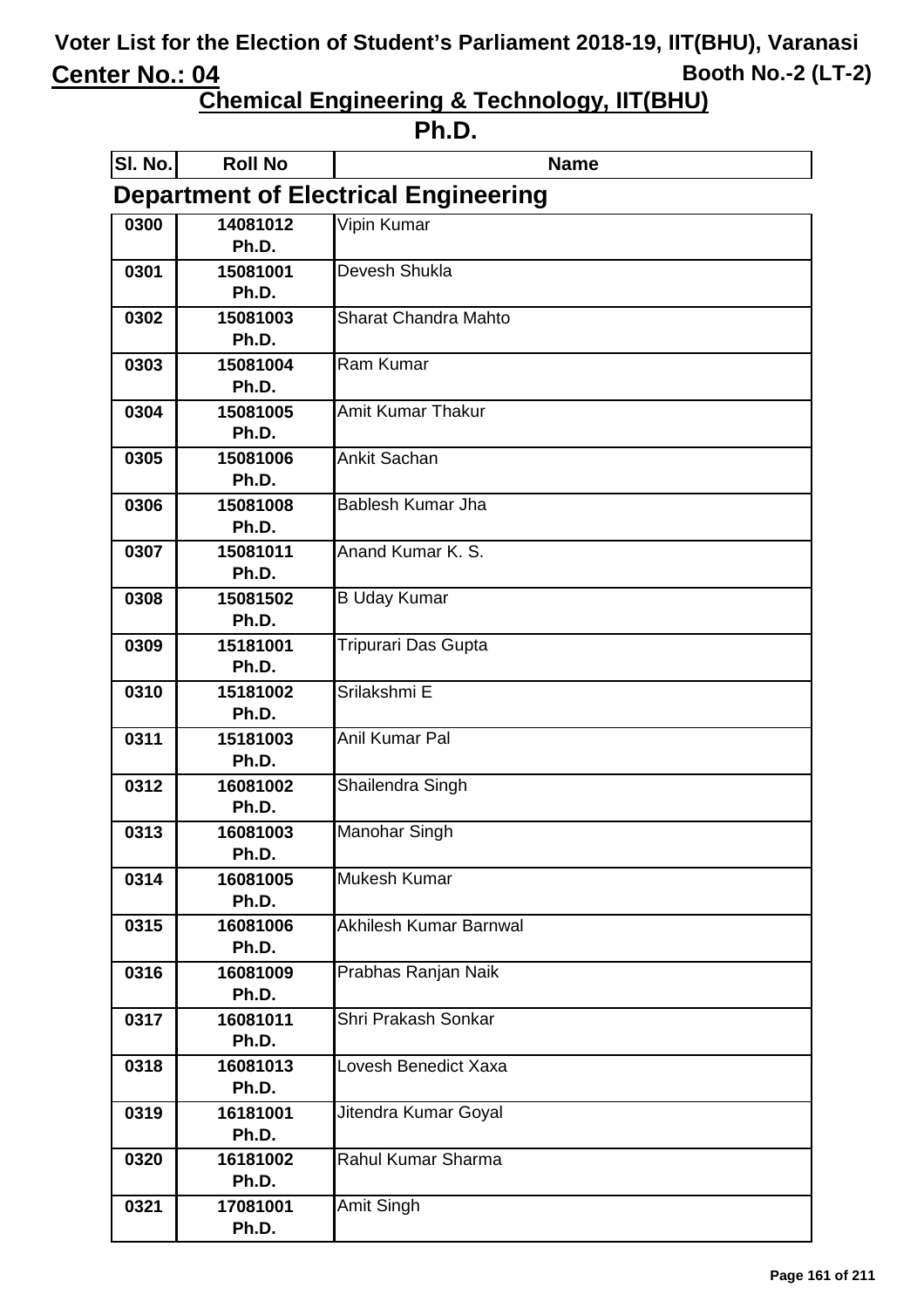**Chemical Engineering & Technology, IIT(BHU)**

| ιг<br>٠<br>ı<br>ı |
|-------------------|
|-------------------|

| SI. No.                               | <b>Roll No</b> | <b>Name</b>                                 |
|---------------------------------------|----------------|---------------------------------------------|
|                                       |                | <b>Department of Electrical Engineering</b> |
| 0322                                  | 17081002       | Kumar Abhishek Singh                        |
|                                       | Ph.D.          |                                             |
| 0323                                  | 17081004       | Manash Kumar Mishra                         |
|                                       | Ph.D.          |                                             |
| 0324                                  | 17081005       | Simanta Kumar Samal                         |
|                                       | Ph.D.          |                                             |
| 0325                                  | 17081006       | Abhishek Krishna Tripathi                   |
|                                       | Ph.D.          |                                             |
| 0326                                  | 17081007       | Soumya Ranjan Meher                         |
|                                       | Ph.D.          |                                             |
| 0327                                  | 17081008       | Debottam Mukherjee                          |
|                                       | Ph.D.          |                                             |
| 0328                                  | 17081009       | Pawan Kumar                                 |
|                                       | Ph.D.          |                                             |
| 0329                                  | 17081010       | <b>Basant Kumar Sethi</b>                   |
|                                       | Ph.D.          |                                             |
| 0330                                  | 17181001       | <b>Bhawana Singh</b>                        |
|                                       | Ph.D.          |                                             |
| 0331                                  | 17181002       | Sandeep Kumar Soni                          |
|                                       | Ph.D.          |                                             |
| 0332                                  | 12604EN003     | Raja Ram Kumar                              |
|                                       | Ph.D.          |                                             |
| Donartmont of Electronics Engineering |                |                                             |

#### **Department of Electronics Engineering**

| 0333 | 13091002 | <b>Bhagirath Sahu</b>   |
|------|----------|-------------------------|
|      | Ph.D.    |                         |
| 0334 | 13091004 | <b>Gopal Rawat</b>      |
|      | Ph.D.    |                         |
| 0335 | 13091005 | <b>Hemant Kumar</b>     |
|      | Ph.D.    |                         |
| 0336 | 13091008 | Sanjay Kumar            |
|      | Ph.D.    |                         |
| 0337 | 13091010 | Sivavenkateswara Rao V  |
|      | Ph.D.    |                         |
| 0338 | 14091002 | Akhilendra Pratap Singh |
|      | Ph.D.    |                         |
| 0339 | 14091003 | Subiman Chatterjee      |
|      | Ph.D.    |                         |
| 0340 | 14091004 | Sudhir Bhaskar          |
|      | Ph.D.    |                         |
| 0341 | 14091005 | Chandan Kumar           |
|      | Ph.D.    |                         |
| 0342 | 14091006 | Gourav Modanwal         |
|      | Ph.D.    |                         |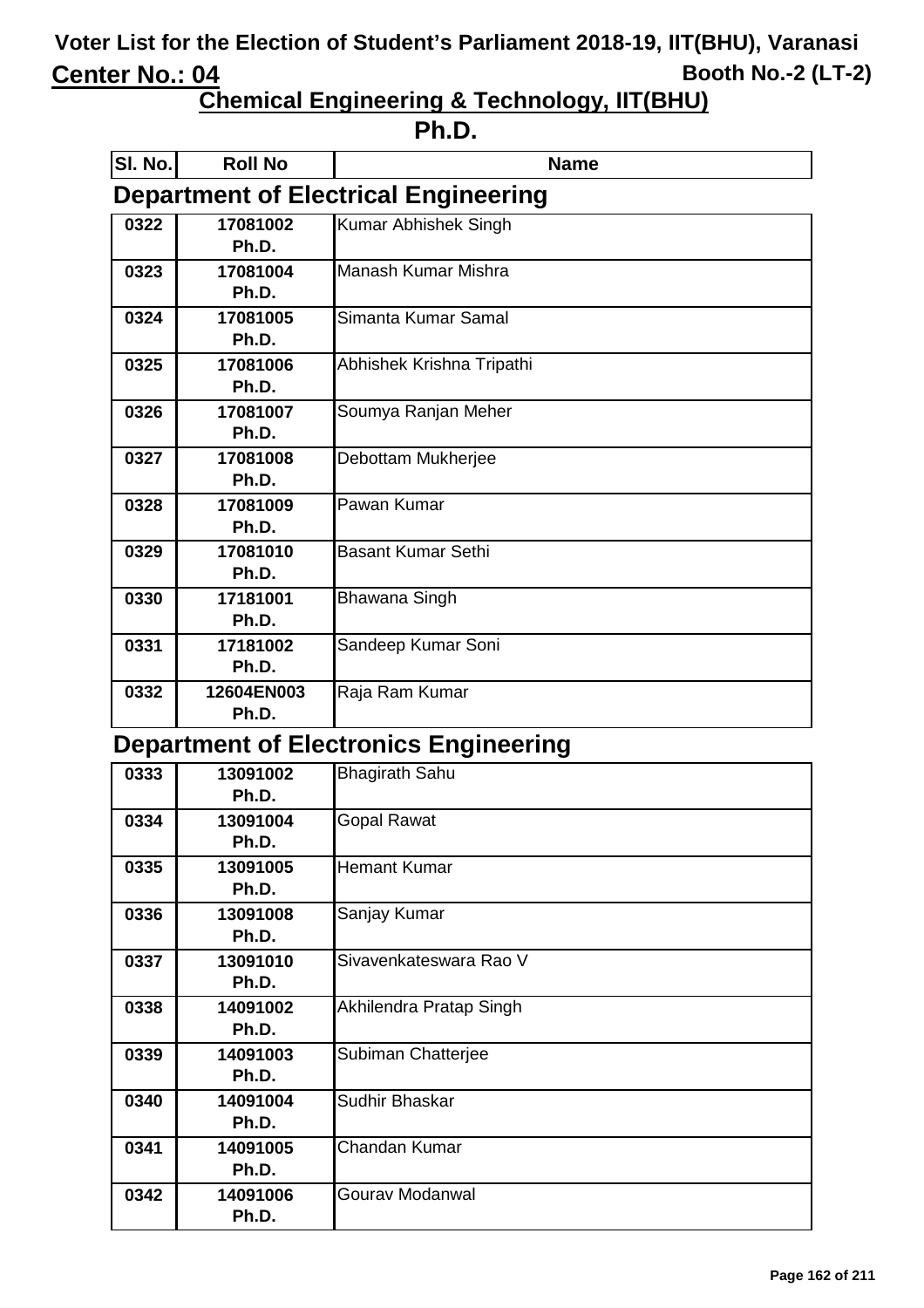| ı<br>. . |
|----------|
|----------|

| SI. No.                                      | <b>Roll No</b>    | <b>Name</b>               |  |
|----------------------------------------------|-------------------|---------------------------|--|
| <b>Department of Electronics Engineering</b> |                   |                           |  |
| 0343                                         | 14091010          | Rajan Agrahari            |  |
|                                              | Ph.D.             |                           |  |
| 0344                                         | 14091012          | Anshu Sharan Singh        |  |
|                                              | Ph.D.             |                           |  |
| 0345                                         | 14091013          | <b>Vikram Kumar</b>       |  |
|                                              | Ph.D.             |                           |  |
| 0346                                         | 15091001          | Ashwini Kumar Mishra      |  |
|                                              | Ph.D.             |                           |  |
| 0347                                         | 15091002          | <b>Prince Kumar Singh</b> |  |
|                                              | Ph.D.             |                           |  |
| 0348                                         | 15091003          | Prabhakar Tripathi        |  |
|                                              | Ph.D.             |                           |  |
| 0349                                         | 15091004<br>Ph.D. | Deepak Kumar Jarwal       |  |
| 0350                                         | 15091005          | <b>Amit Kumar</b>         |  |
|                                              | Ph.D.             |                           |  |
| 0351                                         | 15091006          | Arjun Kumar               |  |
|                                              | Ph.D.             |                           |  |
| 0352                                         | 15091007          | Akash                     |  |
|                                              | Ph.D.             |                           |  |
| 0353                                         | 15091008          | Rajanish Kumar Singh      |  |
|                                              | Ph.D.             |                           |  |
| 0354                                         | 15091009          | <b>Vineet Singh</b>       |  |
|                                              | Ph.D.             |                           |  |
| 0355                                         | 15091010          | Aman Sikri                |  |
|                                              | Ph.D.             |                           |  |
| 0356                                         | 15091011          | Kamalaksha Baral          |  |
|                                              | Ph.D.             |                           |  |
| 0357                                         | 15091012          | Mumtaz Ali Ansari         |  |
|                                              | Ph.D.             |                           |  |
| 0358                                         | 15091013<br>Ph.D. | <b>Smrity Ratan</b>       |  |
| 0359                                         | 15091014          | <b>Rahul Pal</b>          |  |
|                                              | Ph.D.             |                           |  |
| 0360                                         | 16091001          | Abhishek Kumar Singh      |  |
|                                              | Ph.D.             |                           |  |
| 0361                                         | 16091004          | Purnendu Mishra           |  |
|                                              | Ph.D.             |                           |  |
| 0362                                         | 16091005          | Shyam Gopal Yadav         |  |
|                                              | Ph.D.             |                           |  |
| 0363                                         | 17091001          | Anil Kumar                |  |
|                                              | Ph.D.             |                           |  |
| 0364                                         | 17091002          | <b>Amit Kumar</b>         |  |
|                                              | Ph.D.             |                           |  |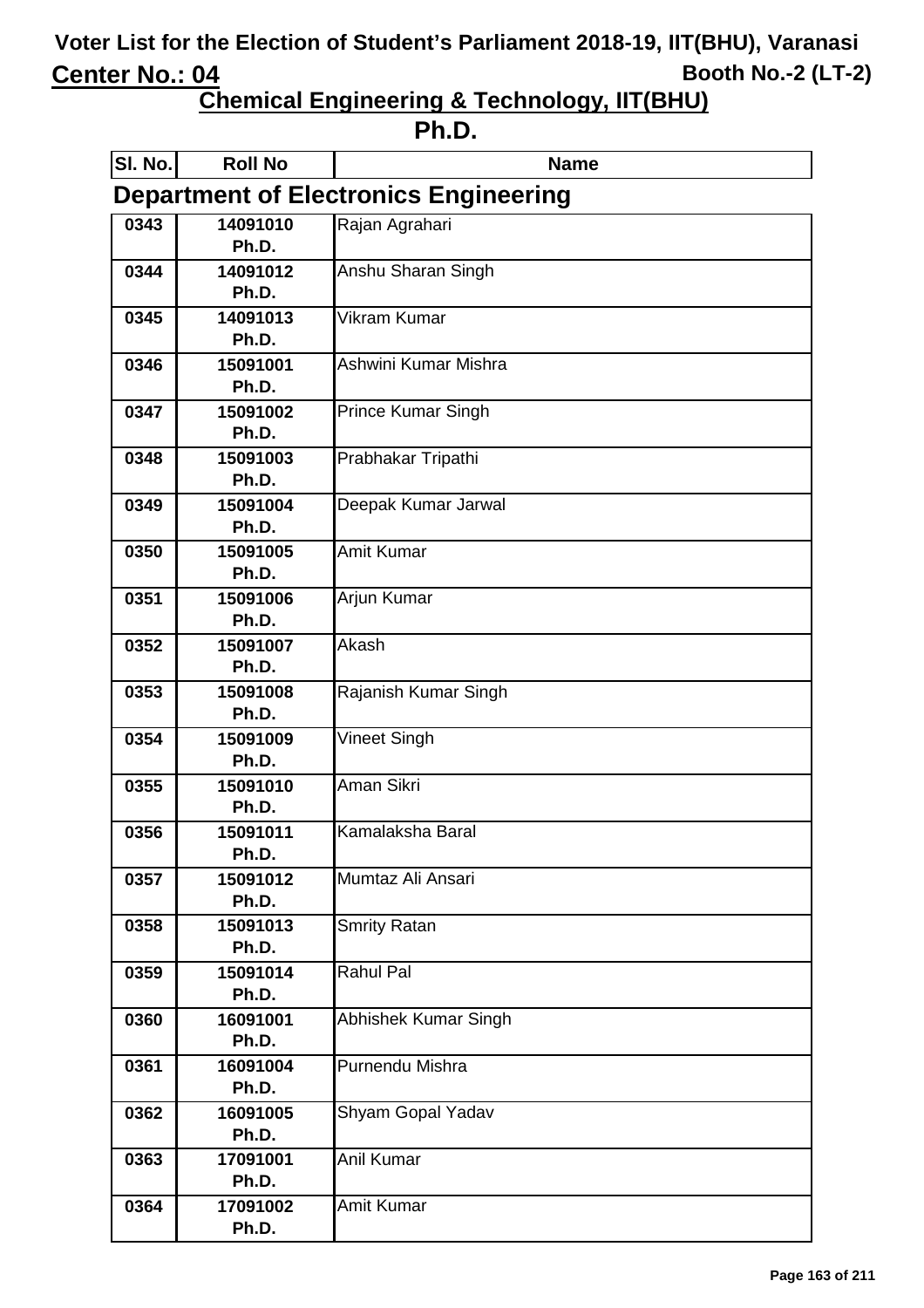| . . |  |
|-----|--|
|-----|--|

| SI. No.                                      | <b>Roll No</b>    | <b>Name</b>                      |  |
|----------------------------------------------|-------------------|----------------------------------|--|
| <b>Department of Electronics Engineering</b> |                   |                                  |  |
| 0365                                         | 17091003          | Nisheeth Upadhyay                |  |
|                                              | Ph.D.             |                                  |  |
| 0366                                         | 17091004          | Sanjeev Mani Yadav               |  |
|                                              | Ph.D.             |                                  |  |
| 0367                                         | 17091005          | <b>Rishibrind Kumar Upadhyay</b> |  |
|                                              | Ph.D.             | <b>Krishan Kumar</b>             |  |
| 0368                                         | 17091006<br>Ph.D. |                                  |  |
| 0369                                         | 17091008          | Saurabh Kumar Srivastava         |  |
|                                              | Ph.D.             |                                  |  |
| 0370                                         | 17091009          | Ashish Kumar Singh               |  |
|                                              | Ph.D.             |                                  |  |
| 0371                                         | 17091010          | Nilotpal                         |  |
|                                              | Ph.D.             |                                  |  |
| 0372                                         | 17091011          | Gundu Venkatesh                  |  |
|                                              | Ph.D.             |                                  |  |
| 0373                                         | 17091012          | Sumit Kumar Yadav                |  |
|                                              | Ph.D.             |                                  |  |
| 0374                                         | 17091013          | Diptiranjan Samantaray           |  |
|                                              | Ph.D.             |                                  |  |
| 0375                                         | 17091014<br>Ph.D. | Shiv Nath Chaudhri               |  |
| 0376                                         | 17091015          | Arun Kumar Saurabh               |  |
|                                              | Ph.D.             |                                  |  |
| 0377                                         | 17091016          | Vangalla Veera Babu              |  |
|                                              | Ph.D.             |                                  |  |
| 0378                                         | 17091017          | Vijayakumar Devarakonda          |  |
|                                              | Ph.D.             |                                  |  |
| 0379                                         | 17091018          | Abhinav Pratap Singh             |  |
|                                              | Ph.D.             |                                  |  |
| 0380                                         | 17091019          | Ankush Kumar                     |  |
|                                              | Ph.D.             |                                  |  |
| 0381                                         | 17091020          | <b>Rahul Dubey</b>               |  |
|                                              | Ph.D.             |                                  |  |
| 0382                                         | 17091021          | Sambit Kumar Ghosh               |  |
|                                              | Ph.D.             |                                  |  |
| 0383                                         | 17091022<br>Ph.D. | Kamal Jyoti Pathak               |  |
| 0384                                         | 17091024          | Deep Chandra Upadhyay            |  |
|                                              | Ph.D.             |                                  |  |
| 0385                                         | 17091025          | Ashutosh Kumar Dikshit           |  |
|                                              | Ph.D.             |                                  |  |
| 0386                                         | 17091026          | Manas Ranjan Tripathy            |  |
|                                              | Ph.D.             |                                  |  |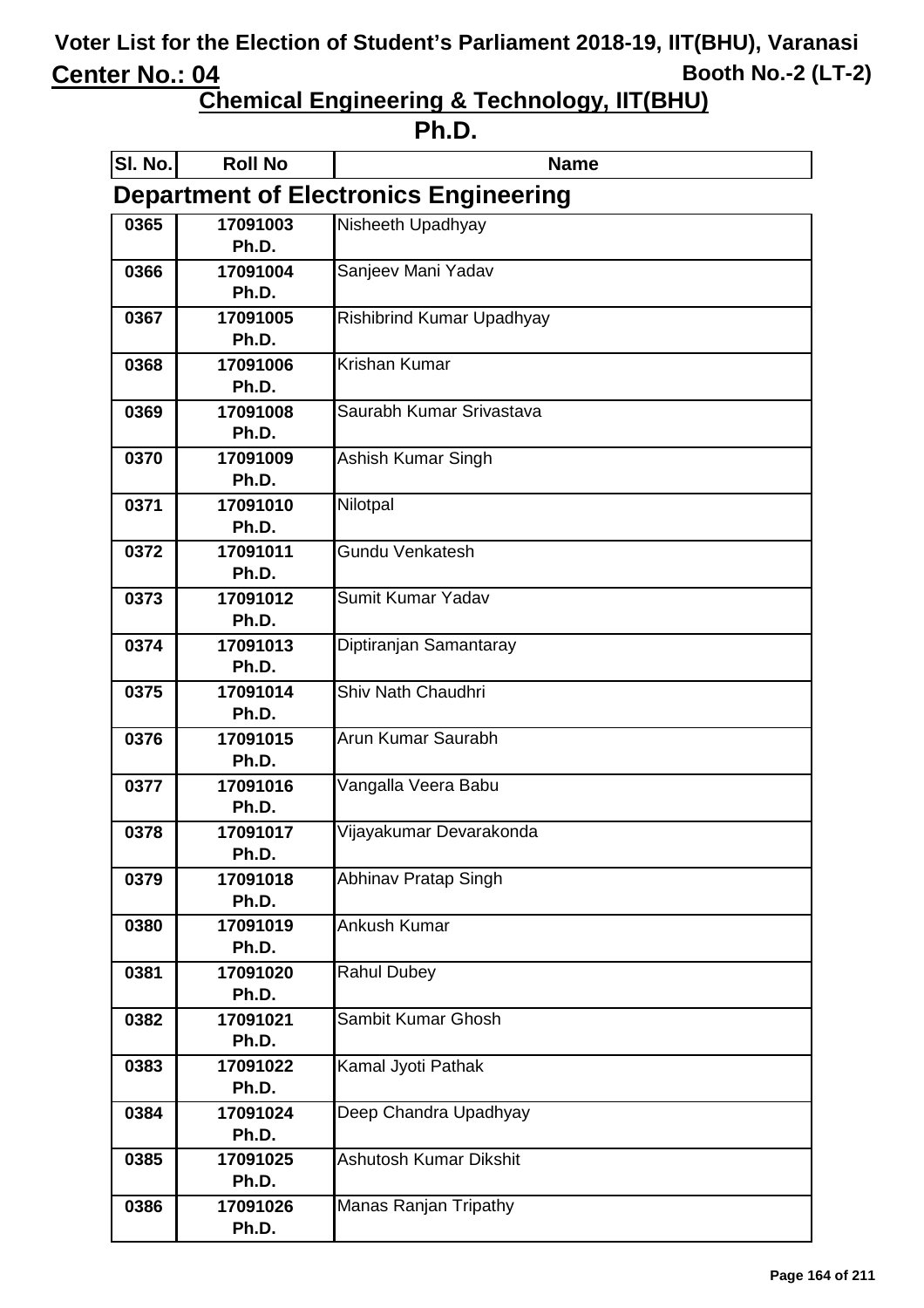**Chemical Engineering & Technology, IIT(BHU)**

| ιг<br>٠<br>ı<br>ı |
|-------------------|
|-------------------|

| SI. No. | <b>Roll No</b>                               | <b>Name</b>      |  |
|---------|----------------------------------------------|------------------|--|
|         | <b>Department of Electronics Engineering</b> |                  |  |
| 0387    | 17091027<br>Ph.D.                            | Soumojit Shee    |  |
| 0388    | 17091028<br>Ph.D.                            | V Venkata Reddy  |  |
| 0389    | 17091029<br>Ph.D.                            | Sumit Srivastava |  |
| 0390    | 17091501<br>Ph.D.                            | Tanushree Meena  |  |
| 0391    | 12605EN002<br>Ph.D.                          | Ashutosh Mishra  |  |

#### **Department of Humanistic Studies**

| 0392 | 15191001<br>Ph.D. | Veeru Rajbhar        |
|------|-------------------|----------------------|
| 0393 | 15191002<br>Ph.D. | Ashish Ranjan        |
| 0394 | 15191003<br>Ph.D. | Samapika Roy         |
| 0395 | 15191501<br>Ph.D. | Shubhra Apurve       |
| 0396 | 15191502<br>Ph.D. | Satyam Dwivedi       |
| 0397 | 16191001<br>Ph.D. | Prabhat Ranjan Rai   |
| 0398 | 16191501<br>Ph.D. | Vandana Dwivedi      |
| 0399 | 17191001<br>Ph.D. | Dhrub Kumar Singh    |
| 0400 | 17191002<br>Ph.D. | Prashant Priyadarshi |

### **Department of Mathematical Sciences**

| 0401 | 13121006 | Gopal Kumar Gupta      |
|------|----------|------------------------|
|      | Ph.D.    |                        |
| 0402 | 13121007 | Shubham Jaiswal        |
|      | Ph.D.    |                        |
| 0403 | 13121009 | Shiva Sharma           |
|      | Ph.D.    |                        |
| 0404 | 13121010 | Kamlesh Kumar          |
|      | Ph.D.    |                        |
| 0405 | 13121013 | Pragya Singh           |
|      | Ph.D.    |                        |
| 0406 | 13121014 | Jitendra Pal Chaudhary |
|      | Ph.D.    |                        |
| 0407 | 13121018 | Shivam Shreevastava    |
|      | Ph.D.    |                        |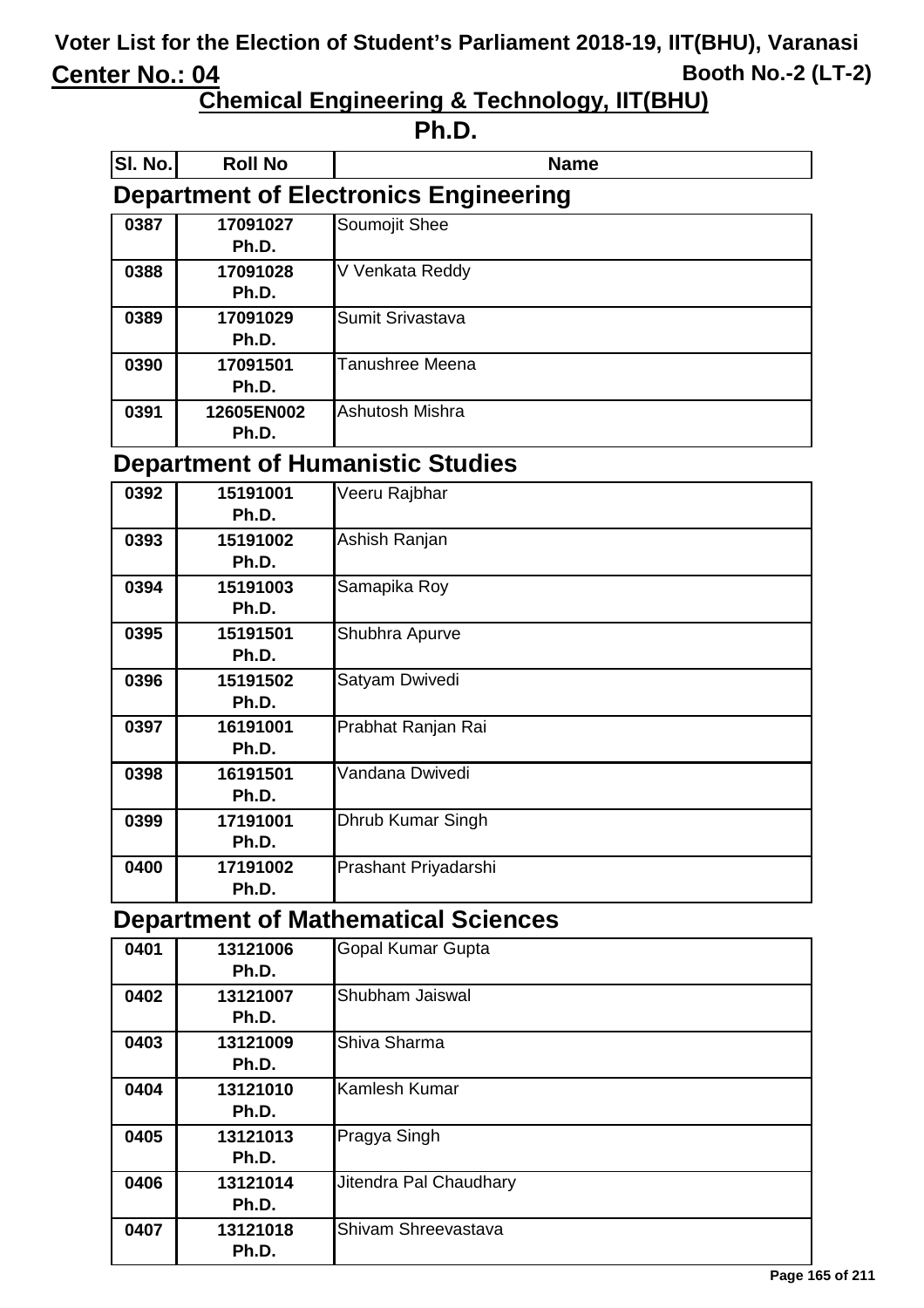| ı<br>. . |  |
|----------|--|
|----------|--|

| SI. No.                                    | <b>Roll No</b>    | <b>Name</b>            |  |
|--------------------------------------------|-------------------|------------------------|--|
| <b>Department of Mathematical Sciences</b> |                   |                        |  |
| 0408                                       | 16121001          | Rahul Kumar Maurya     |  |
|                                            | Ph.D.             |                        |  |
| 0409                                       | 16121002          | Manushi Gupta          |  |
|                                            | Ph.D.             |                        |  |
| 0410                                       | 16121003          | Anil Kumar Shukla      |  |
|                                            | Ph.D.             |                        |  |
| 0411                                       | 16121004<br>Ph.D. | Anup Singh             |  |
| 0412                                       | 16121005          |                        |  |
|                                            | Ph.D.             | Anuwedita Singh        |  |
| 0413                                       | 16121006          | <b>Avinash Dixit</b>   |  |
|                                            | Ph.D.             |                        |  |
| 0414                                       | 16121007          | Swati Yadav            |  |
|                                            | Ph.D.             |                        |  |
| 0415                                       | 16121008          | <b>Rakesh Kumar</b>    |  |
|                                            | Ph.D.             |                        |  |
| 0416                                       | 16121010          | <b>Abhishek Singh</b>  |  |
|                                            | Ph.D.             |                        |  |
| 0417                                       | 16121011          | Pankaj Gautam          |  |
|                                            | Ph.D.             |                        |  |
| 0418                                       | 16121012          | <b>Sumit</b>           |  |
|                                            | Ph.D.             |                        |  |
| 0419                                       | 16121013          | Vinita Devi            |  |
|                                            | Ph.D.             |                        |  |
| 0420                                       | 16121014          | Om Namha Shivay        |  |
|                                            | Ph.D.             |                        |  |
| 0421                                       | 16121501<br>Ph.D. | Pooja Gupta            |  |
| 0422                                       | 16121502          | Harendra Kumar         |  |
|                                            | Ph.D.             |                        |  |
| 0423                                       | 16121503          | Ram Surat Chauhan      |  |
|                                            | Ph.D.             |                        |  |
| 0424                                       | 16121504          | Kushal Dhar D          |  |
|                                            | Ph.D.             |                        |  |
| 0425                                       | 17121001          | Robin Vikram Singh     |  |
|                                            | Ph.D.             |                        |  |
| 0426                                       | 17121002          | Rahul Kumar Chaturvedi |  |
|                                            | Ph.D.             |                        |  |
| 0427                                       | 17121003          | Ajay Kumar Patel       |  |
|                                            | Ph.D.             |                        |  |
| 0428                                       | 17121005          | Joginder Singh         |  |
|                                            | Ph.D.             |                        |  |
| 0429                                       | 17121006          | Harshita Tiwari        |  |
|                                            | Ph.D.             |                        |  |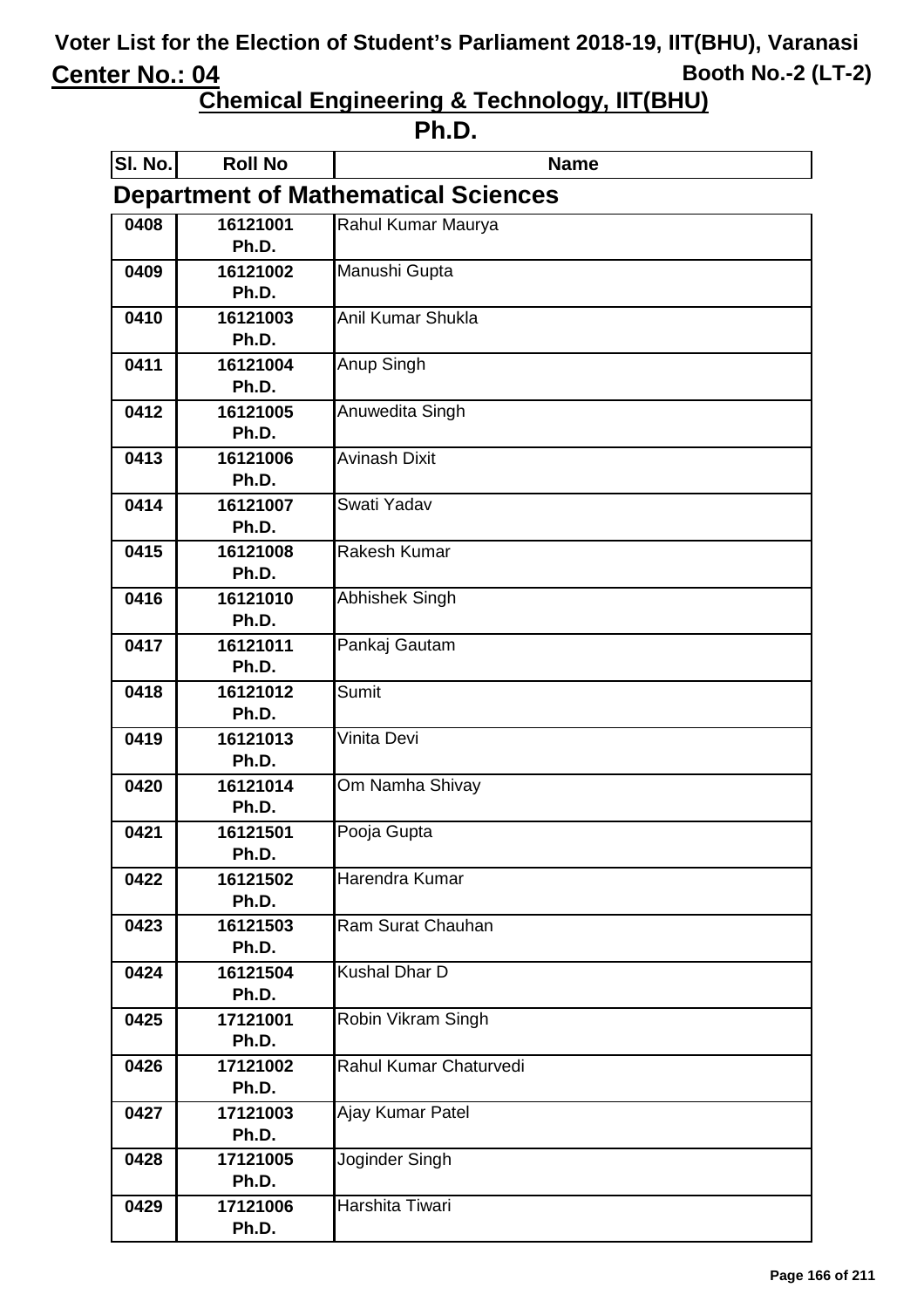| . . |
|-----|
|-----|

| SI. No.                                    | <b>Roll No</b>    | <b>Name</b>                  |  |
|--------------------------------------------|-------------------|------------------------------|--|
| <b>Department of Mathematical Sciences</b> |                   |                              |  |
| 0430                                       | 17121007          | Sonal Gupta                  |  |
|                                            | Ph.D.             |                              |  |
| 0431                                       | 17121008          | Ajay Kumar                   |  |
|                                            | Ph.D.             |                              |  |
| 0432                                       | 17121009          | Diksha Gupta                 |  |
|                                            | Ph.D.             |                              |  |
| 0433                                       | 17121010<br>Ph.D. | Pragya Shukla                |  |
| 0434                                       | 17121011          | Gagan Kumar Tamrakar         |  |
|                                            | Ph.D.             |                              |  |
| 0435                                       | 17121012          | <b>Prashant Pandey</b>       |  |
|                                            | Ph.D.             |                              |  |
| 0436                                       | 17121013          | Abhay Rajpoot                |  |
|                                            | Ph.D.             |                              |  |
| 0437                                       | 17121014          | Sandeep Sharma               |  |
|                                            | Ph.D.             |                              |  |
| 0438                                       | 17121015          | Gourav Kumar                 |  |
|                                            | Ph.D.             |                              |  |
| 0439                                       | 17121016          | Minakshi Punam Mandal        |  |
|                                            | Ph.D.             |                              |  |
| 0440                                       | 17121017          | Jay Singh Maurya             |  |
|                                            | Ph.D.             |                              |  |
| 0441                                       | 17121018<br>Ph.D. | <b>Prashant Kumar Pandey</b> |  |
| 0442                                       | 17121019          | Shobhit Kumar Srivastava     |  |
|                                            | Ph.D.             |                              |  |
| 0443                                       | 17121020          | <b>Mahesh Kumar</b>          |  |
|                                            | Ph.D.             |                              |  |
| 0444                                       | 17121021          | Sachin Kumar                 |  |
|                                            | Ph.D.             |                              |  |
| 0445                                       | 17121022          | Jauny                        |  |
|                                            | Ph.D.             |                              |  |
| 0446                                       | 17121023          | <b>Gulab Patel</b>           |  |
|                                            | Ph.D.             |                              |  |
| 0447                                       | 17121024          | <b>Abhishek Kumar</b>        |  |
|                                            | Ph.D.             |                              |  |
| 0448                                       | 17121501<br>Ph.D. | <b>Shiv Kumar</b>            |  |
| 0449                                       | 12612EN006        | Ajay Kumar                   |  |
|                                            | Ph.D.             |                              |  |
| 0450                                       | 12612EN007        | Sanjeev Maurya               |  |
|                                            | Ph.D.             |                              |  |
| 0451                                       | 12612EN012        | Jagdish Prasad Maurya        |  |
|                                            | Ph.D.             |                              |  |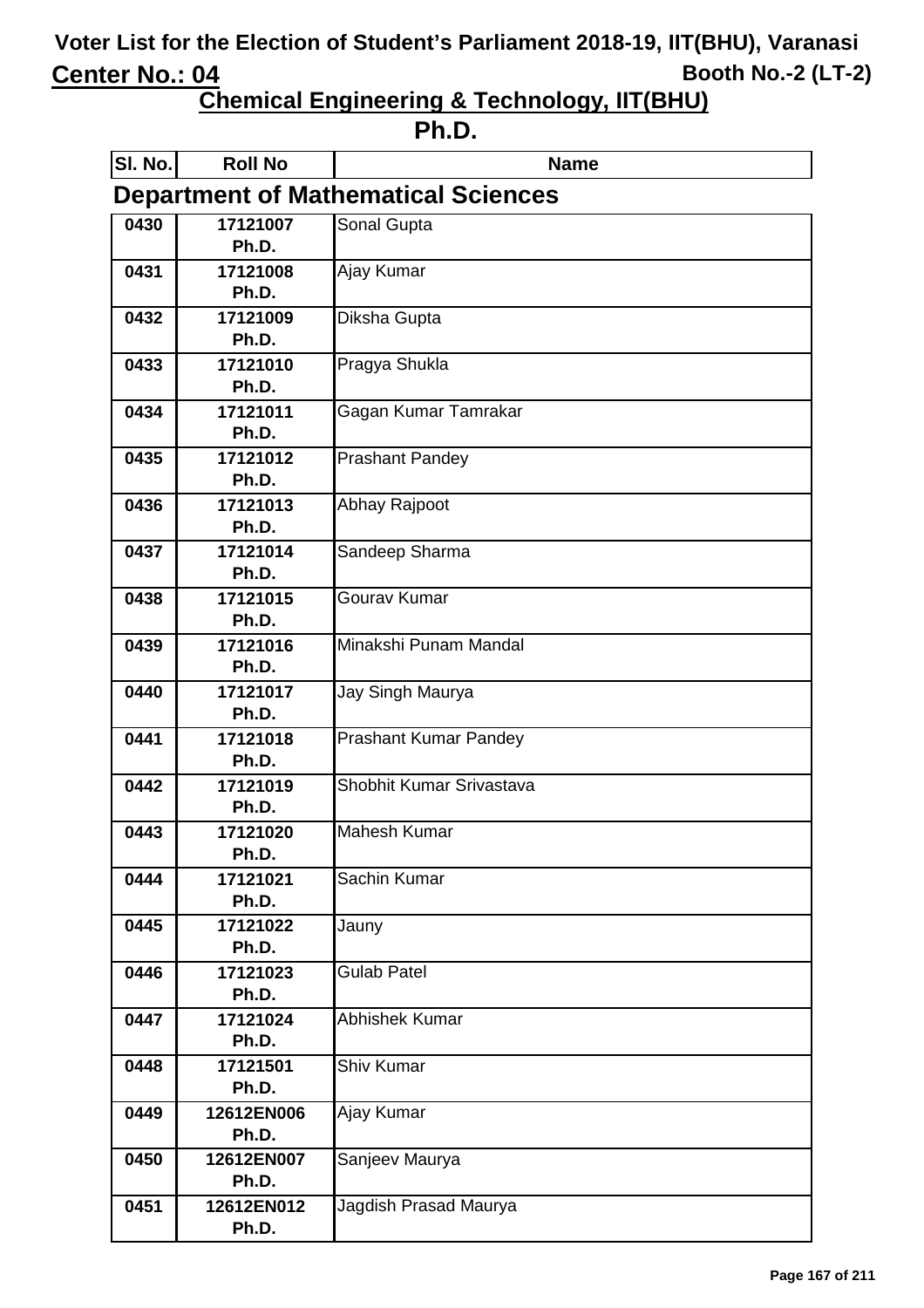**Chemical Engineering & Technology, IIT(BHU)**

#### **Ph.D.**

| SI. No.                                    | <b>Roll No</b>      | <b>Name</b>                                 |  |
|--------------------------------------------|---------------------|---------------------------------------------|--|
| <b>Department of Mathematical Sciences</b> |                     |                                             |  |
| 0452                                       | 12612EN013<br>Ph.D. | Abhishek Kumar Singh                        |  |
|                                            |                     | <b>Department of Mechanical Engineering</b> |  |
| 0453                                       | 13101001            | <b>Anand Jaiswal</b>                        |  |
|                                            | Ph.D.               |                                             |  |
| 0454                                       | 13131001            | Abhishek Kumar (Sponsord)                   |  |
|                                            | Ph.D.               |                                             |  |
| 0455                                       | 13131002            | <b>Ankit Sharma</b>                         |  |
|                                            | Ph.D.               | Awani Bhushan                               |  |
| 0456                                       | 13131004<br>Ph.D.   |                                             |  |
| 0457                                       | 13131005            | Hari Kishor Kumar                           |  |
|                                            | Ph.D.               |                                             |  |
| 0458                                       | 13131007            | Manvendra Kumar Singh                       |  |
|                                            | Ph.D.               |                                             |  |
| 0459                                       | 13131008            | <b>Prashant Kumar</b>                       |  |
|                                            | Ph.D.               |                                             |  |
| 0460                                       | 13131009            | Rajeev Nayan Gupta                          |  |
|                                            | Ph.D.               |                                             |  |
| 0461                                       | 13131011            | <b>Shushant Singh</b>                       |  |
| 0462                                       | Ph.D.<br>13131012   | Sunil Kumar                                 |  |
|                                            | Ph.D.               |                                             |  |
| 0463                                       | 13131013            | Sunil Kumar Yadav                           |  |
|                                            | Ph.D.               |                                             |  |
| 0464                                       | 13131501            | Ajeet Kumar                                 |  |
|                                            | Ph.D.               |                                             |  |
| 0465                                       | 13131502            | Arun Kumar                                  |  |
|                                            | Ph.D.               |                                             |  |
| 0466                                       | 13131503            | <b>Ashwary Sheel Wali</b>                   |  |
|                                            | Ph.D.               |                                             |  |
| 0467                                       | 13131504<br>Ph.D.   | Ashish Srivastava                           |  |
| 0468                                       | 13131506            | Gaurav Kumar Gagliani                       |  |
|                                            | Ph.D.               |                                             |  |
| 0469                                       | 13131507            | Sanjay Kumar                                |  |
|                                            | Ph.D.               |                                             |  |
| 0470                                       | 13131508            | Sanjeev Kumar Singh                         |  |
|                                            | Ph.D.               |                                             |  |
| 0471                                       | 14101001            | Abhishek Kumar Singh                        |  |
|                                            | Ph.D.               |                                             |  |
| 0472                                       | 14101002            | <b>Mahendr Pratap</b>                       |  |
|                                            | Ph.D.               |                                             |  |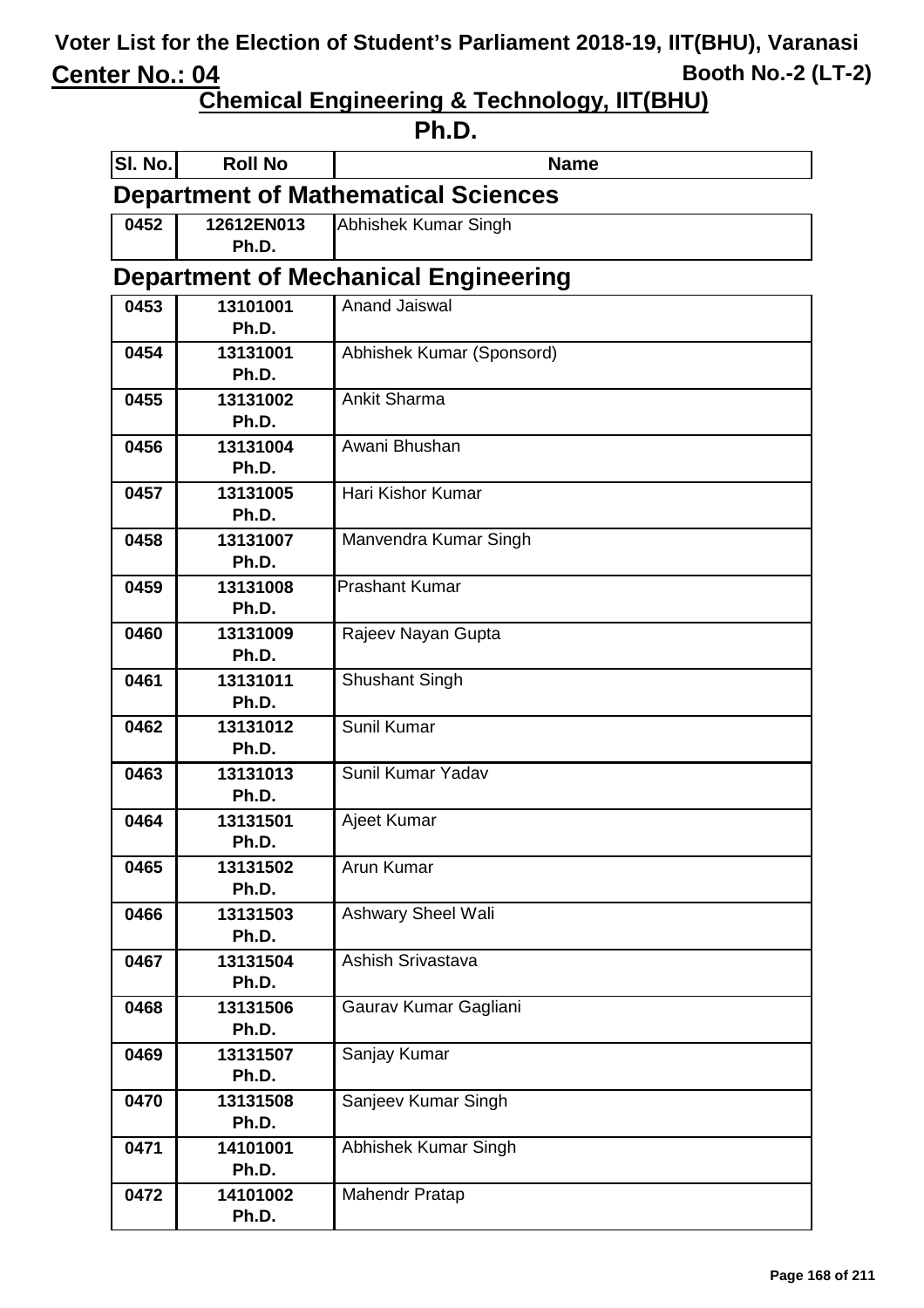| ı<br>L<br>п<br>ı |  |
|------------------|--|
|------------------|--|

| SI. No.                                     | <b>Roll No</b>    | <b>Name</b>              |  |
|---------------------------------------------|-------------------|--------------------------|--|
| <b>Department of Mechanical Engineering</b> |                   |                          |  |
| 0473                                        | 14101003          | Vinaytosh Mishra         |  |
|                                             | Ph.D.             |                          |  |
| 0474                                        | 14131001<br>Ph.D. | Ashutosh Kumar Srivastwa |  |
| 0475                                        | 14131002          | <b>Manish Kumar</b>      |  |
|                                             | Ph.D.             |                          |  |
| 0476                                        | 14131003          | Rohit Kumar Singh Gautam |  |
|                                             | Ph.D.             |                          |  |
| 0477                                        | 15101001          | Amit Ambar Gupta         |  |
|                                             | Ph.D.             |                          |  |
| 0478                                        | 15101002          | <b>Susheel Yadav</b>     |  |
|                                             | Ph.D.             |                          |  |
| 0479                                        | 15101501<br>Ph.D. | Priya Singh              |  |
| 0480                                        | 15131001          | Ashish Singh Pareta      |  |
|                                             | Ph.D.             |                          |  |
| 0481                                        | 15131002          | Praveen Kumar Singh      |  |
|                                             | Ph.D.             |                          |  |
| 0482                                        | 15131003          | Sandip Kumar Singh       |  |
|                                             | Ph.D.             |                          |  |
| 0483                                        | 15131008<br>Ph.D. | Hemant Nautiyal          |  |
| 0484                                        | 15131009          | Rabindra Prasad          |  |
|                                             | Ph.D.             |                          |  |
| 0485                                        | 15131011          | Sudesh Singh             |  |
|                                             | Ph.D.             |                          |  |
| 0486                                        | 15131012          | <b>Amit Kumar</b>        |  |
|                                             | Ph.D.             |                          |  |
| 0487                                        | 15131013          | <b>Atul Bhattad</b>      |  |
| 0488                                        | Ph.D.<br>15131014 | Rishikesh Kumar Singh    |  |
|                                             | Ph.D.             |                          |  |
| 0489                                        | 15131015          | Sumit Kumar Singh        |  |
|                                             | Ph.D.             |                          |  |
| 0490                                        | 15131016          | Varun Kumar Sonker       |  |
|                                             | Ph.D.             |                          |  |
| 0491                                        | 15131017          | Vivek Gupta              |  |
|                                             | Ph.D.             |                          |  |
| 0492                                        | 15131018<br>Ph.D. | Vivek Kumar              |  |
| 0493                                        | 15131019          | Siddharth Yadav          |  |
|                                             | Ph.D.             |                          |  |
| 0494                                        | 15131020          | <b>Manish Deo</b>        |  |
|                                             | Ph.D.             |                          |  |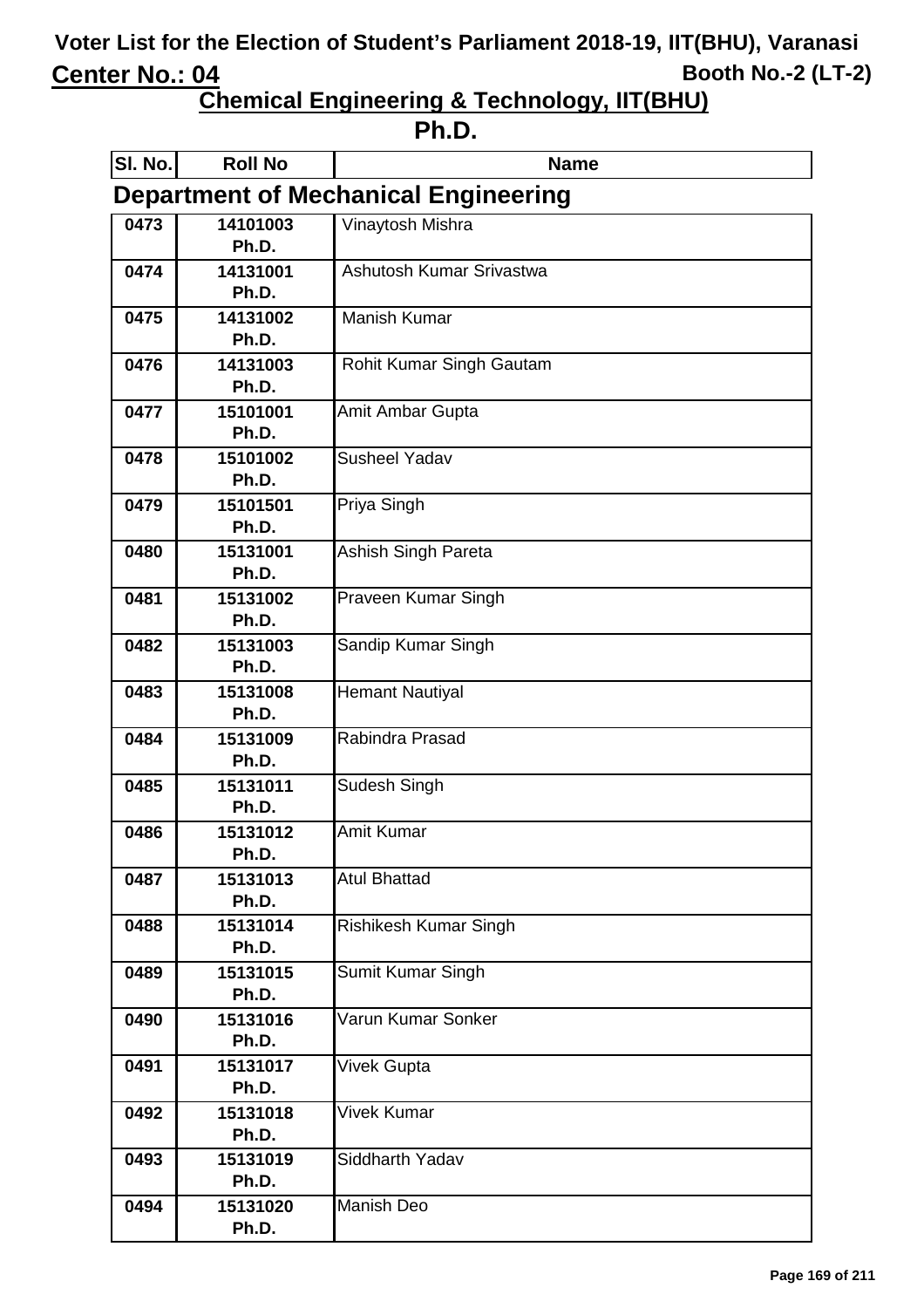| ı<br>L<br>п<br>ı |  |
|------------------|--|
|------------------|--|

| SI. No.                                     | <b>Roll No</b>    | <b>Name</b>                     |  |
|---------------------------------------------|-------------------|---------------------------------|--|
| <b>Department of Mechanical Engineering</b> |                   |                                 |  |
| 0495                                        | 15131501          | Homender Kumar                  |  |
|                                             | Ph.D.             |                                 |  |
| 0496                                        | 15131502          | Sooraj Singh Rawat              |  |
|                                             | Ph.D.             |                                 |  |
| 0497                                        | 15131503          | Narendra Kumar Jha              |  |
|                                             | Ph.D.             |                                 |  |
| 0498                                        | 15131504          | Ashutosh Roushan                |  |
|                                             | Ph.D.             |                                 |  |
| 0499                                        | 15131505<br>Ph.D. | <b>Hemant Kumar Choudhary</b>   |  |
|                                             | 15131507          |                                 |  |
| 0500                                        | Ph.D.             | Ajit Kumar Jha                  |  |
| 0501                                        | 15131509          | Sujeet Yadav                    |  |
|                                             | Ph.D.             |                                 |  |
| 0502                                        | 15131510          | Ashwani Ranjan                  |  |
|                                             | Ph.D.             |                                 |  |
| 0503                                        | 16101501          | Meghavatu Krishna Prasanna Naik |  |
|                                             | Ph.D.             |                                 |  |
| 0504                                        | 16131001          | Anupam Tiwari                   |  |
|                                             | Ph.D.             |                                 |  |
| 0505                                        | 16131002          | Prakash Chandra Mani            |  |
|                                             | Ph.D.             |                                 |  |
| 0506                                        | 16131003          | <b>Akash Subhash Awale</b>      |  |
|                                             | Ph.D.             |                                 |  |
| 0507                                        | 16131004<br>Ph.D. | Jitendra Kumar Singh            |  |
|                                             |                   | <b>Md Meraz</b>                 |  |
| 0508                                        | 16131005<br>Ph.D. |                                 |  |
| 0509                                        | 16131006          | Ravi Prakaash Singh             |  |
|                                             | Ph.D.             |                                 |  |
| 0510                                        | 16131007          | Sanjay Kumar Gupta              |  |
|                                             | Ph.D.             |                                 |  |
| 0511                                        | 16131008          | Ajeet Pratap Singh              |  |
|                                             | Ph.D.             |                                 |  |
| 0512                                        | 16131010          | <b>Mohit Prakash</b>            |  |
|                                             | Ph.D.             |                                 |  |
| 0513                                        | 16131011          | Rishi Ram                       |  |
|                                             | Ph.D.             |                                 |  |
| 0514                                        | 16131012          | Sarvesh Kumar                   |  |
|                                             | Ph.D.             |                                 |  |
| 0515                                        | 16131013<br>Ph.D. | Saurabh Pathak                  |  |
| 0516                                        | 16131501          | Amod Kashyap                    |  |
|                                             | Ph.D.             |                                 |  |
|                                             |                   |                                 |  |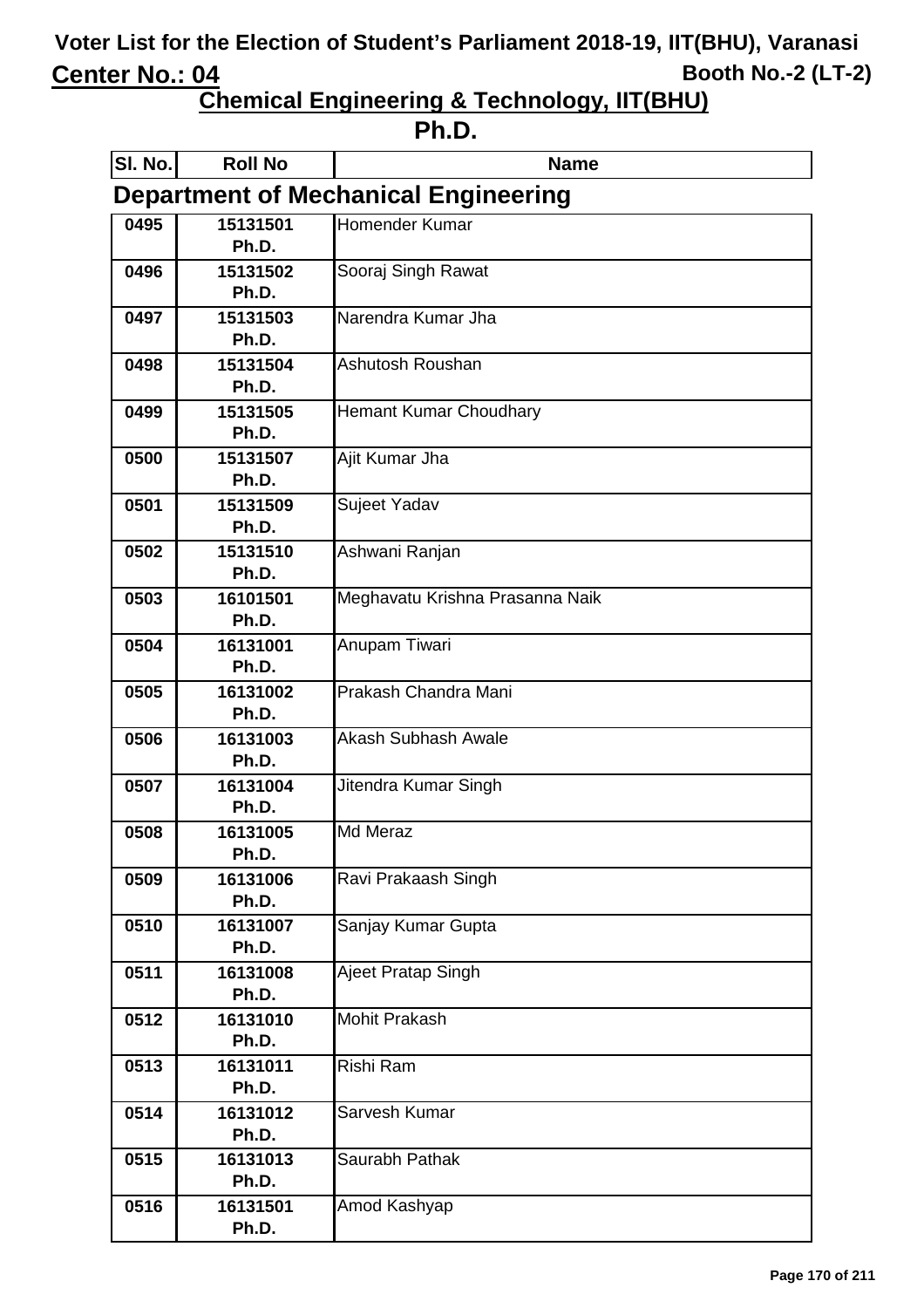| ۰H |
|----|
|----|

| SI. No.                                     | <b>Roll No</b>    | <b>Name</b>                |  |
|---------------------------------------------|-------------------|----------------------------|--|
| <b>Department of Mechanical Engineering</b> |                   |                            |  |
| 0517                                        | 16131502          | <b>Akhilesh Singh</b>      |  |
|                                             | Ph.D.             |                            |  |
| 0518                                        | 16131503          | Sarvesh Kashyap            |  |
|                                             | Ph.D.             |                            |  |
| 0519                                        | 17101001          | Ajeet Kumar Yadav          |  |
|                                             | Ph.D.             |                            |  |
| 0520                                        | 17101501<br>Ph.D. | Abhishek Raj               |  |
|                                             |                   |                            |  |
| 0521                                        | 17101502<br>Ph.D. | <b>Ankit Chouksey</b>      |  |
| 0522                                        | 17131001          | Anurag Kumar Pandey        |  |
|                                             | Ph.D.             |                            |  |
| 0523                                        | 17131003          | Prabhakar                  |  |
|                                             | Ph.D.             |                            |  |
| 0524                                        | 17131004          | Rakesh Ranjan Chand        |  |
|                                             | Ph.D.             |                            |  |
| 0525                                        | 17131005          | Satbir Rajak               |  |
|                                             | Ph.D.             |                            |  |
| 0526                                        | 17131006          | Asgar Shakil               |  |
|                                             | Ph.D.             |                            |  |
| 0527                                        | 17131007          | <b>Basudeb Rajak</b>       |  |
|                                             | Ph.D.             |                            |  |
| 0528                                        | 17131008<br>Ph.D. | Pooja Verma                |  |
| 0529                                        | 17131009          | Chandrmani Yadav           |  |
|                                             | Ph.D.             |                            |  |
| 0530                                        | 17131010          | Deepak Kumar Singh         |  |
|                                             | Ph.D.             |                            |  |
| 0531                                        | 17131011          | Dhruv Raj Karana           |  |
|                                             | Ph.D.             |                            |  |
| 0532                                        | 17131012          | Mayaram Sahu               |  |
|                                             | Ph.D.             |                            |  |
| 0533                                        | 17131013          | <b>Nitish Kumar</b>        |  |
|                                             | Ph.D.             |                            |  |
| 0534                                        | 17131014          | <b>Prashant Srivastava</b> |  |
|                                             | Ph.D.             |                            |  |
| 0535                                        | 17131501          | Adarsh Kumar               |  |
|                                             | Ph.D.             | Mithlesh Kumar Mahto       |  |
| 0536                                        | 17131502<br>Ph.D. |                            |  |
| 0537                                        | 17131503          | Ranjeet Kumar Rai          |  |
|                                             | Ph.D.             |                            |  |
| 0538                                        | 17131504          | Vikash Kumar               |  |
|                                             | Ph.D.             |                            |  |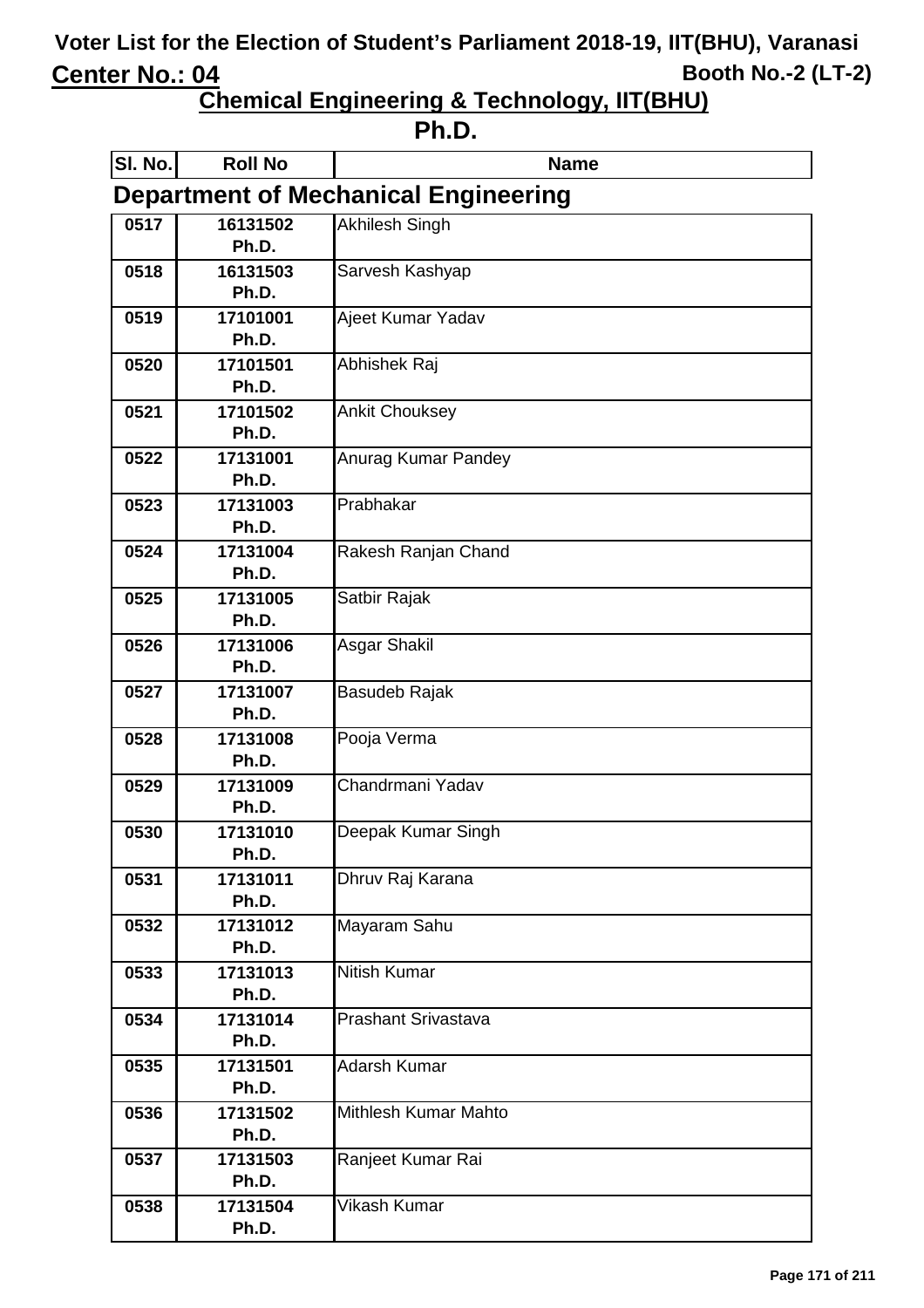| ı<br>٠<br>. .<br>ı |
|--------------------|
|--------------------|

| SI. No.                                     | <b>Roll No</b>                                | <b>Name</b>               |  |  |
|---------------------------------------------|-----------------------------------------------|---------------------------|--|--|
| <b>Department of Mechanical Engineering</b> |                                               |                           |  |  |
| 0539                                        | 12606EN004<br>Ph.D.                           | Avinash Ravi Raja         |  |  |
| 0540                                        | 12606EN006<br>Ph.D.                           | Khemraj                   |  |  |
| 0541                                        | 12606EN010<br>Ph.D.                           | Yogesh Kumar              |  |  |
|                                             | <b>Department of Metallurical Engineering</b> |                           |  |  |
| 0542                                        | 13141002                                      | Manishkumar K Singh       |  |  |
|                                             | Ph.D.                                         |                           |  |  |
| 0543                                        | 13141003<br>Ph.D.                             | Mukesh Raushan Kumar      |  |  |
| 0544                                        | 13141004<br>Ph.D.                             | Rupendra Singh Rajpurohit |  |  |
| 0545                                        | 13141005<br>Ph.D.                             | Subhash Chandra Ram       |  |  |
| 0546                                        | 13141006<br>Ph.D.                             | Vaibhav Pandey            |  |  |
| 0547                                        | 13141007<br>Ph.D.                             | <b>Vikas Shivam</b>       |  |  |
| 0548                                        | 13141008<br>Ph.D.                             | <b>Vivek Kumar Pandey</b> |  |  |
| 0549                                        | 13141009<br>Ph.D.                             | Dhananjay Pradhan         |  |  |
| 0550                                        | 13141501<br>Ph.D.                             | Nandini Singh             |  |  |
| 0551                                        | 14141001<br>Ph.D.                             | Rajendra Prasad Gorrey    |  |  |
| 0552                                        | 14141002<br>Ph.D.                             | Yagnesh Shadangi          |  |  |
| 0553                                        | 15141001<br>Ph.D.                             | Ankit Singh               |  |  |
| 0554                                        | 15141002<br>Ph.D.                             | Arunabh Meshram           |  |  |
| 0555                                        | 15141003<br>Ph.D.                             | <b>Babul Das</b>          |  |  |
| 0556                                        | 15141004<br>Ph.D.                             | Ch Visweswara Rao         |  |  |
| 0557                                        | 15141005<br>Ph.D.                             | Ram Ji Omar               |  |  |
| 0558                                        | 15141501<br>Ph.D.                             | Ankitendran Mishra        |  |  |
| 0559                                        | 15141502<br>Ph.D.                             | Asnit Gangwar             |  |  |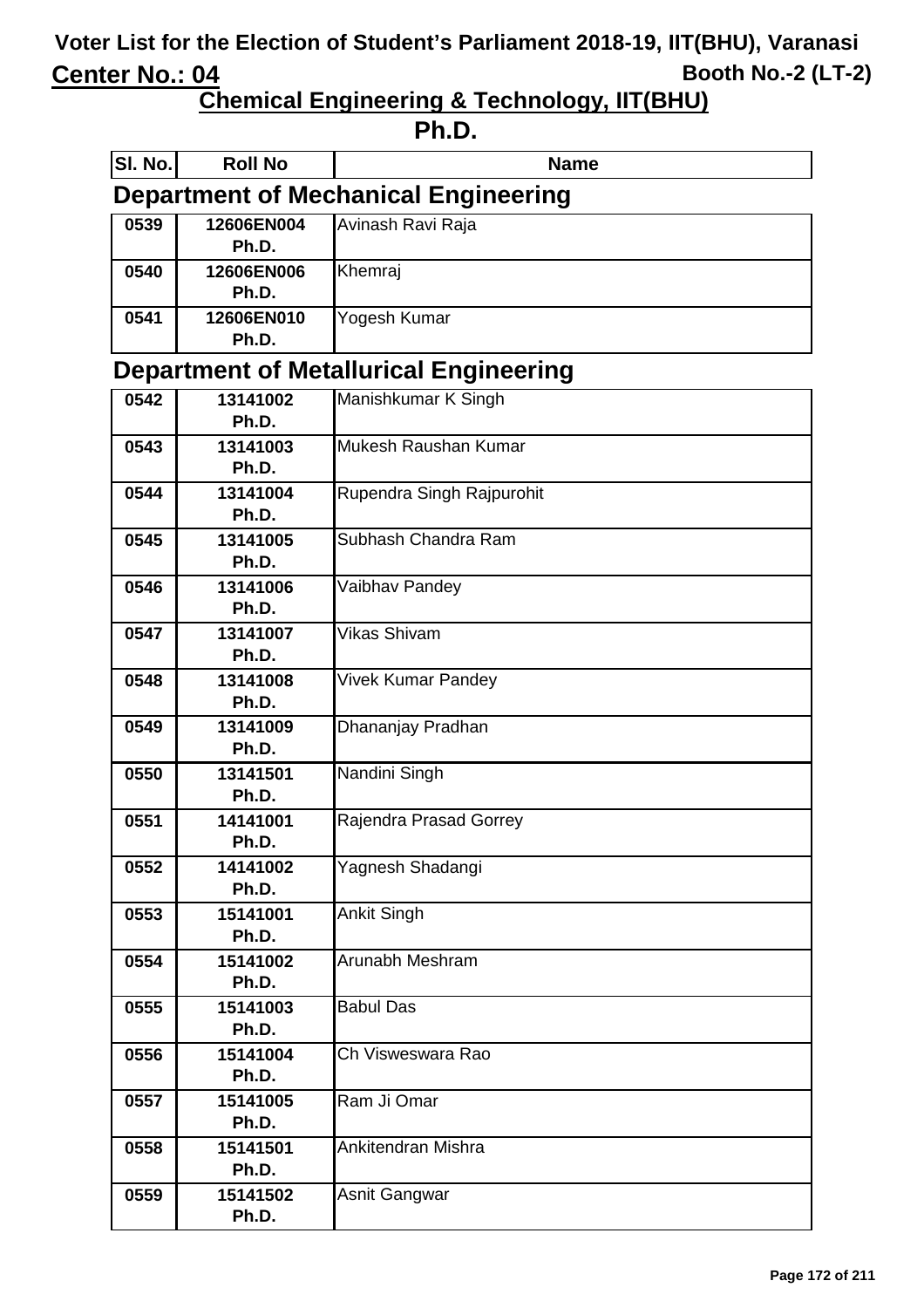| ı<br>. .<br>۱<br>٧ |
|--------------------|
|--------------------|

| SI. No.                                       | <b>Roll No</b>    | <b>Name</b>           |  |
|-----------------------------------------------|-------------------|-----------------------|--|
| <b>Department of Metallurical Engineering</b> |                   |                       |  |
| 0560                                          | 15141503          | Avnish Singh Pal      |  |
|                                               | Ph.D.             |                       |  |
| 0561                                          | 15141504          | Monika Gautam         |  |
|                                               | Ph.D.             |                       |  |
| 0562                                          | 16141001          | Aman Kumar Lal Das    |  |
|                                               | Ph.D.             |                       |  |
| 0563                                          | 16141002          | Chandra Shekhar Kumar |  |
|                                               | Ph.D.             |                       |  |
| 0564                                          | 16141003<br>Ph.D. | Garima Kamde          |  |
| 0565                                          | 16141004          | <b>Pramod Kumar</b>   |  |
|                                               | Ph.D.             |                       |  |
| 0566                                          | 16141005          | Prerna Mishra         |  |
|                                               | Ph.D.             |                       |  |
| 0567                                          | 16141006          | Raj Kumar Dishwar     |  |
|                                               | Ph.D.             |                       |  |
| 0568                                          | 16141007          | Subham Kumar Shaw     |  |
|                                               | Ph.D.             |                       |  |
| 0569                                          | 16141008          | Vinay Kumar Rai       |  |
|                                               | Ph.D.             |                       |  |
| 0570                                          | 17141001          | Amit Kumar Yadav      |  |
|                                               | Ph.D.             |                       |  |
| 0571                                          | 17141002<br>Ph.D. | Debabrata Bhuyan      |  |
| 0572                                          | 17141003          | Dheeraj Jaiswal       |  |
|                                               | Ph.D.             |                       |  |
| 0573                                          | 17141004          | Jaydeep Vishwakarma   |  |
|                                               | Ph.D.             |                       |  |
| 0574                                          | 17141005          | Manik Mahali          |  |
|                                               | Ph.D.             |                       |  |
| 0575                                          | 17141006          | Mudila Dhanunjaya Rao |  |
|                                               | Ph.D.             |                       |  |
| 0576                                          | 17141007          | Nitesh Kumar Sinha    |  |
|                                               | Ph.D.             |                       |  |
| 0577                                          | 17141009          | Sandeep Kumar Gupta   |  |
|                                               | Ph.D.             |                       |  |
| 0578                                          | 17141010          | Sarika Kumari         |  |
|                                               | Ph.D.             |                       |  |
| 0579                                          | 17141011<br>Ph.D. | <b>Shanker Kumar</b>  |  |
| 0580                                          | 17141012          | Sharvan Kumar         |  |
|                                               | Ph.D.             |                       |  |
| 0581                                          | 17141013          | Vineet Kumar          |  |
|                                               | Ph.D.             |                       |  |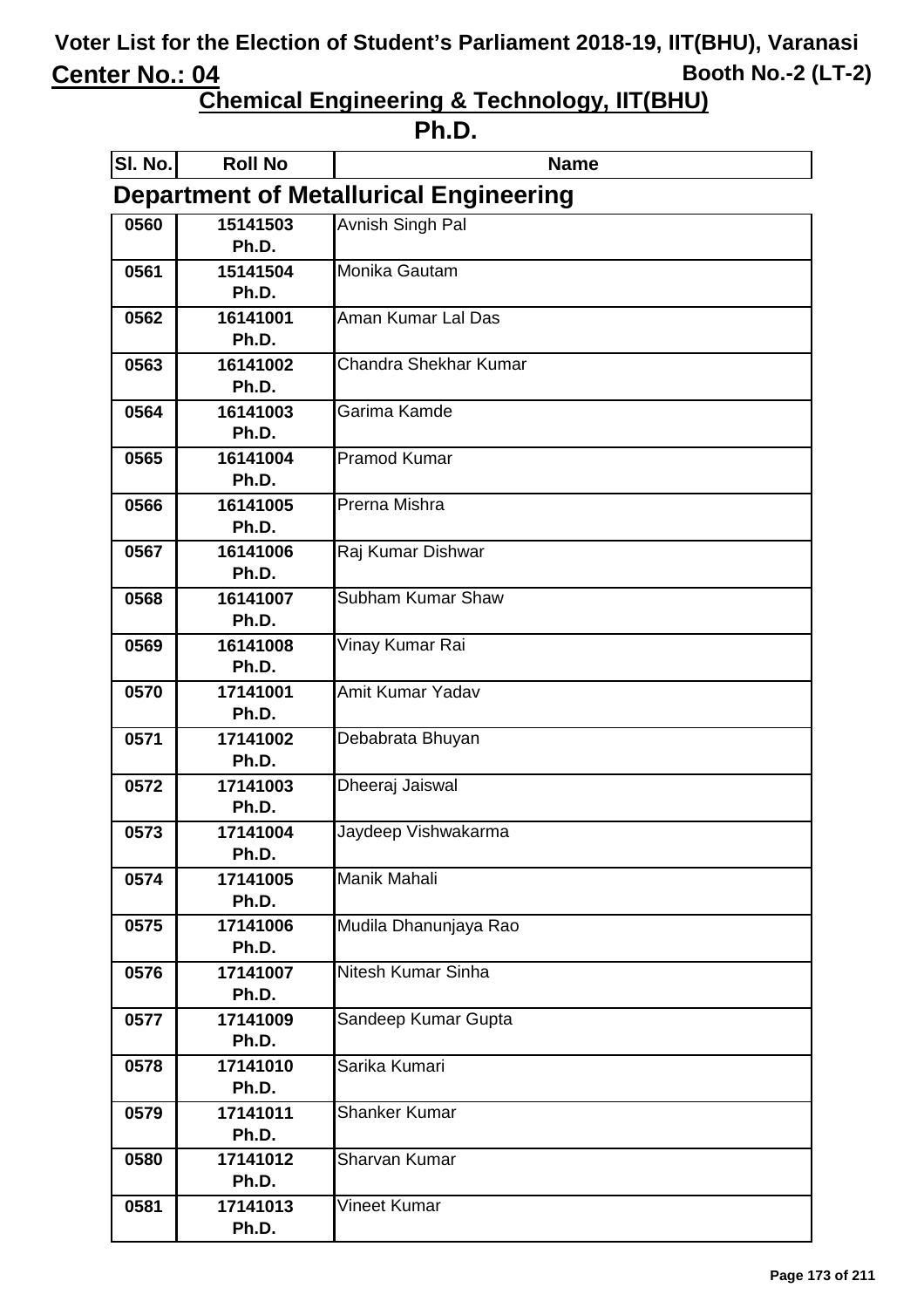**Chemical Engineering & Technology, IIT(BHU)**

**Ph.D.**

| SI. No. | <b>Roll No</b>                                | <b>Name</b>               |  |
|---------|-----------------------------------------------|---------------------------|--|
|         | <b>Department of Metallurical Engineering</b> |                           |  |
| 0582    | 17141501<br>Ph.D.                             | Ankit                     |  |
| 0583    | 17141502<br>Ph.D.                             | Saptarshi Mukherjee       |  |
| 0584    | 12607EN003<br>Ph.D.                           | <b>Manish Kumar Singh</b> |  |
| 0585    | 12607EN004<br>Ph.D.                           | Sankara Rao L             |  |
| 0586    | 12607EN006<br>Ph.D.                           | Manas Srivastava          |  |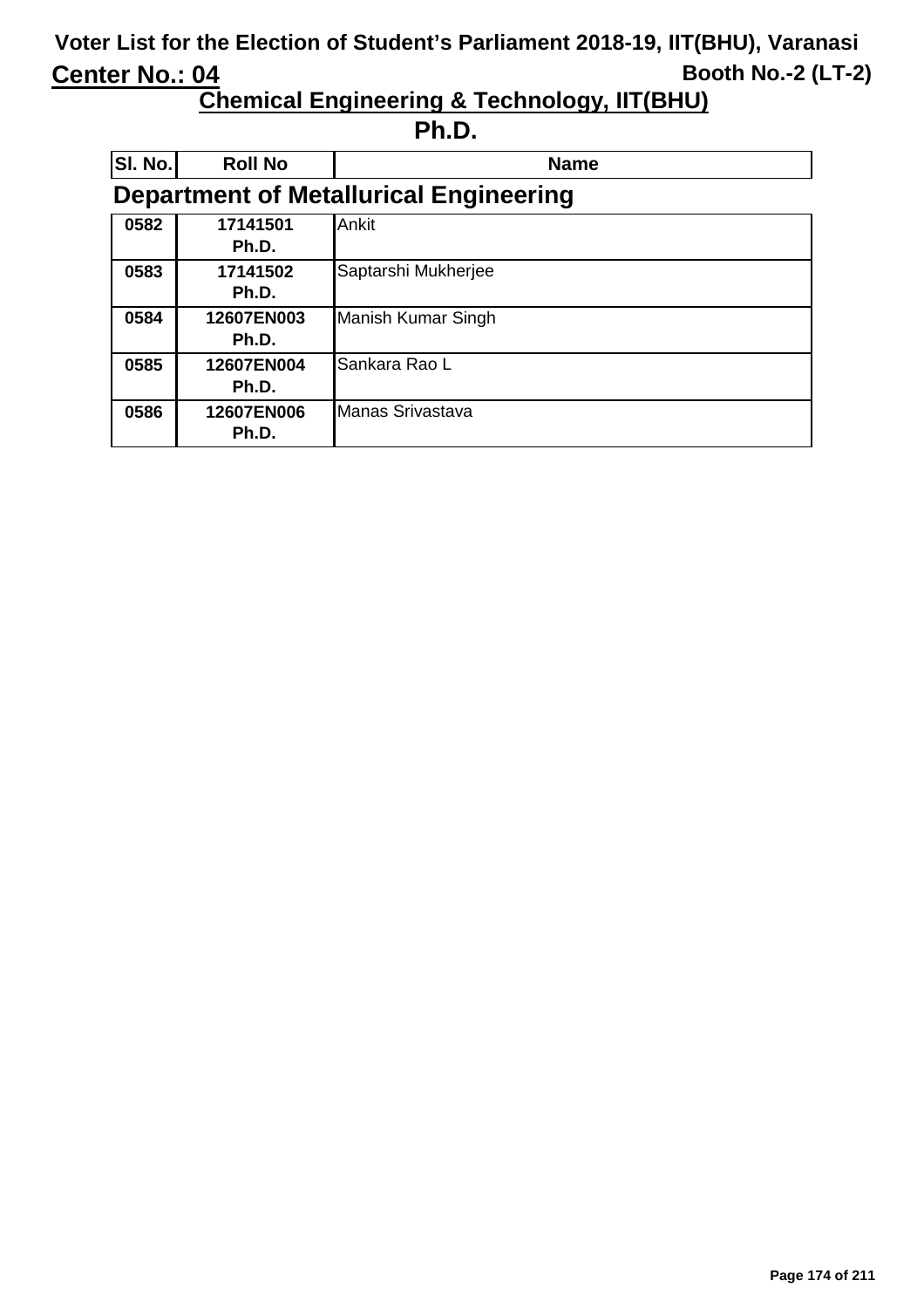| ı<br>L<br>п<br>ı |  |
|------------------|--|
|------------------|--|

| SI. No.                                 | <b>Roll No</b>    | <b>Name</b>              |  |
|-----------------------------------------|-------------------|--------------------------|--|
| <b>Department of Mining Engineering</b> |                   |                          |  |
| 0587                                    | 13151501          | Akhilesh Kumar Yadav     |  |
|                                         | Ph.D.             |                          |  |
| 0588                                    | 13151503          | Saba Shirin              |  |
|                                         | Ph.D.             |                          |  |
| 0589                                    | 13151504<br>Ph.D. | Sunil Kumar              |  |
| 0590                                    | 14151001          | <b>Anand Kumar</b>       |  |
|                                         | Ph.D.             |                          |  |
| 0591                                    | 14151002          | Ashish Kumar Vishwakarma |  |
|                                         | Ph.D.             |                          |  |
| 0592                                    | 14151003          | Ashwani Kumar Sonakr     |  |
|                                         | Ph.D.             |                          |  |
| 0593                                    | 14151004          | <b>Asit Shukla</b>       |  |
| 0594                                    | Ph.D.<br>14151006 | Ram Pratap Singh         |  |
|                                         | Ph.D.             |                          |  |
| 0595                                    | 14151007          | Ramita Varshney          |  |
|                                         | Ph.D.             |                          |  |
| 0596                                    | 14151009          | Shah Fateh Azam          |  |
|                                         | Ph.D.             |                          |  |
| 0597                                    | 14151010          | Vikas Srivastava         |  |
|                                         | Ph.D.             |                          |  |
| 0598                                    | 15151001          | Atma Ram Sahu            |  |
|                                         | Ph.D.             | Bhaskara Behera          |  |
| 0599                                    | 15151002<br>Ph.D. |                          |  |
| 0600                                    | 15151003          | <b>Brijesh Kumar</b>     |  |
|                                         | Ph.D.             |                          |  |
| 0601                                    | 15151004          | Pawan Kumar Yadav        |  |
|                                         | Ph.D.             |                          |  |
| 0602                                    | 15151005          | Prabodh Kumar Kushwaha   |  |
|                                         | Ph.D.             |                          |  |
| 0603                                    | 15151006          | <b>Punit Paurush</b>     |  |
|                                         | Ph.D.<br>15151007 | <b>Pusker Singh</b>      |  |
| 0604                                    | Ph.D.             |                          |  |
| 0605                                    | 15151009          | Sandeep Kumar Sahoo      |  |
|                                         | Ph.D.             |                          |  |
| 0606                                    | 15151010          | <b>Shah Izhar Ahmed</b>  |  |
|                                         | Ph.D.             |                          |  |
| 0607                                    | 15151013          | Vivekanand Kumar         |  |
|                                         | Ph.D.             |                          |  |
| 0608                                    | 15151501          | <b>Ankur Dwivedi</b>     |  |
|                                         | Ph.D.             |                          |  |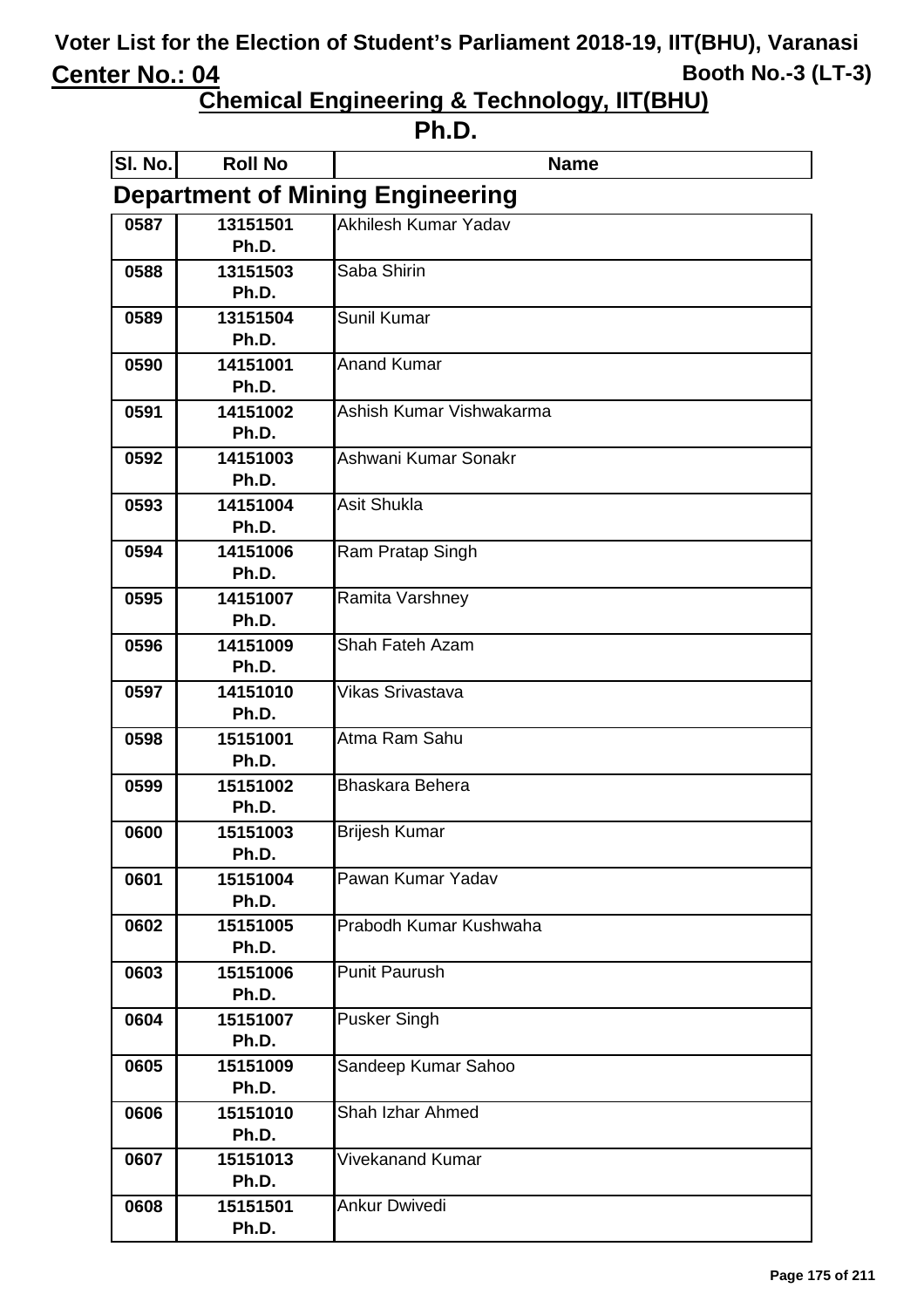**Chemical Engineering & Technology, IIT(BHU)**

| ı<br>ı |
|--------|
|--------|

| SI. No.                                 | <b>Roll No</b>    | <b>Name</b>               |  |
|-----------------------------------------|-------------------|---------------------------|--|
| <b>Department of Mining Engineering</b> |                   |                           |  |
| 0609                                    | 15151502          | Dharmendra Kumar Singh    |  |
|                                         | Ph.D.             |                           |  |
| 0610                                    | 15151506          | Vivek Kumar Kashi         |  |
|                                         | Ph.D.             |                           |  |
| 0611                                    | 16151001          | Aishwarya Mishra          |  |
|                                         | Ph.D.             |                           |  |
| 0612                                    | 16151002          | Ajeet Yadav               |  |
|                                         | Ph.D.             |                           |  |
| 0613                                    | 16151003          | Arunava Ray               |  |
|                                         | Ph.D.             |                           |  |
| 0614                                    | 16151004          | Ashutosh Kumar Bharati    |  |
|                                         | Ph.D.             |                           |  |
| 0615                                    | 16151005          | Deepak Kumar              |  |
|                                         | Ph.D.             |                           |  |
| 0616                                    | 16151006<br>Ph.D. | Manish Kumar Kanoojiya    |  |
|                                         | 16151007          |                           |  |
| 0617                                    | Ph.D.             | Nilesh Pratap Singh       |  |
| 0618                                    | 16151009          | <b>Prashant Modi</b>      |  |
|                                         | Ph.D.             |                           |  |
| 0619                                    | 17151001          | <b>Ankush Galav</b>       |  |
|                                         | Ph.D.             |                           |  |
| 0620                                    | 17151002          | <b>Mohd Maneeb Masood</b> |  |
|                                         | Ph.D.             |                           |  |
| 0621                                    | 17151004          | Gunda Yuga Raju           |  |
|                                         | Ph.D.             |                           |  |
| 0622                                    | 17151006          | Anurag Singh Chauhan      |  |
|                                         | Ph.D.             |                           |  |
| 0623                                    | 17151007          | Ashish Agrawal            |  |
|                                         | Ph.D.             |                           |  |
| 0624                                    | 17151009          | Bibhu Ranjan Sahoo        |  |
|                                         | Ph.D.             |                           |  |
| 0625                                    | 17151012          | <b>Rohit Gautam</b>       |  |
|                                         | Ph.D.             |                           |  |
| 0626                                    | 17151013          | Shyam Nandan Singh        |  |
|                                         | Ph.D.             |                           |  |
| 0627                                    | 17151501          | Vikram Seervi             |  |
|                                         | Ph.D.             |                           |  |

#### **Department of Pharmaceutical Engineering and Technolo**

| 0628 | 13161003<br>Ph.D. | Hitesh Kumar Dewangan |
|------|-------------------|-----------------------|
| 0629 | 13161004<br>Ph.D. | Lakshmi               |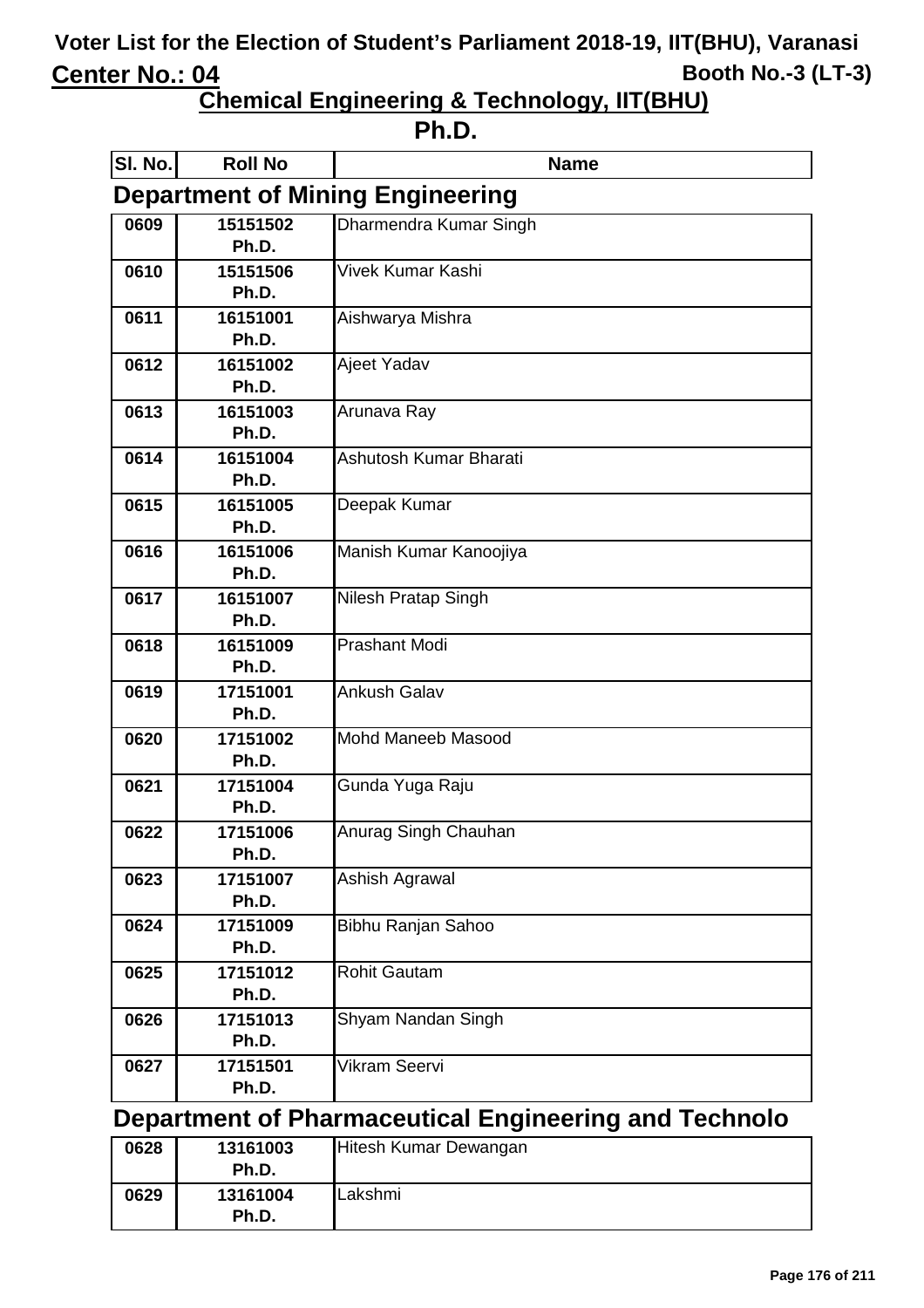| . .<br>ш |
|----------|
|----------|

| SI. No.                                                      | <b>Roll No</b>    | <b>Name</b>                |  |
|--------------------------------------------------------------|-------------------|----------------------------|--|
| <b>Department of Pharmaceutical Engineering and Technolo</b> |                   |                            |  |
| 0630                                                         | 13161005          | Mousumi Besan              |  |
|                                                              | Ph.D.             |                            |  |
| 0631                                                         | 13161006          | Naveen Shivavedi           |  |
|                                                              | Ph.D.             |                            |  |
| 0632                                                         | 13161007          | Pavan Srivastava           |  |
|                                                              | Ph.D.             |                            |  |
| 0633                                                         | 13161008          | Pooja Mittal               |  |
|                                                              | Ph.D.             |                            |  |
| 0634                                                         | 13161009<br>Ph.D. | Prabhash Nath Tripathi     |  |
| 0635                                                         | 13161011          | Satheeshkumar S            |  |
|                                                              | Ph.D.             |                            |  |
| 0636                                                         | 13161501          | Priyanka Sharma            |  |
|                                                              | Ph.D.             |                            |  |
| 0637                                                         | 13161502          | Tanmaya Kumar Parida       |  |
|                                                              | Ph.D.             |                            |  |
| 0638                                                         | 14161001          | Akanksha Mishra            |  |
|                                                              | Ph.D.             |                            |  |
| 0639                                                         | 14161002          | Avanish Tripathi           |  |
|                                                              | Ph.D.             |                            |  |
| 0640                                                         | 14161003          | <b>Bonde Gunjan Vasant</b> |  |
|                                                              | Ph.D.             |                            |  |
| 0641                                                         | 14161004          | <b>Gufran Ajmal</b>        |  |
|                                                              | Ph.D.             |                            |  |
| 0642                                                         | 14161005<br>Ph.D. | Krishna Kumar Patel        |  |
| 0643                                                         | 14161006          | Mansi Upadhyay             |  |
|                                                              | Ph.D.             |                            |  |
| 0644                                                         | 14161007          | Pankaj Paliwal             |  |
|                                                              | Ph.D.             |                            |  |
| 0645                                                         | 14161009          | Srabanti Jana              |  |
|                                                              | Ph.D.             |                            |  |
| 0646                                                         | 14161010          | Sukesh Kumar Gupta         |  |
|                                                              | Ph.D.             |                            |  |
| 0647                                                         | 14161011          | Swati Prakash              |  |
|                                                              | Ph.D.             |                            |  |
| 0648                                                         | 14161012          | <b>Thokala Sathish</b>     |  |
|                                                              | Ph.D.             |                            |  |
| 0649                                                         | 14161013          | <b>Uddipak Rai</b>         |  |
|                                                              | Ph.D.             |                            |  |
| 0650                                                         | 15161001<br>Ph.D. | Devendra Kumar             |  |
| 0651                                                         | 15161002          | Dharmendra Yadav           |  |
|                                                              | Ph.D.             |                            |  |
|                                                              |                   |                            |  |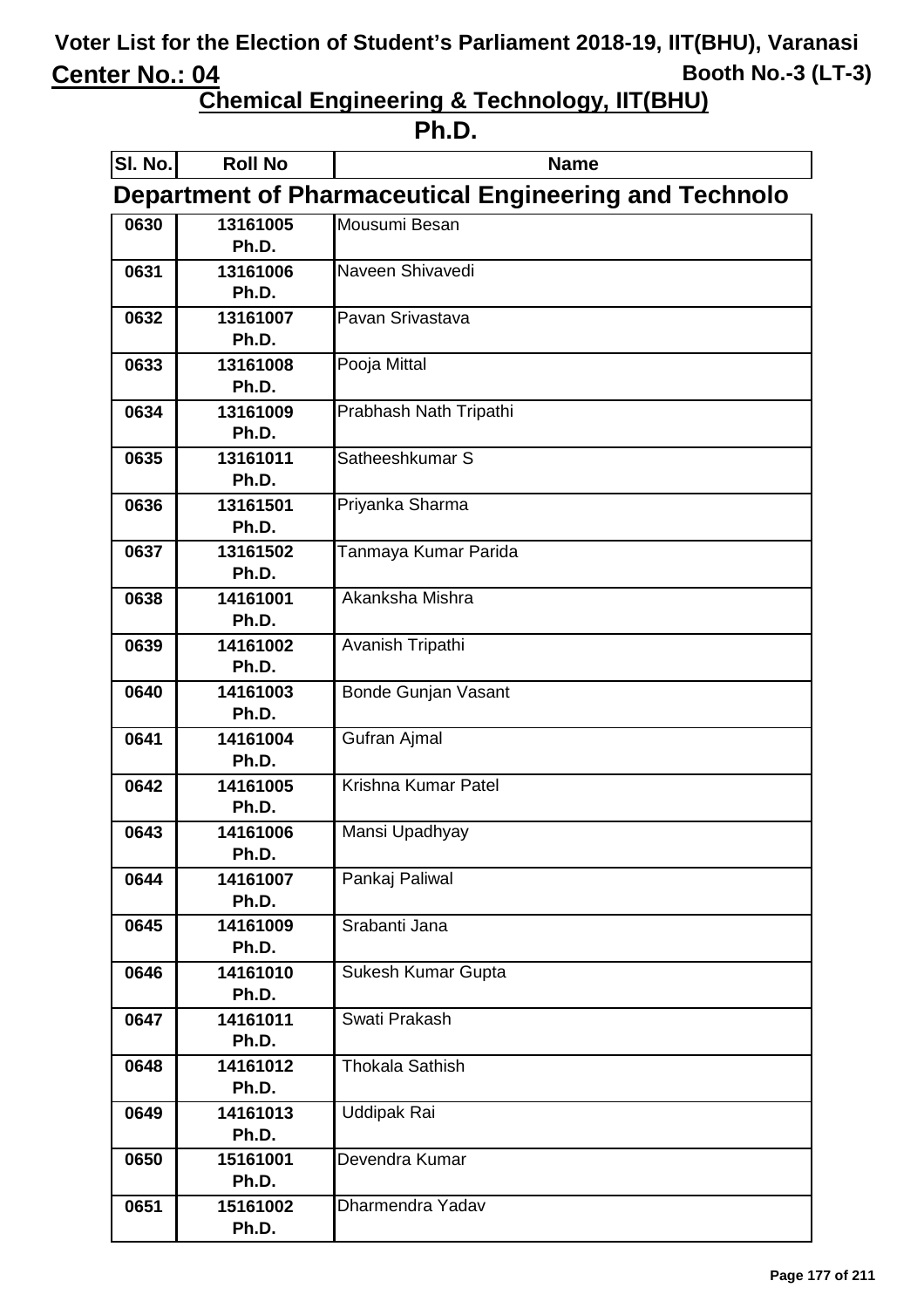| . . |
|-----|
|-----|

| SI. No. | <b>Roll No</b>    | <b>Name</b>                                                  |
|---------|-------------------|--------------------------------------------------------------|
|         |                   | <b>Department of Pharmaceutical Engineering and Technolo</b> |
| 0652    | 15161003          | <b>Gopichand Gutti</b>                                       |
|         | Ph.D.             |                                                              |
| 0653    | 15161004          | Md Meraj Anjum                                               |
|         | Ph.D.             |                                                              |
| 0654    | 15161006          | Piyoosh Sharma                                               |
|         | Ph.D.             |                                                              |
| 0655    | 15161007          | Priyanka Kumari Choubey                                      |
|         | Ph.D.             |                                                              |
| 0656    | 15161009          | Santosh Kumar Prajapati                                      |
|         | Ph.D.             |                                                              |
| 0657    | 16161001<br>Ph.D. | <b>Ankit Ganeshpurkar</b>                                    |
| 0658    | 16161002          | Gullanki Naga Venkata Charan Tej                             |
|         | Ph.D.             |                                                              |
| 0659    | 16161003          | Jitendra Kumar                                               |
|         | Ph.D.             |                                                              |
| 0660    | 16161004          | Kakarla Ramakrishna                                          |
|         | Ph.D.             |                                                              |
| 0661    | 16161005          | Kaushik Neogi                                                |
|         | Ph.D.             |                                                              |
| 0662    | 16161006          | Matte Kasi Viswanadh                                         |
|         | Ph.D.             |                                                              |
| 0663    | 16161007          | Qadir Alam                                                   |
|         | Ph.D.             |                                                              |
| 0664    | 16161008          | Vishwa Nath Shukla                                           |
|         | Ph.D.             |                                                              |
| 0665    | 16161009<br>Ph.D. | Yash Pal Singh                                               |
| 0666    | 16161501          | Ojaswi Sinha                                                 |
|         | Ph.D.             |                                                              |
| 0667    | 16161502          | Shivani Jaiswal                                              |
|         | Ph.D.             |                                                              |
| 0668    | 16161503          | Singh Shreya H                                               |
|         | Ph.D.             |                                                              |
| 0669    | 17161001          | Rayala Swetha                                                |
|         | Ph.D.             |                                                              |
| 0670    | 17161002          | Sangeeta Hazarika                                            |
|         | Ph.D.             |                                                              |
| 0671    | 17161003          | Subhajit Makar                                               |
|         | Ph.D.             |                                                              |
| 0672    | 17161004          | <b>Tarkeshwar Dubey</b>                                      |
|         | Ph.D.             |                                                              |
| 0673    | 17161005          | Varsha Rani                                                  |
|         | Ph.D.             |                                                              |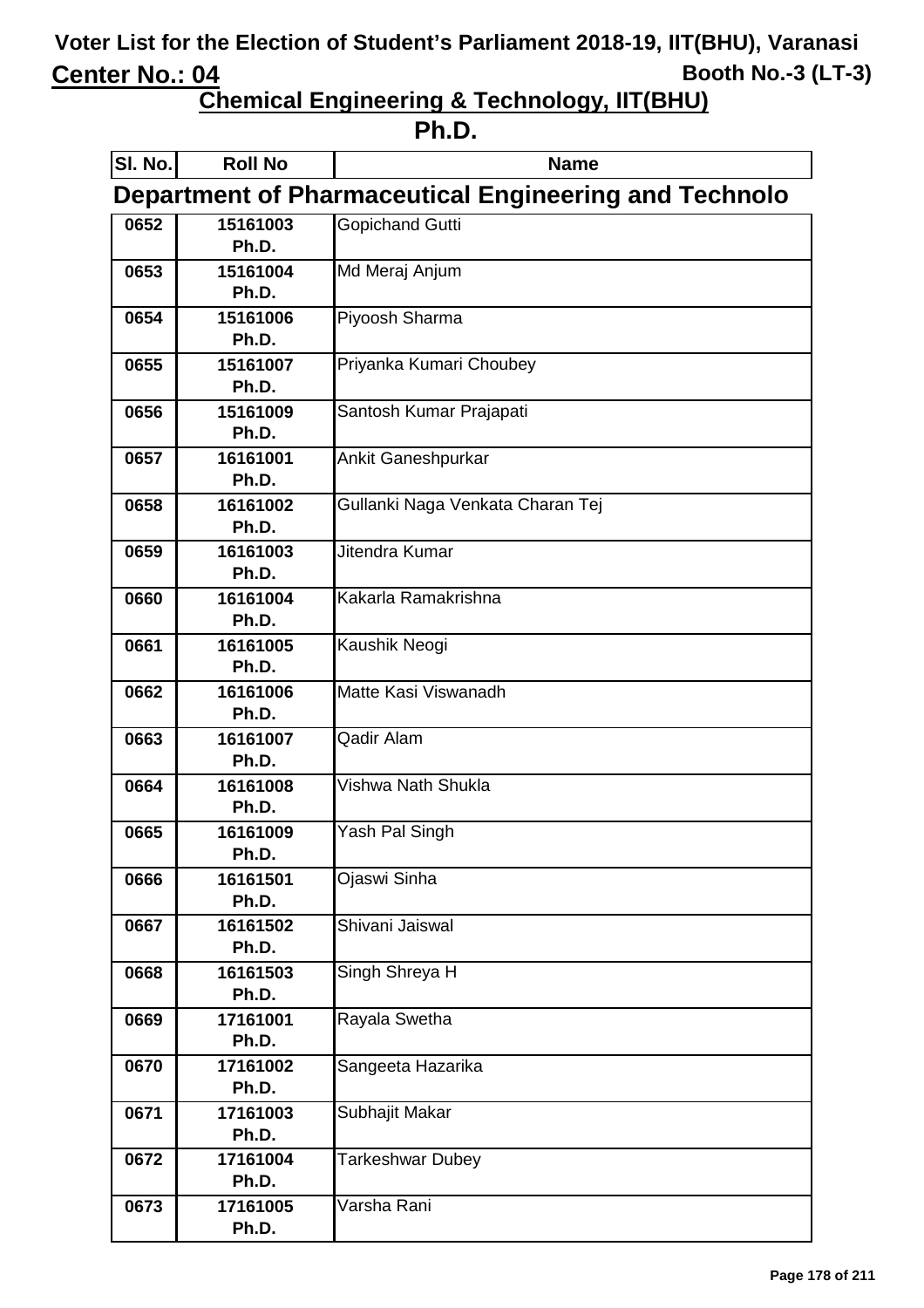| . .<br>٠ |
|----------|
|----------|

| SI. No.                      | <b>Roll No</b>    | <b>Name</b>                                           |
|------------------------------|-------------------|-------------------------------------------------------|
|                              |                   | Department of Pharmaceutical Engineering and Technolo |
| 0674                         | 17161006<br>Ph.D. | Digambar Kumar Waiker                                 |
| 0675                         | 17161007<br>Ph.D. | Km Prabha Rajput                                      |
| 0676                         | 17161008<br>Ph.D. | Pratigya Tripathi                                     |
| <b>Department of Physics</b> |                   |                                                       |
| 0677                         | 13171001          | Prince Kumar Gupta                                    |
|                              | Ph.D.             |                                                       |
| 0678                         | 13171003          | Pawan Kumar                                           |
|                              | Ph.D.             |                                                       |
| 0679                         | 13171004<br>Ph.D. | <b>Rahul Singh</b>                                    |
| 0680                         | 13171005          | Saurabh Singh                                         |
|                              | Ph.D.             |                                                       |
| 0681                         | 13171006          | Varun Narayan Mishra                                  |
|                              | Ph.D.             |                                                       |
| 0682                         | 14171002<br>Ph.D. | Arkadeb Pal                                           |
| 0683                         | 14171003          | Vani Pawar                                            |
|                              | Ph.D.             |                                                       |
| 0684                         | 14171005          | <b>Upendra Kumar</b>                                  |
|                              | Ph.D.             |                                                       |
| 0685                         | 14171006<br>Ph.D. | Ajeet Kumar Vishwakarma                               |
| 0686                         | 15171003          | Dharmendra Yadav                                      |
|                              | Ph.D.             |                                                       |
| 0687                         | 15171004          | Dibyajyoti Mohanta                                    |
|                              | Ph.D.             |                                                       |
| 0688                         | 15171006<br>Ph.D. | Pavan Kumar Vishwakarma                               |
| 0689                         | 15171007          | Prajyoti Singh                                        |
|                              | Ph.D.             |                                                       |
| 0690                         | 15171008          | Ruchi Bala                                            |
|                              | Ph.D.             |                                                       |
| 0691                         | 15171009          | Ritika Solanki                                        |
|                              | Ph.D.             |                                                       |
| 0692                         | 15171010<br>Ph.D. | Vijay Pratap Yadav                                    |
| 0693                         | 15171011          | Vinod Kumar Gangwar                                   |
|                              | Ph.D.             |                                                       |
| 0694                         | 15171013          | Devyani Shukla                                        |
|                              | Ph.D.             |                                                       |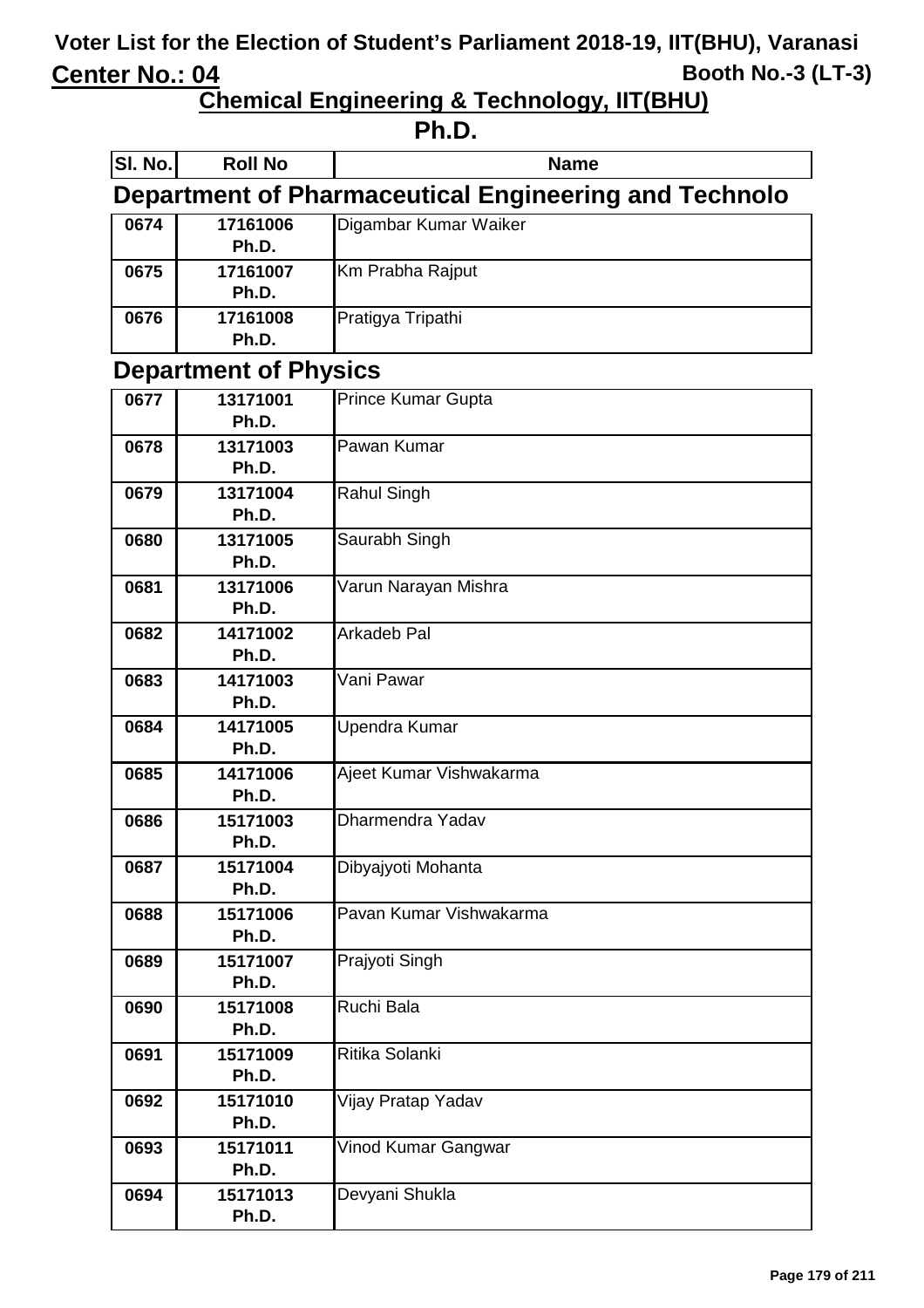| ı<br>ı |
|--------|
|--------|

| SI. No.                      | <b>Roll No</b>    | <b>Name</b>                  |
|------------------------------|-------------------|------------------------------|
| <b>Department of Physics</b> |                   |                              |
| 0695                         | 16171002          | Yamini                       |
|                              | Ph.D.             |                              |
| 0696                         | 16171003          | Sudheer Kumar Mishra         |
|                              | Ph.D.             |                              |
| 0697                         | 16171004          | Ajay Shankar Bangwal         |
|                              | Ph.D.             |                              |
| 0698                         | 16171005          | <b>Manish Kumar</b>          |
|                              | Ph.D.             |                              |
| 0699                         | 16171006<br>Ph.D. | Vandna Tomar                 |
| 0700                         | 16171007          | Pragati Singh                |
|                              | Ph.D.             |                              |
| 0701                         | 16171008          | Jay Prakash Singh            |
|                              | Ph.D.             |                              |
| 0702                         | 16171009          | Mahima Singh                 |
|                              | Ph.D.             |                              |
| 0703                         | 16171010          | Jais Kumar                   |
|                              | Ph.D.             |                              |
| 0704                         | 16171501          | Sameer Kumar                 |
|                              | Ph.D.             |                              |
| 0705                         | 16171502          | Kanchan Yadav                |
|                              | Ph.D.             |                              |
| 0706                         | 17171001          | Urvashi                      |
|                              | Ph.D.             | <b>Rohit Kumar Shukla</b>    |
| 0707                         | 17171002<br>Ph.D. |                              |
| 0708                         | 17171003          | Debarati Pal                 |
|                              | Ph.D.             |                              |
| 0709                         | 17171004          | Mohd Alam                    |
|                              | Ph.D.             |                              |
| 0710                         | 17171005          | <b>Prashant Kumar Pandey</b> |
|                              | Ph.D.             |                              |
| 0711                         | 17171006          | Digvijay Nath Dubey          |
|                              | Ph.D.             |                              |
| 0712                         | 17171007          | Abhishek Kumar Singh         |
|                              | Ph.D.             |                              |
| 0713                         | 17171008          | Khyati Anand                 |
|                              | Ph.D.             |                              |
| 0714                         | 17171010          | Yadav Suraj Amarbahadur      |
|                              | Ph.D.             |                              |
| 0715                         | 17171011          | Seema Kumari                 |
|                              | Ph.D.             |                              |
| 0716                         | 17171012<br>Ph.D. | Gurudeo Nirala               |
|                              |                   |                              |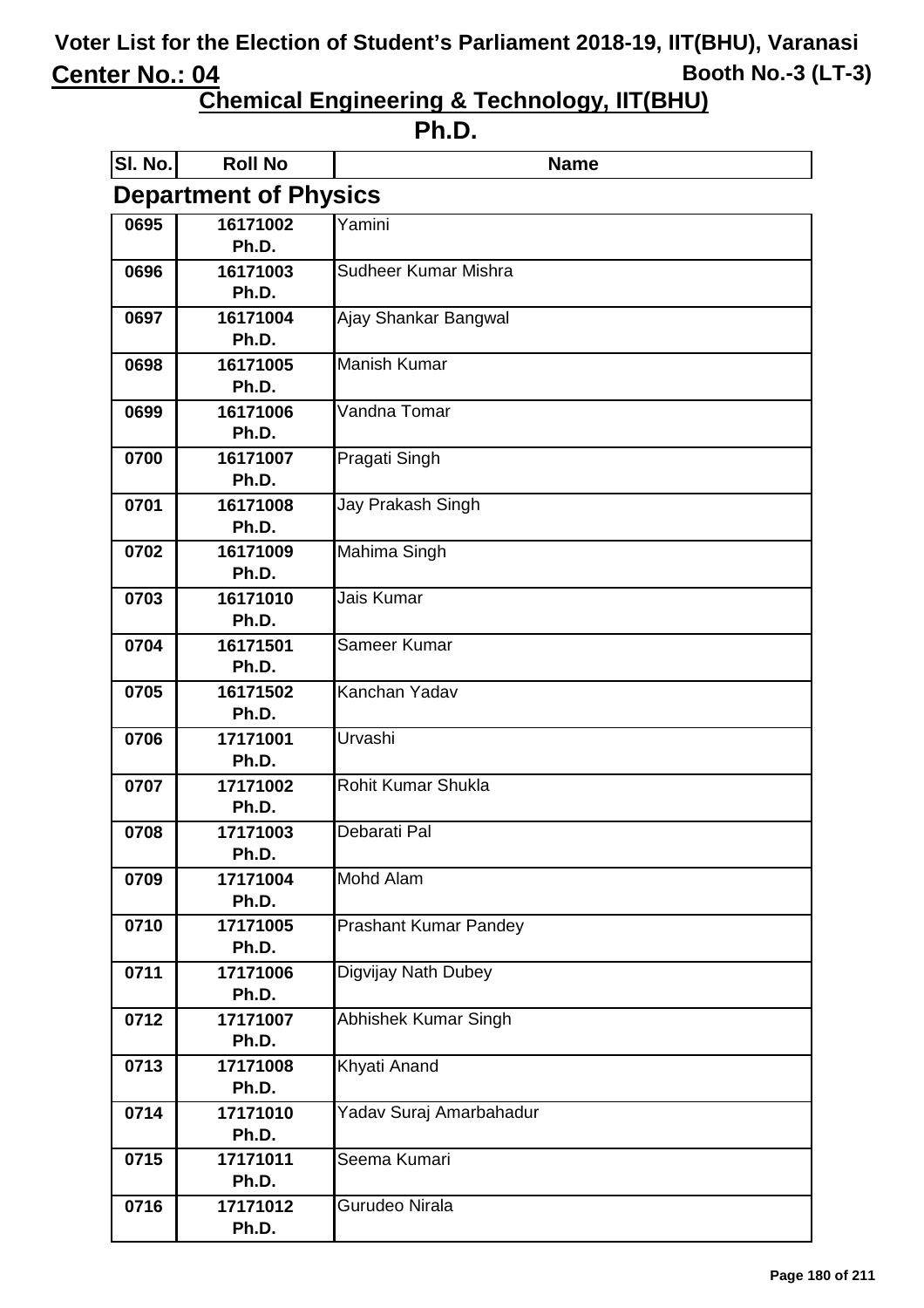**Chemical Engineering & Technology, IIT(BHU)**

| ı<br>л<br>٧ |
|-------------|
|-------------|

| <b>SI. No.</b> | <b>Roll No</b>               | <b>Name</b>                           |  |  |
|----------------|------------------------------|---------------------------------------|--|--|
|                | <b>Department of Physics</b> |                                       |  |  |
| 0717           | 17171013                     | Md Bayazeed Alam                      |  |  |
|                | Ph.D.                        |                                       |  |  |
| 0718           | 17171014                     | Manisha Chauhan                       |  |  |
|                | Ph.D.                        |                                       |  |  |
| 0719           | 17171015                     | <b>Vivek Semwal</b>                   |  |  |
|                | Ph.D.                        |                                       |  |  |
| 0720           | 17171016                     | Jyoti Sharma                          |  |  |
|                | Ph.D.                        |                                       |  |  |
| 0721           | 17171018                     | Meera Nandakumar                      |  |  |
|                | Ph.D.                        |                                       |  |  |
| 0722           | 17171019                     | <b>Prashant Dixit</b>                 |  |  |
|                | Ph.D.                        |                                       |  |  |
| 0723           | 17171020                     | <b>Balveer Singh</b>                  |  |  |
|                | Ph.D.                        |                                       |  |  |
| 0724           | 17171022                     | Vaibhav Chauhan                       |  |  |
|                | Ph.D.                        |                                       |  |  |
| 0725           | 17171023                     | Raj Kumar                             |  |  |
|                | Ph.D.                        |                                       |  |  |
| 0726           | 17171024                     | <b>Hemant Kumar</b>                   |  |  |
|                | Ph.D.                        |                                       |  |  |
| 0727           | 17171025                     | <b>Umang Ramani</b>                   |  |  |
|                | Ph.D.                        |                                       |  |  |
| 0728           | 17171501                     | Sambhab Dan                           |  |  |
|                | Ph.D.                        |                                       |  |  |
| 0729           | 17171502                     | Bhagyashree Verma                     |  |  |
|                | Ph.D.                        |                                       |  |  |
| 0730           | 17171503                     | Harshita Trivedi                      |  |  |
|                | Ph.D.                        |                                       |  |  |
| 0731           | 17171504                     | Prem Chandra Bharti                   |  |  |
|                | Ph.D.                        |                                       |  |  |
| 0732           | 17171505                     | Labanya Ghosh                         |  |  |
|                | Ph.D.                        |                                       |  |  |
| 0733           | 17171506<br>Ph.D.            | Rajeshwar Prasad                      |  |  |
|                |                              |                                       |  |  |
| 0734           | 12610EN003<br>Ph.D.          | <b>Abhishek Singh</b>                 |  |  |
|                |                              |                                       |  |  |
| 0735           | 12610EN004                   | <b>Onkar Nath Verma</b>               |  |  |
|                | Ph.D.<br>$1 \nightharpoonup$ | $\mathbf{S}$ and $\mathbf{F}$ is also |  |  |

**School of Biochemical Engineering**

| 0736 | 13011002<br>Ph.D. | Dhiraj Kumar Choudhary |
|------|-------------------|------------------------|
| 0737 | 13011003<br>Ph.D. | Moti Lal               |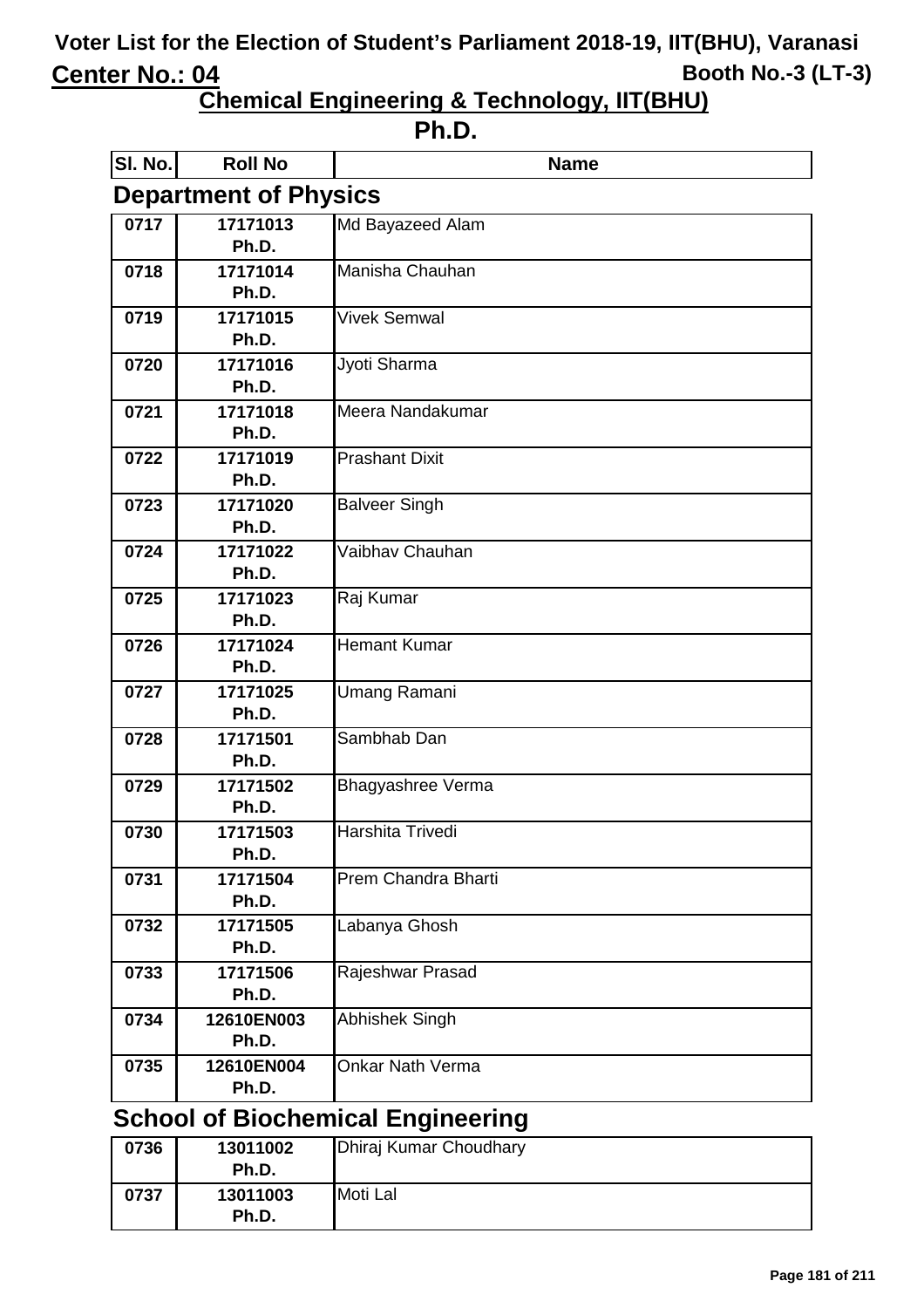| ιг<br>٠<br>ı<br>ı |
|-------------------|
|-------------------|

| SI. No.                                  | <b>Roll No</b>      | <b>Name</b>                  |  |
|------------------------------------------|---------------------|------------------------------|--|
| <b>School of Biochemical Engineering</b> |                     |                              |  |
| 0738                                     | 13011004            | Namrata Yadav                |  |
|                                          | Ph.D.               |                              |  |
| 0739                                     | 13011005            | Reena Vishvakarma            |  |
| 0740                                     | Ph.D.<br>13011006   | Sarada Prasanna Mallick      |  |
|                                          | Ph.D.               |                              |  |
| 0741                                     | 13011007            | Saroj Kumar                  |  |
|                                          | Ph.D.               |                              |  |
| 0742                                     | 13011008            | <b>Shankar Khade</b>         |  |
|                                          | Ph.D.               |                              |  |
| 0743                                     | 13011010            | Sukhendra Singh              |  |
|                                          | Ph.D.               |                              |  |
| 0744                                     | 13011011<br>Ph.D.   | <b>Vivek Kumar Yadav</b>     |  |
| 0745                                     | 15011002            | Satyavrat Tripathi           |  |
|                                          | Ph.D.               |                              |  |
| 0746                                     | 15011003            | Shubhankar Anand             |  |
|                                          | Ph.D.               |                              |  |
| 0747                                     | 16011001            | Deepankar Sharma             |  |
|                                          | Ph.D.               |                              |  |
| 0748                                     | 16011002            | <b>Rahul Kumar</b>           |  |
|                                          | Ph.D.               |                              |  |
| 0749                                     | 16011502<br>Ph.D.   | Vipul Kumar Yadav            |  |
| 0750                                     | 17011001            | Indrajeet                    |  |
|                                          | Ph.D.               |                              |  |
| 0751                                     | 17011002            | Jyoti Rani                   |  |
|                                          | Ph.D.               |                              |  |
| 0752                                     | 17011003            | Priyanka Patel               |  |
|                                          | Ph.D.               |                              |  |
| 0753                                     | 17011501<br>Ph.D.   | <b>Akhil Rautela</b>         |  |
| 0754                                     | 17011502            | Aditi Bhatnagar              |  |
|                                          | Ph.D.               |                              |  |
| 0755                                     | 17011503            | Veer Singh                   |  |
|                                          | Ph.D.               |                              |  |
| 0756                                     | 17011504            | Singh Divakar Birendra Kumar |  |
|                                          | Ph.D.               |                              |  |
| 0757                                     | 17011505            | Shikha Kumari                |  |
|                                          | Ph.D.               |                              |  |
| 0758                                     | 12613EN001<br>Ph.D. | Shailendra Singh Shera       |  |
| 0759                                     | 12613EN003          | Rupika Sinha                 |  |
|                                          | Ph.D.               |                              |  |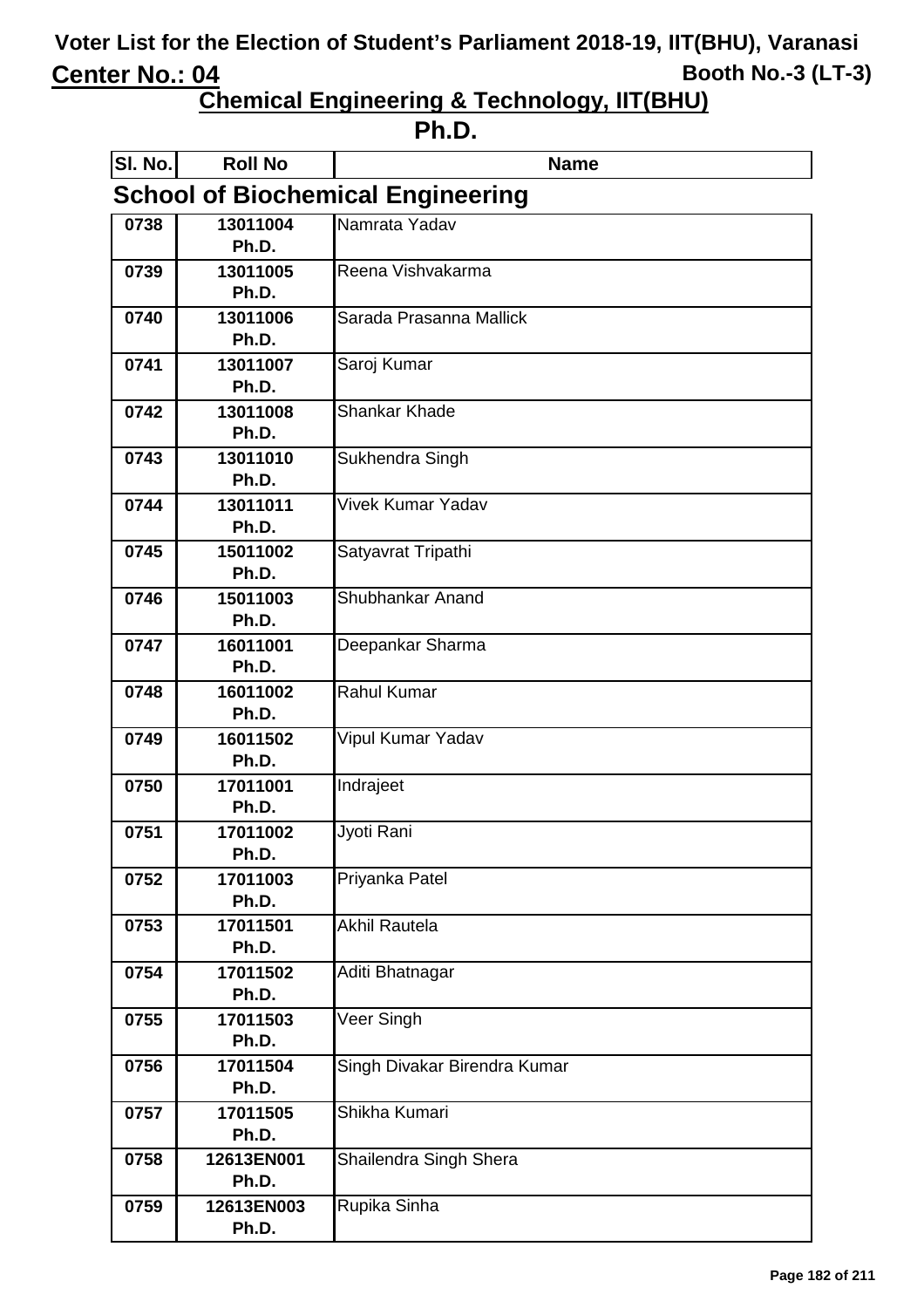**Chemical Engineering & Technology, IIT(BHU)**

#### **Ph.D.**

| SI. No.                                  | <b>Roll No</b>                          | <b>Name</b>                  |  |
|------------------------------------------|-----------------------------------------|------------------------------|--|
| <b>School of Biochemical Engineering</b> |                                         |                              |  |
| 0760                                     | 12613EN004<br>Ph.D.                     | Kushagri Singh               |  |
| 0761                                     | 12613EN006<br>Ph.D.                     | Ipsita Chakravarty           |  |
|                                          | <b>School of Biomedical Engineering</b> |                              |  |
| 0762                                     | 13021001                                | Jitendra Singh Parihar       |  |
|                                          | Ph.D.                                   |                              |  |
| 0763                                     | 13021002                                | Balavigneswaran C.K          |  |
|                                          | Ph.D.                                   |                              |  |
| 0764                                     | 13021003                                | Kaushal Kumar Mahato         |  |
|                                          | Ph.D.                                   |                              |  |
| 0765                                     | 13021004                                | Chandan Kumar                |  |
|                                          | Ph.D.                                   |                              |  |
| 0766                                     | 13021005<br>Ph.D.                       | Hemlata Shakya               |  |
| 0767                                     | 14021001                                | Gaurav Kumar                 |  |
|                                          | Ph.D.                                   |                              |  |
| 0768                                     | 14021002                                | Sumedha Mukherjee            |  |
|                                          | Ph.D.                                   |                              |  |
| 0769                                     | 14021003                                | Munendra Singh               |  |
|                                          | Ph.D.                                   |                              |  |
| 0770                                     | 14021004                                | Kiran Yellappa Vajanthri     |  |
|                                          | Ph.D.                                   |                              |  |
| 0771                                     | 15021001                                | Rati                         |  |
|                                          | Ph.D.                                   |                              |  |
| 0772                                     | 15021002                                | Uvanesh K.                   |  |
|                                          | Ph.D.                                   |                              |  |
| 0773                                     | 15021004                                | Alok Prakash                 |  |
|                                          | Ph.D.                                   |                              |  |
| 0774                                     | 15021005<br>Ph.D.                       | Ajay Sahi                    |  |
| 0775                                     | 15021006                                | Romel Bhattacharjee          |  |
|                                          | Ph.D.                                   |                              |  |
| 0776                                     | 15021007                                | Suruchi Poddar               |  |
|                                          | Ph.D.                                   |                              |  |
| 0777                                     | 16021001                                | Sankaranarayanan             |  |
|                                          | Ph.D.                                   |                              |  |
| 0778                                     | 16021002                                | Neelima Varshney             |  |
|                                          | Ph.D.                                   |                              |  |
| 0779                                     | 16021003                                | Nitesh Singh Malan           |  |
|                                          | Ph.D.                                   |                              |  |
| 0780                                     | 16021005                                | <b>Taresh Sarvesh Sharan</b> |  |
|                                          | Ph.D.                                   |                              |  |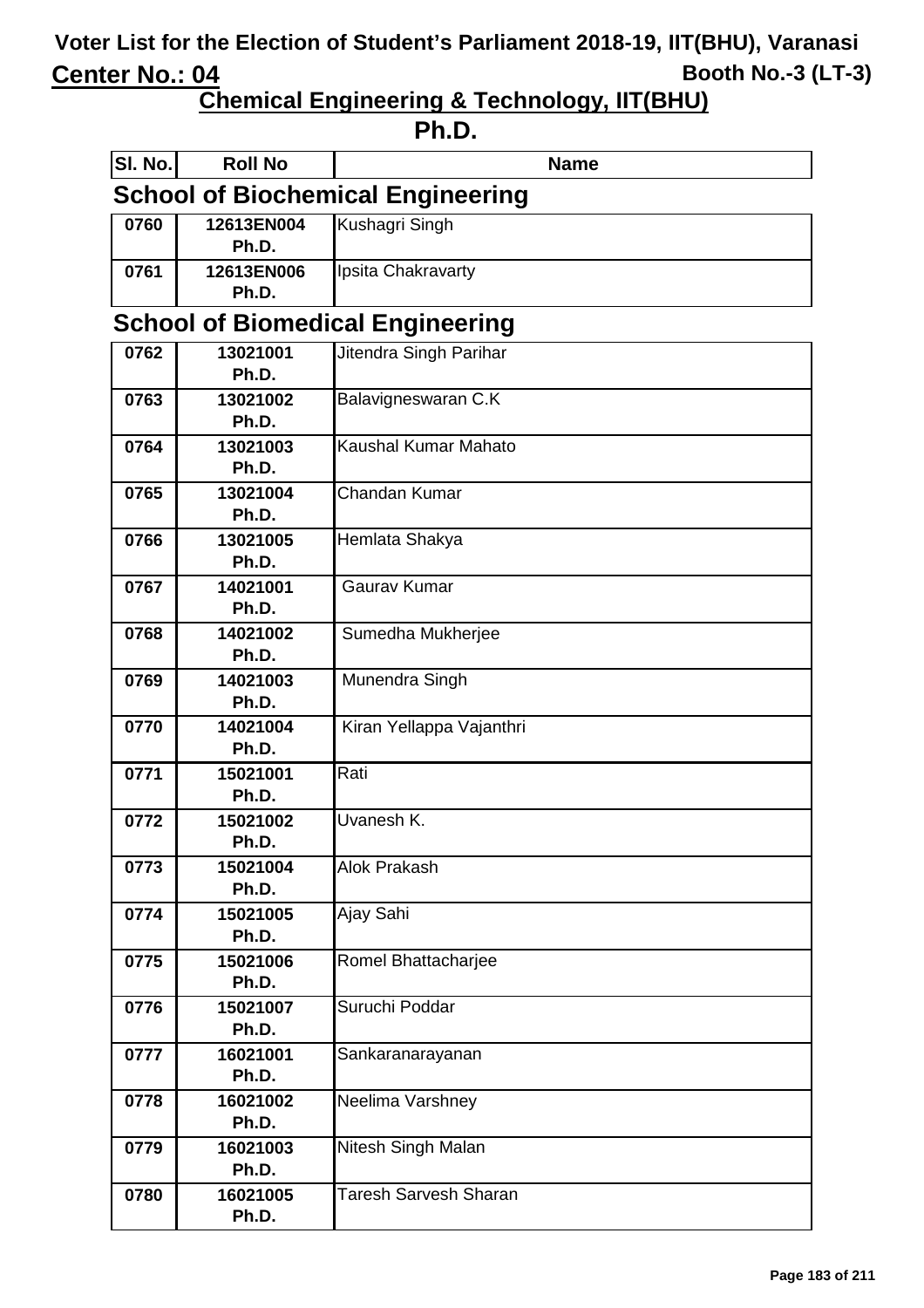**Chemical Engineering & Technology, IIT(BHU)**

| ı<br>L<br>п<br>ı |  |
|------------------|--|
|------------------|--|

| SI. No. | <b>Roll No</b> | <b>Name</b>                             |
|---------|----------------|-----------------------------------------|
|         |                | <b>School of Biomedical Engineering</b> |
| 0781    | 16021006       | Chiranjeev Sagar                        |
|         | Ph.D.          |                                         |
| 0782    | 16021007       | <b>Alok Tiwari</b>                      |
|         | Ph.D.          |                                         |
| 0783    | 16021009       | Chandra Kant Singh Tekam                |
|         | Ph.D.          |                                         |
| 0784    | 17021001       | Juhi Jaiswal                            |
|         | Ph.D.          |                                         |
| 0785    | 17021002       | Rohit Kumar Rai                         |
|         | Ph.D.          |                                         |
| 0786    | 17021003       | Sumit Tripathi                          |
|         | Ph.D.          |                                         |
| 0787    | 17021501       | <b>Pratik Purohit</b>                   |
|         | Ph.D.          |                                         |
| 0788    | 17021502       | Snehalata Rai                           |
|         | Ph.D.          |                                         |
| 0789    | 17021503       | Lagan Pathania                          |
|         | Ph.D.          |                                         |
| 0790    | 17021504       | Pankaj Kumar Jain                       |
|         | Ph.D.          |                                         |
| 0791    | 17021505       | Prem Shankar Gupta                      |
|         | Ph.D.          |                                         |
| 0792    | 17021506       | <b>Sumit Kumar</b>                      |
|         | Ph.D.          |                                         |
| 0793    | 17021507       | Kirti Wasnik                            |
|         | Ph.D.          |                                         |
| 0794    | 17021508       | <b>Bindu Kumari</b>                     |
|         | Ph.D.          |                                         |
| 0795    | 17021509       | Nillmani                                |
|         | Ph.D.          |                                         |
| 0796    | 17021510       | Shravanya Gundu                         |
|         | Ph.D.          |                                         |

# **School of Materials Science and Technology**

| 0797 | 13111001 | <b>Arpan Biswas</b>  |
|------|----------|----------------------|
|      | Ph.D.    |                      |
| 0798 | 13111002 | Arun Kumar           |
|      | Ph.D.    |                      |
| 0799 | 13111004 | Jagadish Kumar G.    |
|      | Ph.D.    |                      |
| 0800 | 13111005 | Narendra Kumar Verma |
|      | Ph.D.    |                      |
| 0801 | 13111006 | Pinki Singh          |
|      | Ph.D.    |                      |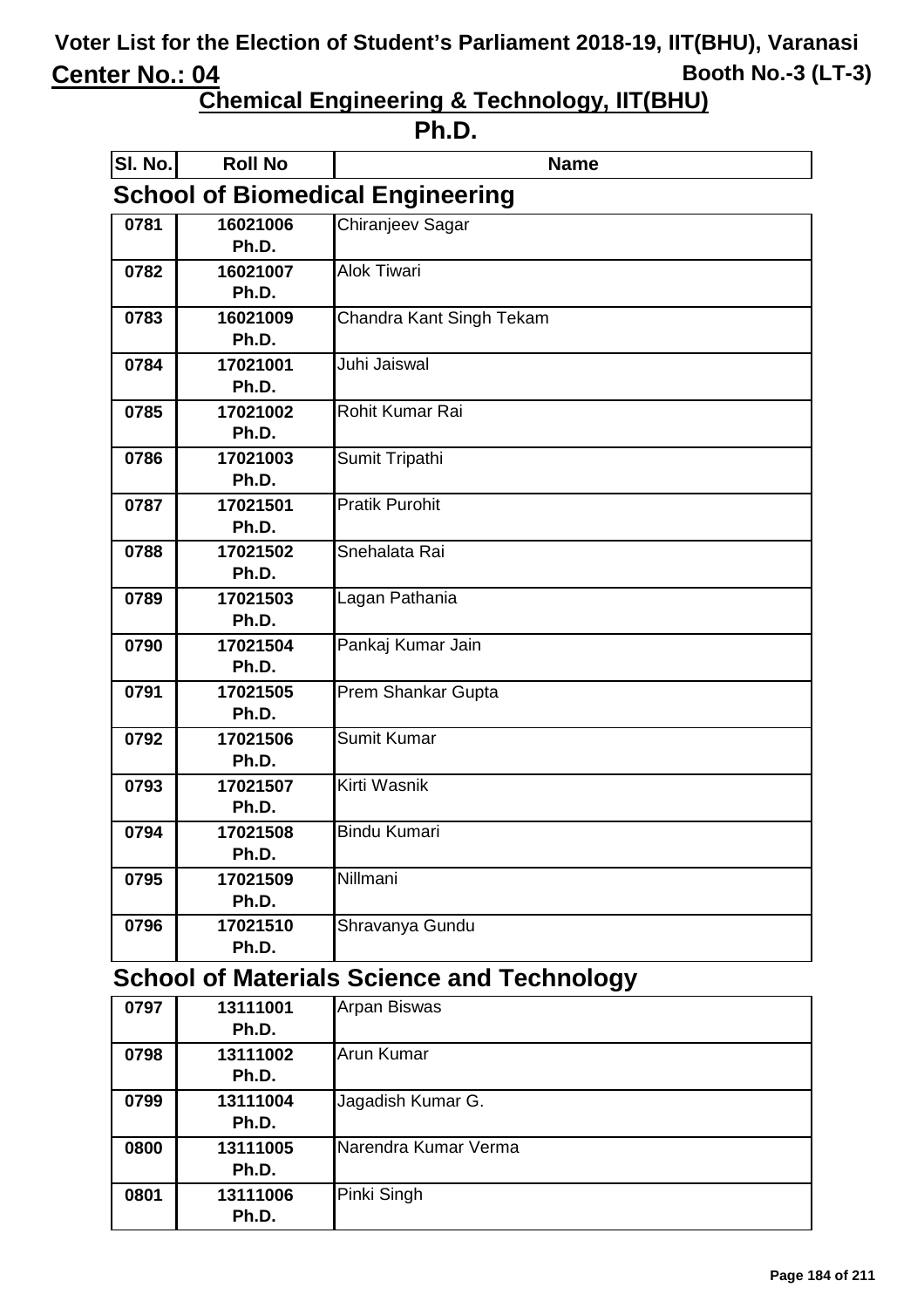**Chemical Engineering & Technology, IIT(BHU)**

**Ph.D.**

| SI. No.                                           | <b>Roll No</b>    | <b>Name</b>               |
|---------------------------------------------------|-------------------|---------------------------|
| <b>School of Materials Science and Technology</b> |                   |                           |
| 0802                                              | 13111007          | <b>Pramod Kumar Yadav</b> |
|                                                   | Ph.D.             |                           |
| 0803                                              | 13111008          | <b>Preeti Tiwari</b>      |
|                                                   | Ph.D.             |                           |
| 0804                                              | 13111503          | Chandra Bhal Singh        |
|                                                   | Ph.D.             |                           |
| 0805                                              | 13111504          | <b>Dinesh Kumar</b>       |
|                                                   | Ph.D.             |                           |
| 0806                                              | 14111001          | <b>Anand Sharma</b>       |
|                                                   | Ph.D.             |                           |
| 0807                                              | 14111002<br>Ph.D. | Anupama Gaur              |
|                                                   |                   |                           |
| 0808                                              | 14111003<br>Ph.D. | Aparna Shukla             |
| 0809                                              | 14111004          | <b>B.</b> Bharati         |
|                                                   | Ph.D.             |                           |
| 0810                                              | 14111005          | <b>Keshav Kumar</b>       |
|                                                   | Ph.D.             |                           |
| 0811                                              | 14111006          | Manish Kumar Singh        |
|                                                   | Ph.D.             |                           |
| 0812                                              | 14111009          | Priyanka Tiwari           |
|                                                   | Ph.D.             |                           |
| 0813                                              | 14111010          | <b>Richa Mishra</b>       |
|                                                   | Ph.D.             |                           |
| 0814                                              | 14111011          | Sandeep Kumar             |
|                                                   | Ph.D.             |                           |
| 0815                                              | 14111013          | Satya Veer Singh          |
|                                                   | Ph.D.             |                           |
| 0816                                              | 15111001          | Chandra Jeet Verma        |
|                                                   | Ph.D.             |                           |
| 0817                                              | 15111002          | Dipti Saxena              |
|                                                   | Ph.D.             |                           |
| 0818                                              | 15111003          | Manjari Shukla            |
|                                                   | Ph.D.             |                           |
| 0819                                              | 15111004          | Monika Singh              |
|                                                   | Ph.D.             |                           |
| 0820                                              | 15111005          | Nand Lal Rajak            |
|                                                   | Ph.D.             |                           |
| 0821                                              | 15111006<br>Ph.D. | Nitesh Kumar Chourasia    |
| 0822                                              | 15111007          | Pragya Singh              |
|                                                   | Ph.D.             |                           |
| 0823                                              | 15111009          | Vinita                    |
|                                                   | Ph.D.             |                           |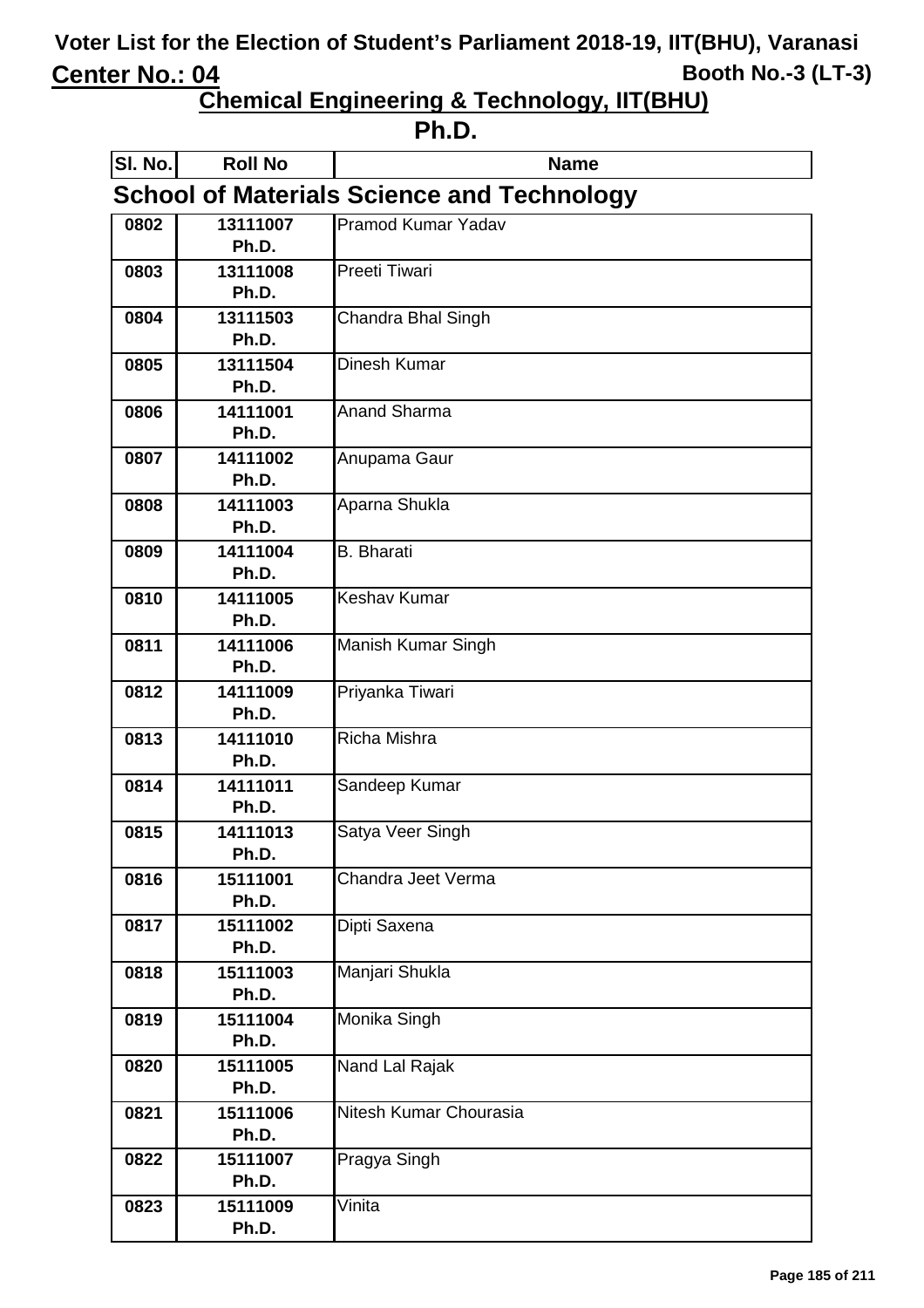**Chemical Engineering & Technology, IIT(BHU)**

**Ph.D.**

| SI. No.                                           | <b>Roll No</b>    | <b>Name</b>                  |
|---------------------------------------------------|-------------------|------------------------------|
| <b>School of Materials Science and Technology</b> |                   |                              |
| 0824                                              | 15111501          | <b>Gaurav Chandra Pandey</b> |
|                                                   | Ph.D.             |                              |
| 0825                                              | 15111502          | Om Prakash                   |
|                                                   | Ph.D.             |                              |
| 0826                                              | 15111503          | <b>Vineet Kumar Mall</b>     |
|                                                   | Ph.D.             |                              |
| 0827                                              | 16111001          | Abhishek Tripathi            |
|                                                   | Ph.D.             |                              |
| 0828                                              | 16111002          | <b>Ankit Dwivedi</b>         |
|                                                   | Ph.D.             |                              |
| 0829                                              | 16111003          | Anupam Kumar Singh           |
|                                                   | Ph.D.             |                              |
| 0830                                              | 16111004<br>Ph.D. | <b>Bishnu Pada Majee</b>     |
| 0831                                              | 16111005          |                              |
|                                                   | Ph.D.             | Deepti Gangwar               |
| 0832                                              | 16111007          | <b>Nikhil</b>                |
|                                                   | Ph.D.             |                              |
| 0833                                              | 16111008          | Pragyanand Prajapati         |
|                                                   | Ph.D.             |                              |
| 0834                                              | 16111009          | Ravi Prakash Ojha            |
|                                                   | Ph.D.             |                              |
| 0835                                              | 16111010          | Shyam Babu                   |
|                                                   | Ph.D.             |                              |
| 0836                                              | 16111501          | Ajay Kumar                   |
|                                                   | Ph.D.             |                              |
| 0837                                              | 16111502          | Aniruddha Jaiswal            |
|                                                   | Ph.D.             |                              |
| 0838                                              | 16111503          | Ravi Prakash                 |
|                                                   | Ph.D.             |                              |
| 0839                                              | 17111001          | Abhay Narayan Singh          |
|                                                   | Ph.D.             |                              |
| 0840                                              | 17111002          | Aishwarya Pandey             |
|                                                   | Ph.D.             |                              |
| 0841                                              | 17111003          | Amit Kumar                   |
|                                                   | Ph.D.             |                              |
| 0842                                              | 17111004          | <b>Ashok Mondal</b>          |
|                                                   | Ph.D.             |                              |
| 0843                                              | 17111005          | Himangshu Kuiry              |
|                                                   | Ph.D.             |                              |
| 0844                                              | 17111006          | Krishna Prajapati            |
|                                                   | Ph.D.             |                              |
| 0845                                              | 17111007          | Manish Yadav                 |
|                                                   | Ph.D.             |                              |